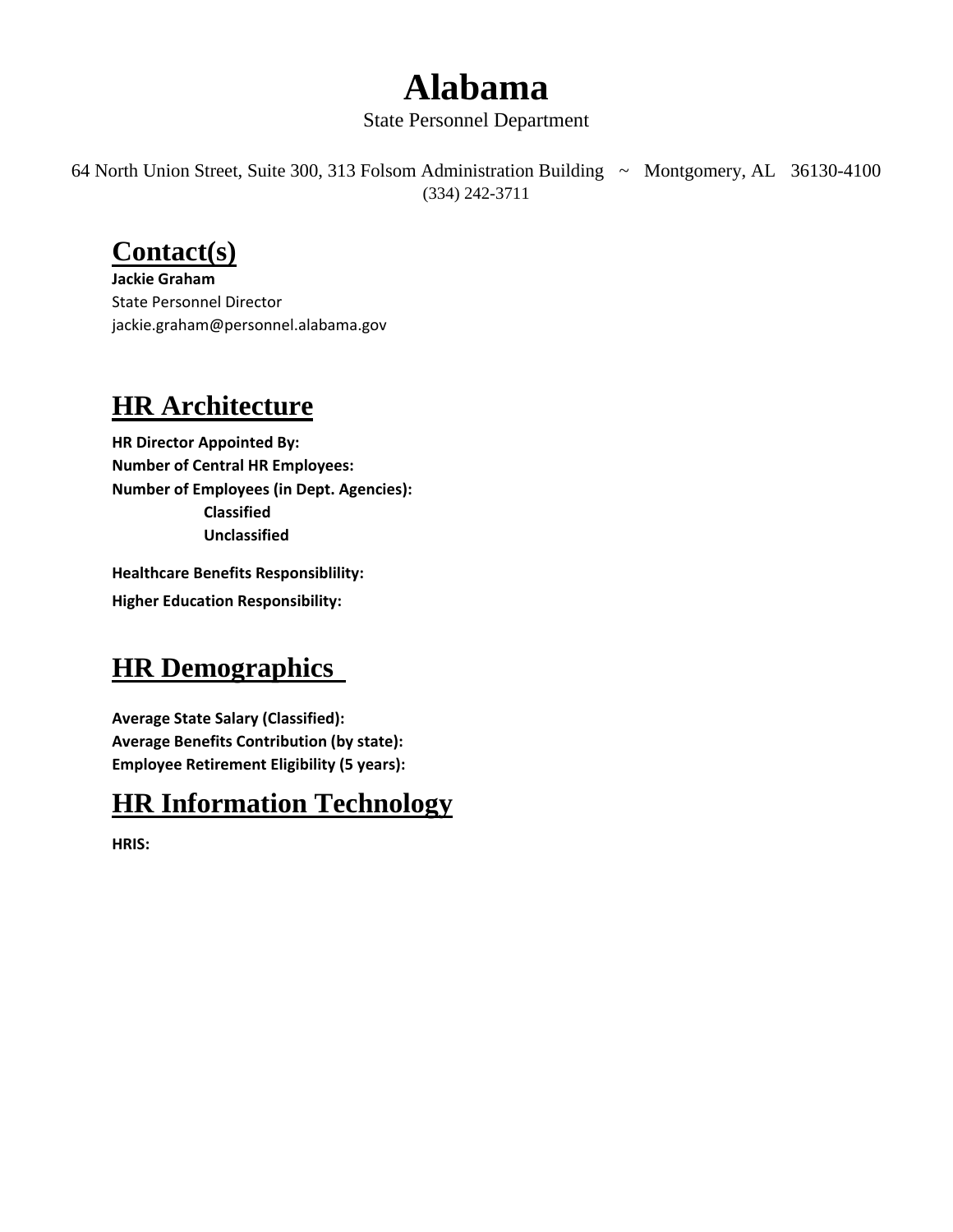## **Alaska**

Division of Personnel & Labor Relations Department of Administration P.O. Box 110201 ~ Juneau, AK 99811-0201 (907) 465-4429

### **Contact(s)**

**Katherine Sheehan** Director, Division of Personnel & Labor Relations kate.sheehan@alaska.gov

### **HR Architecture**

| <b>HR Director Appointed By:</b>                | <b>Agency Head</b> |
|-------------------------------------------------|--------------------|
| <b>Number of Central HR Employees:</b>          | 128                |
| <b>Number of Employees (in Dept. Agencies):</b> |                    |
| <b>Classified</b>                               | 13,832             |
| Unclassified                                    | 2,260              |
| <b>Healthcare Benefits Responsibility:</b>      | No                 |
| <b>Higher Education Responsibility:</b>         | No                 |

#### **HR Demographics**

| <b>Average State Salary (Classified):</b>         | \$64,164 |
|---------------------------------------------------|----------|
| <b>Average Benefits Contribution (by state):</b>  | \$30,315 |
| <b>Employee Retirement Eligibility (5 years):</b> |          |

#### **HR Information Technology**

**HRIS:** Custom Implementing CGI Advantage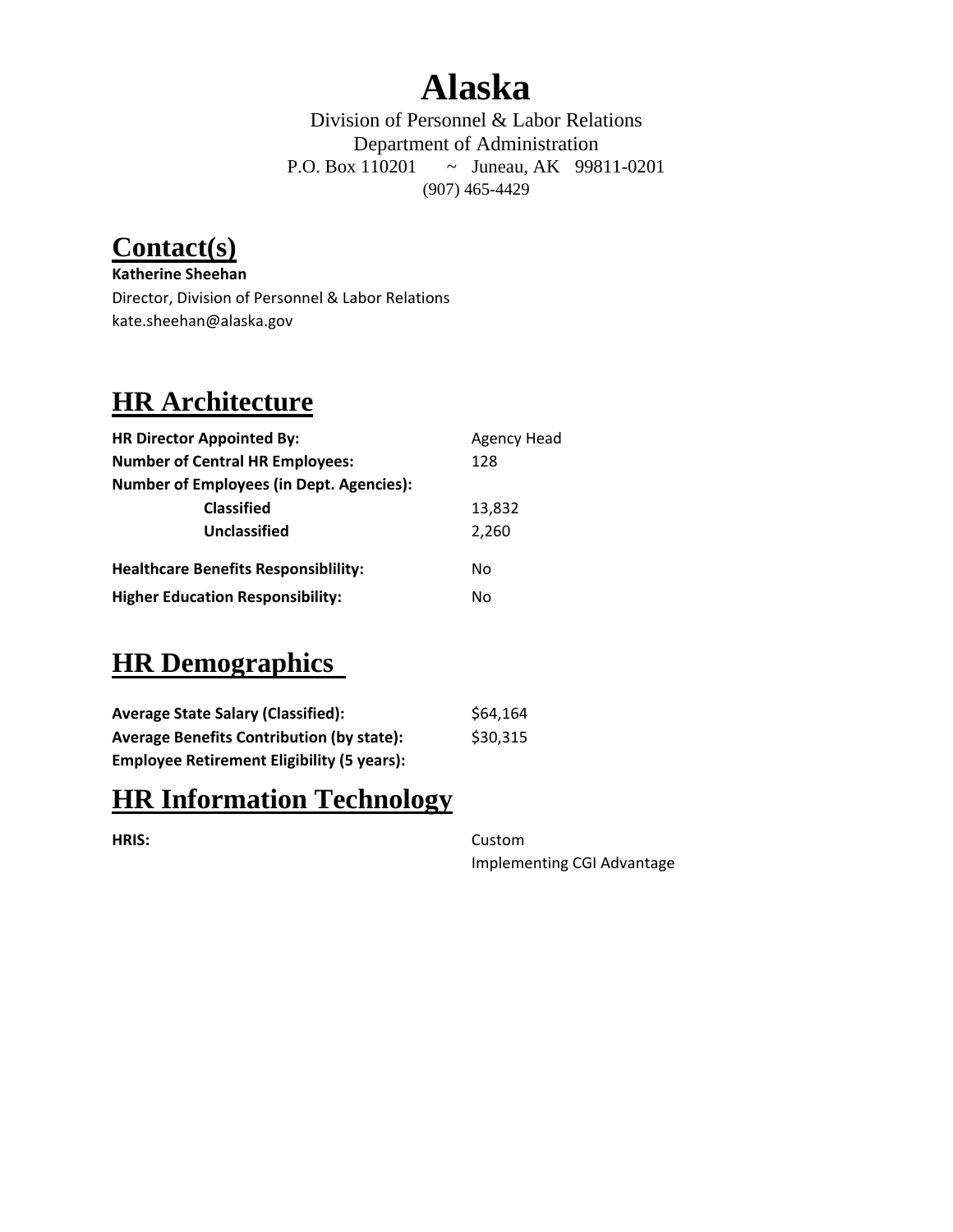## **Arizona**

Human Resource Division Department of Administration 100 North 15th Avenue, Suite 261 ~ Phoenix, AZ 85007 (602) 542-5482

#### **Contact(s)**

**Marie Isaacson** Director, Human Resource Division marie.isaacson@azdoa.gov

### **HR Architecture**

| <b>HR Director Appointed By:</b>                | <b>Agency Head</b> |
|-------------------------------------------------|--------------------|
| <b>Number of Central HR Employees:</b>          | 110                |
| <b>Number of Employees (in Dept. Agencies):</b> |                    |
| <b>Classified</b>                               | 13,112             |
| Unclassified                                    | 20,509             |
| <b>Healthcare Benefits Responsibility:</b>      | Yes                |
| <b>Higher Education Responsibility:</b>         | No                 |

#### **HR Demographics**

| <b>Average State Salary (Classified):</b>         | \$42,447 |
|---------------------------------------------------|----------|
| <b>Average Benefits Contribution (by state):</b>  | \$27,812 |
| <b>Employee Retirement Eligibility (5 years):</b> | 30%      |

#### **HR Information Technology**

**HRIS:** Lawson/Infor

Lawon/Infor is also used for the applicant tracking system and the performance management system.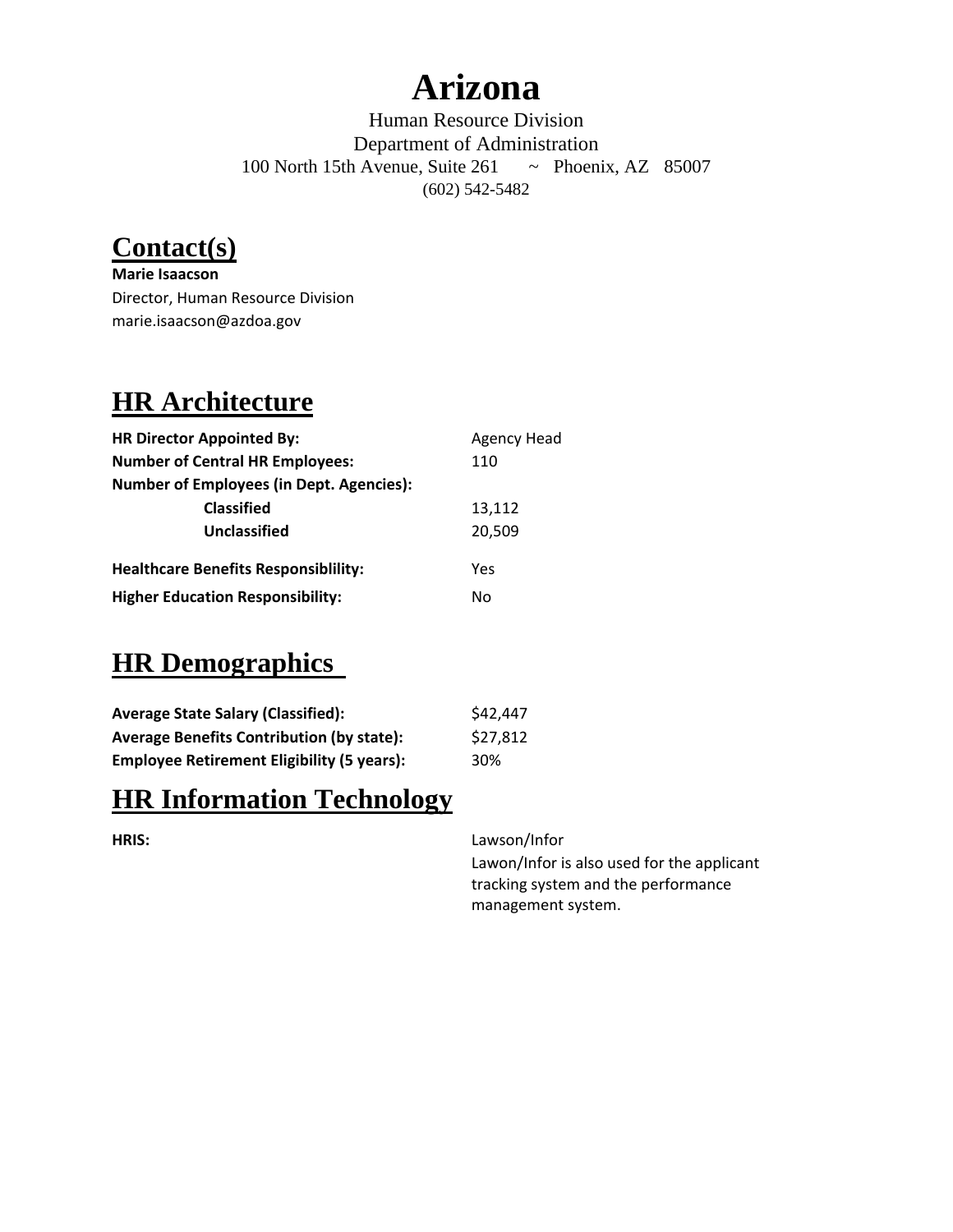## **Arkansas**

Office of Personnel Management Department of Finance & Administration 1509 W 7th Street  $\sim$  Little Rock, AR 72201 (501) 682-5122

**Contact(s)**

**Kay Terry** State Personnel Administrator, Office of Personnel kay.terry@dfa.arkansas.gov

#### **HR Architecture**

**HR Director Appointed By: Number of Central HR Employees: Number of Employees (in Dept. Agencies): Classified Unclassified**

**Healthcare Benefits Responsiblility: Higher Education Responsibility:**

#### **HR Demographics**

**Average State Salary (Classified): Average Benefits Contribution (by state): Employee Retirement Eligibility (5 years):**

#### **HR Information Technology**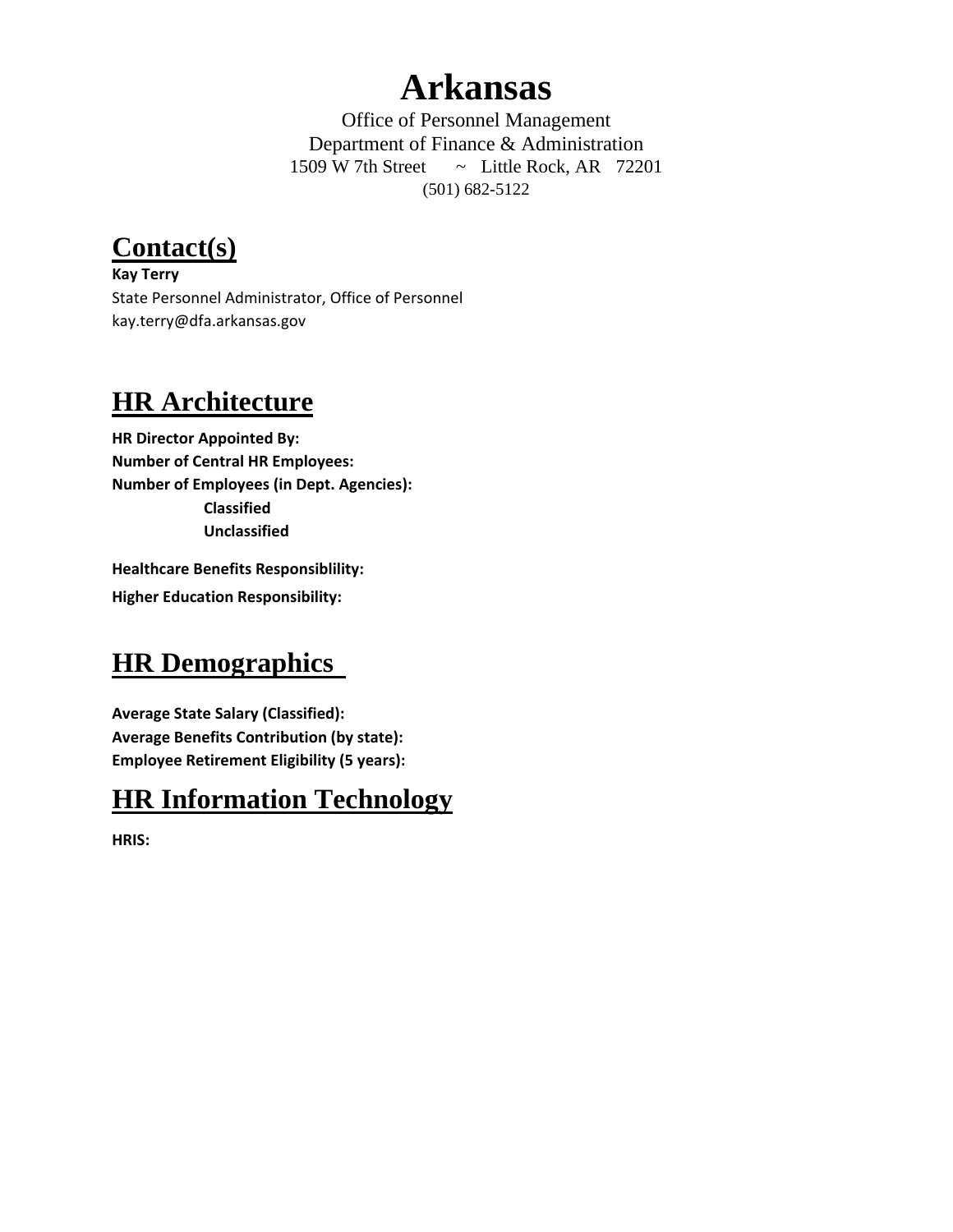# **California**

State Personnel Board

801 Capitol Mall ~ Sacramento, CA 95814 (916) 653-1028

#### **Contact(s)**

**Suzanne Ambrose Richard Gillihan** Executive Officer, State Personnel Board Director, California CalHR sambrose@spb.ca.gov by richard.gillihan@calhr.ca.gov

#### **HR Architecture**

**HR Director Appointed By: Number of Central HR Employees: Number of Employees (in Dept. Agencies): Classified Unclassified**

**Healthcare Benefits Responsiblility: Higher Education Responsibility:**

#### **HR Demographics**

**Average State Salary (Classified): Average Benefits Contribution (by state): Employee Retirement Eligibility (5 years):**

#### **HR Information Technology**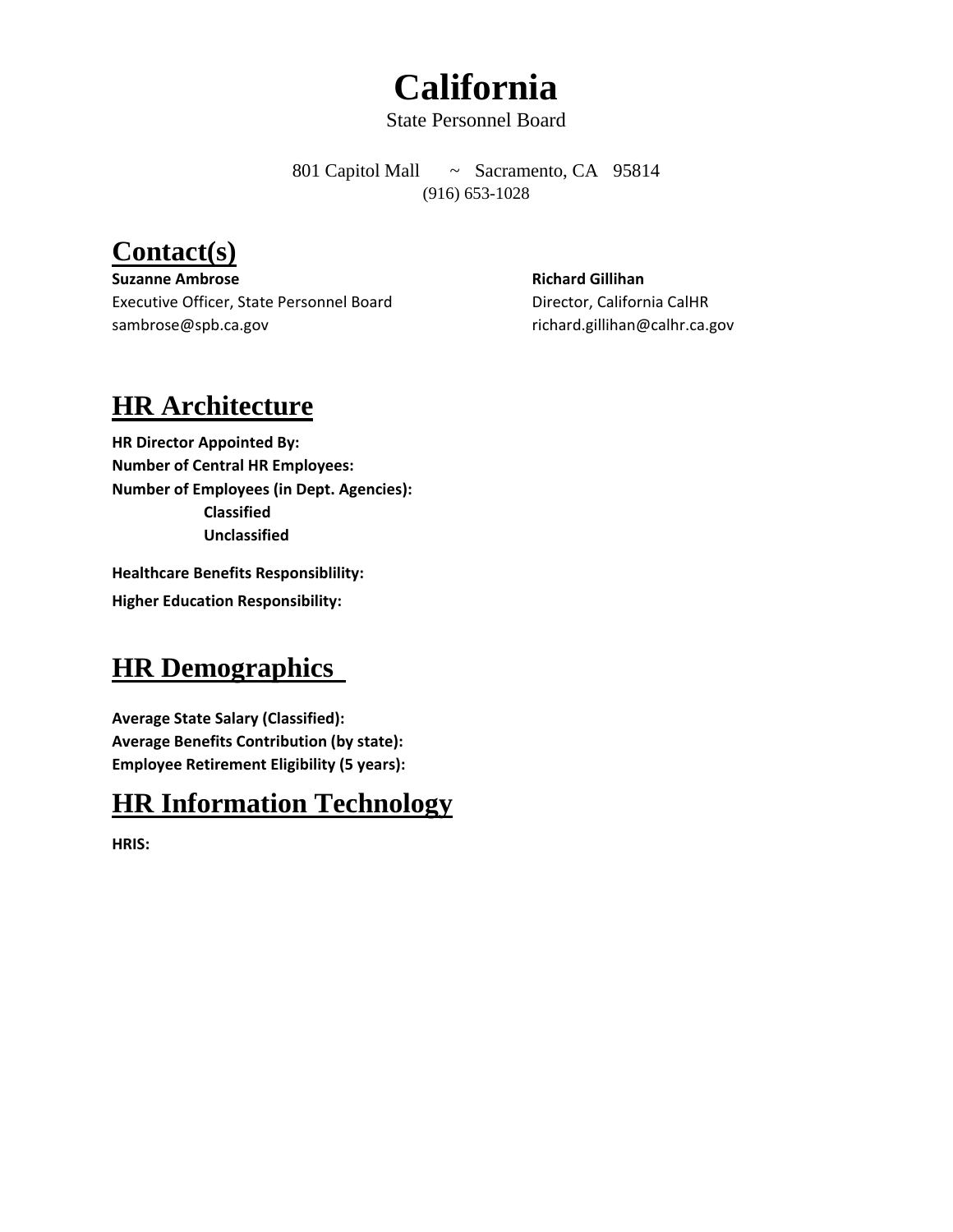## **Colorado**

Division of Human Resources Department of Personnel and Administration 1313 Sherman Street, Room 122 ~ Denver, CO 80203 (303) 866-2105

### **Contact(s)**

**Kim Burgess Kathy Nesbitt** Chief HR Officer, Division of Human Resources Dept. of Personnel & Admin. kim.burgess@state.co.us kathy.nesbitt@state.co.us

### **HR Architecture**

| <b>HR Director Appointed By:</b>                | Governor |
|-------------------------------------------------|----------|
| <b>Number of Central HR Employees:</b>          | 40       |
| <b>Number of Employees (in Dept. Agencies):</b> |          |
| <b>Classified</b>                               | 23,307   |
| Unclassified                                    | 1,102    |
| <b>Healthcare Benefits Responsibility:</b>      | Yes      |
| <b>Higher Education Responsibility:</b>         | Yes      |

#### **HR Demographics**

| <b>Average State Salary (Classified):</b>         | \$54,564 |
|---------------------------------------------------|----------|
| <b>Average Benefits Contribution (by state):</b>  | \$12,121 |
| <b>Employee Retirement Eligibility (5 years):</b> | 24%      |

#### **HR Information Technology**

**HRIS:** various systems throughout the state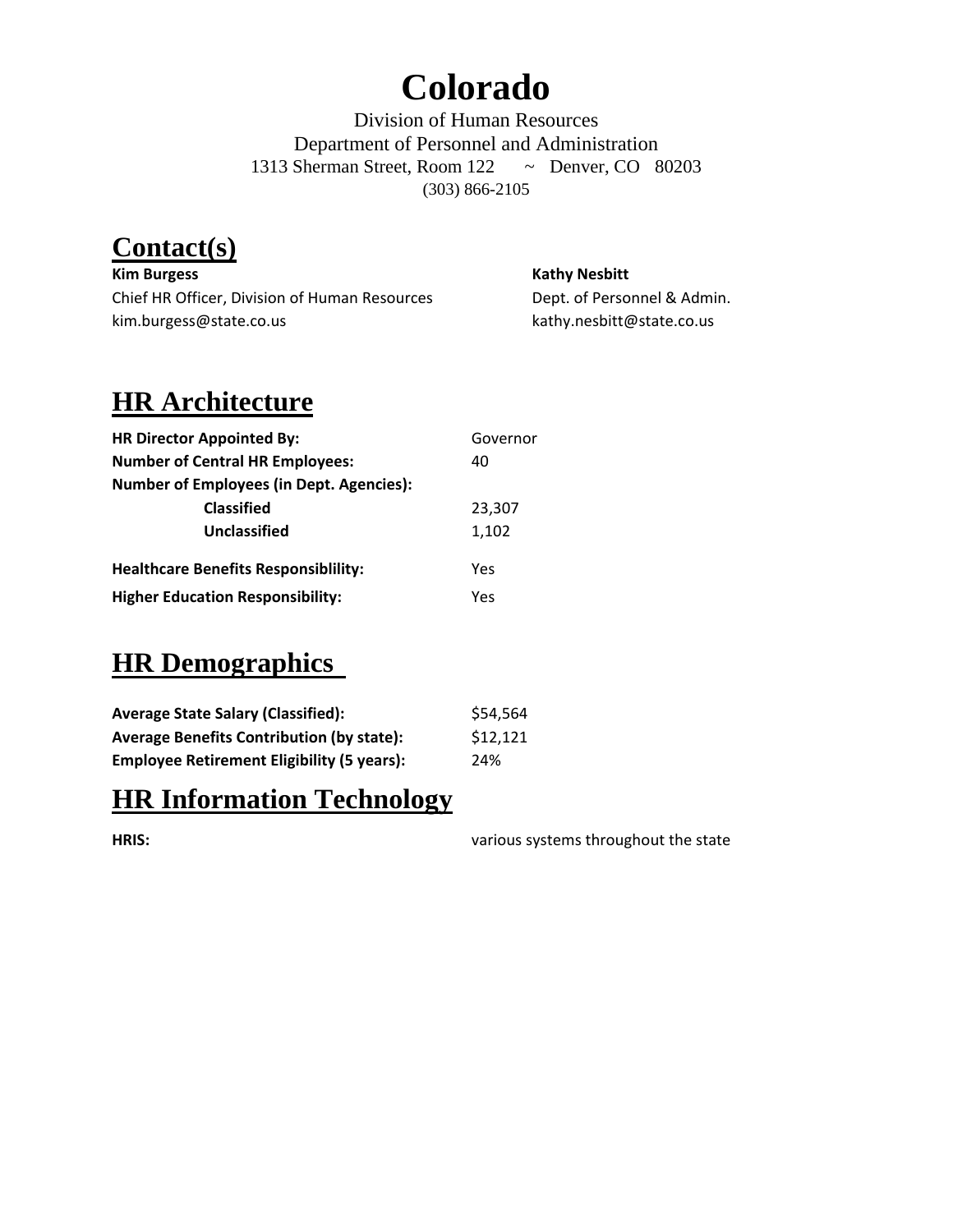## **Connecticut**

Human Resource Management Department of Administrative Services 165 Capitol Avenue, Room 411 ~ Hartford, CT 06106 (860) 713-5204

### **Contact(s)**

**Pamela Libby, Ph.D.** Director, Human Resource Management pamela.libby@po.state.ct.us

#### **HR Architecture**

**HR Director Appointed By: Number of Central HR Employees: Number of Employees (in Dept. Agencies): Classified Unclassified**

**Healthcare Benefits Responsiblility: Higher Education Responsibility:**

#### **HR Demographics**

**Average State Salary (Classified): Average Benefits Contribution (by state): Employee Retirement Eligibility (5 years):**

#### **HR Information Technology**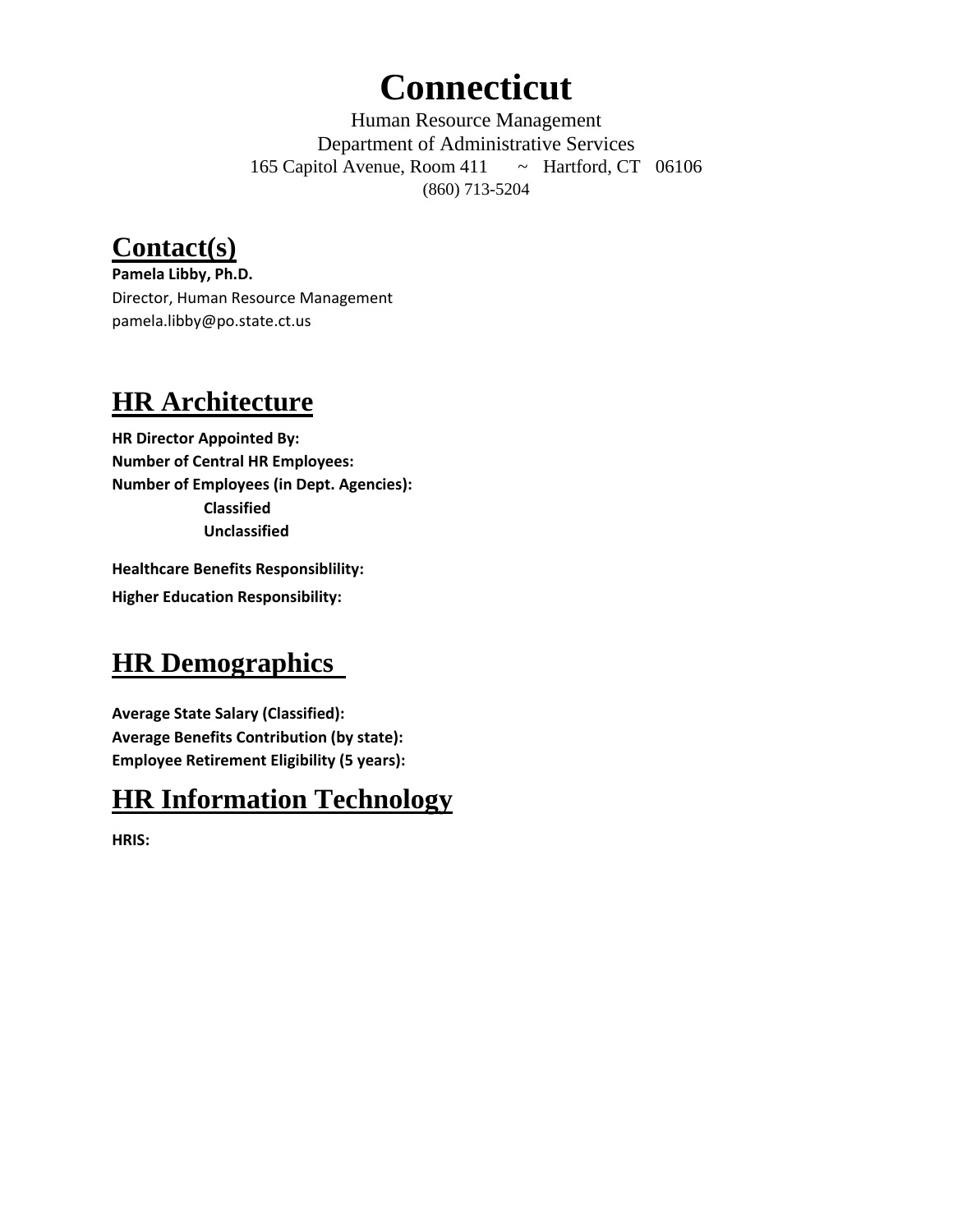## **Delaware**

Human Resource Management Office of Management & Budget 122 Martin Luther King Blvd. South ~ Dover, DE 19901 (302) 739-8331

### **Contact(s)**

**Brenda Lakeman Amy Bonner** brenda.lakeman@state.de.us amy.bonner@state.de.us

Director, Human Resource Management **Deputy Director, Office of** Management & Budget

### **HR Architecture**

| <b>HR Director Appointed By:</b>                | <b>Agency Head</b> |
|-------------------------------------------------|--------------------|
| <b>Number of Central HR Employees:</b>          | 54                 |
| <b>Number of Employees (in Dept. Agencies):</b> |                    |
| <b>Classified</b>                               | 11,825             |
| Unclassified                                    | 3.774              |
| <b>Healthcare Benefits Responsibility:</b>      | Yes                |
| <b>Higher Education Responsibility:</b>         | No                 |

#### **HR Demographics**

| <b>Average State Salary (Classified):</b>         | \$51,423 |
|---------------------------------------------------|----------|
| <b>Average Benefits Contribution (by state):</b>  | \$15,350 |
| <b>Employee Retirement Eligibility (5 years):</b> | 12%      |

#### **HR Information Technology**

|  | ۹ |  |
|--|---|--|

PeopleSoft/Oracle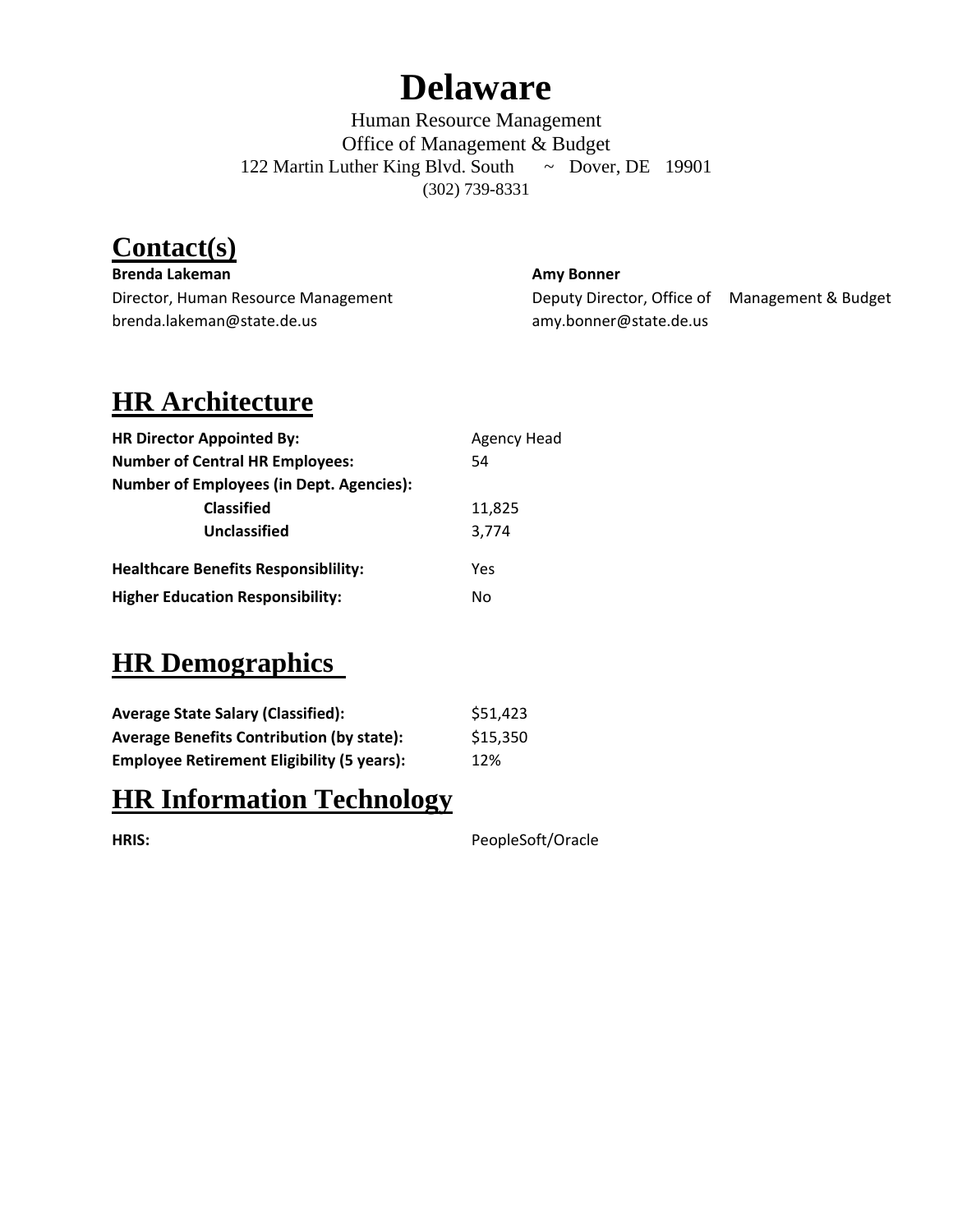## **Florida**

Division of Human Resources Department of Management Services 4050 Esplanade Way, Suite 235 ~ Tallahassee, FL 32399-0950 (850) 413-8725

#### **Contact(s)**

**Sharon Larson** Director, Division of Human Resources sharon.larson@dms.myflorida.com

#### **HR Architecture**

| <b>HR Director Appointed By:</b>                | <b>Agency Head</b> |
|-------------------------------------------------|--------------------|
| <b>Number of Central HR Employees:</b>          | 15                 |
| <b>Number of Employees (in Dept. Agencies):</b> |                    |
| <b>Classified</b>                               | 74.633             |
| Unclassified                                    | 16,870             |
| <b>Healthcare Benefits Responsibility:</b>      | No                 |
| <b>Higher Education Responsibility:</b>         |                    |

#### **HR Demographics**

| <b>Average State Salary (Classified):</b>         | \$38,299 |
|---------------------------------------------------|----------|
| <b>Average Benefits Contribution (by state):</b>  |          |
| <b>Employee Retirement Eligibility (5 years):</b> | 3%       |

#### **HR Information Technology**

**HRIS:** SAP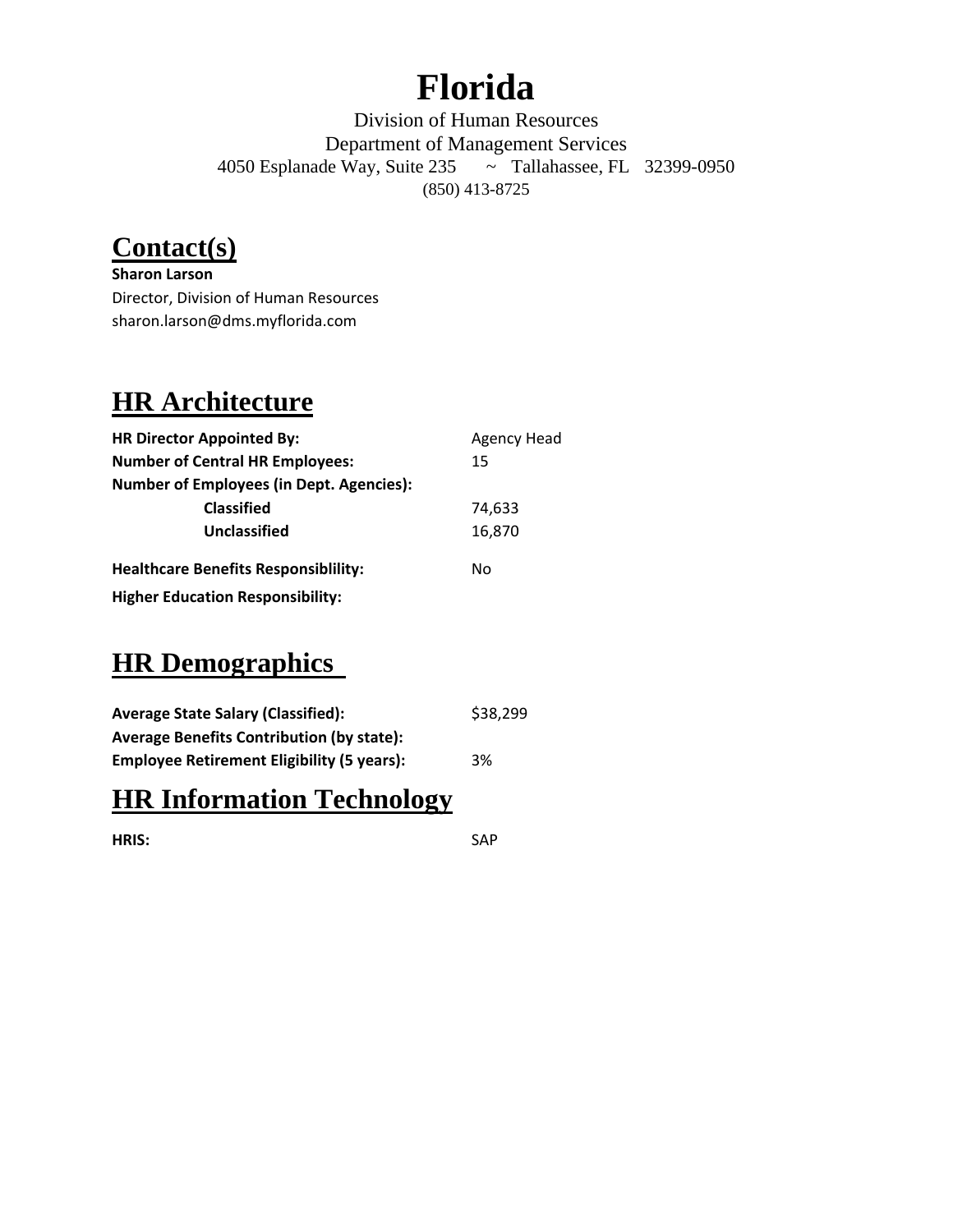## **Georgia**

State Human Resources Administration Department of Administrative Services 200 Piedmont Avenue ~ Atlanta, GA 30334 (404) 657-0591

## **Contact(s)**

**Candy Sarvis** Deputy Commissioner for HR, State HR Administration candy.sarvis@doas.ga.gov

### **HR Architecture**

| <b>HR Director Appointed By:</b>                | <b>Agency Head</b> |
|-------------------------------------------------|--------------------|
| <b>Number of Central HR Employees:</b>          | 26                 |
| <b>Number of Employees (in Dept. Agencies):</b> |                    |
| <b>Classified</b>                               | 5,515              |
| Unclassified                                    | 56,012             |
| <b>Healthcare Benefits Responsibility:</b>      | No                 |
| <b>Higher Education Responsibility:</b>         | No                 |

### **HR Demographics**

| <b>Average State Salary (Classified):</b>         | \$38,623 |
|---------------------------------------------------|----------|
| <b>Average Benefits Contribution (by state):</b>  |          |
| <b>Employee Retirement Eligibility (5 years):</b> |          |

#### **HR Information Technology**

**HRIS:** PeopleSoft/Oracle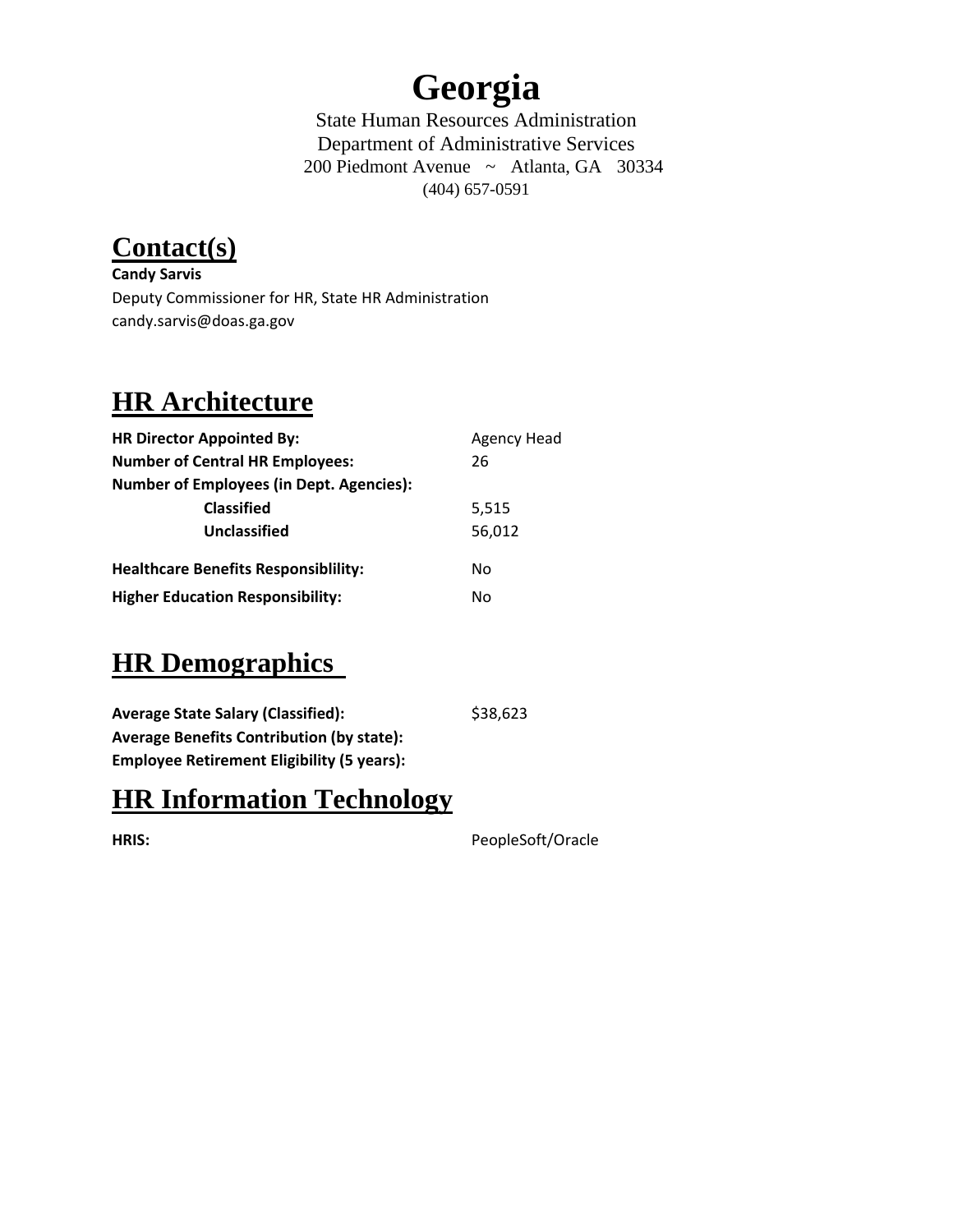## **Hawaii**

Department of Human Resources Development

State Office Tower, 235 South Beretania Street, 14th Floor ~ Honolulu, HI 96813 (808) 587-1100

#### **Contact(s)**

**Barbara Krieg Leila Kagawa** Director **Director** Deputy Director barbara.a.krieg@hawaii.gov leila.a.kagawa@hawaii.gov

#### **HR Architecture**

| <b>HR Director Appointed By:</b>                | Governor |
|-------------------------------------------------|----------|
| <b>Number of Central HR Employees:</b>          | 96       |
| <b>Number of Employees (in Dept. Agencies):</b> |          |
| <b>Classified</b>                               | 13,669   |
| Unclassified                                    | 1,919    |
| <b>Healthcare Benefits Responsibility:</b>      | No       |
| <b>Higher Education Responsibility:</b>         | No       |

### **HR Demographics**

**Average State Salary (Classified): Average Benefits Contribution (by state): Employee Retirement Eligibility (5 years):** 3%

**HR Information Technology**

**HRIS:** PeopleSoft/Oracle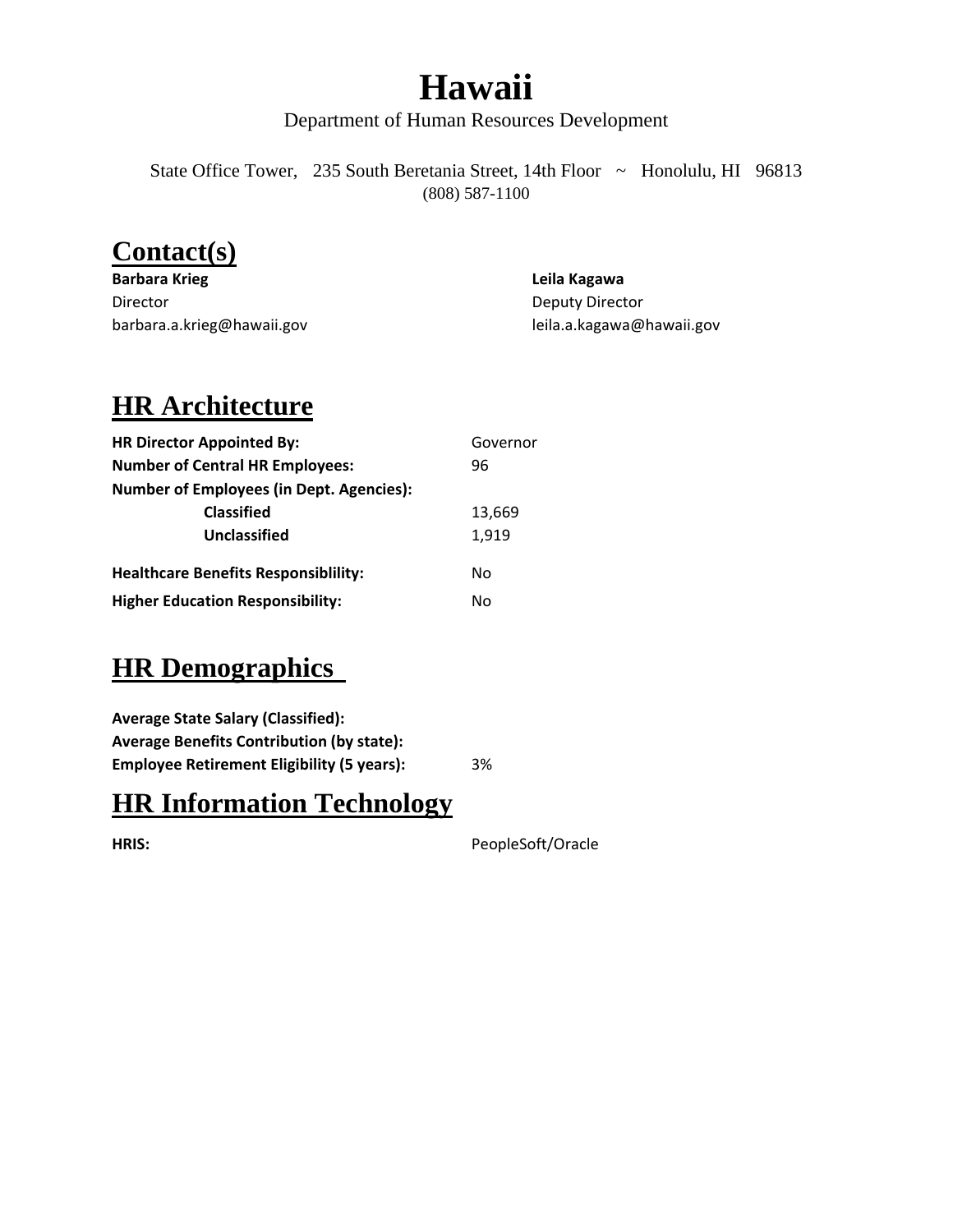## **Idaho**

#### Division of Human Resources

700 West Jefferson, 1st Floor, P.O. Box 83720 ~ Boise, ID 83720 (208) 854-3076

#### **Contact(s)**

**David Fulkerson Kim Toryanski** Administrator **Deputy Administrator** Deputy Administrator david.fulkerson@dhr.idaho.gov kim.toryanski@dhr.idaho.gov

#### **HR Architecture**

| <b>HR Director Appointed By:</b>                | Governor |
|-------------------------------------------------|----------|
| <b>Number of Central HR Employees:</b>          | 8        |
| <b>Number of Employees (in Dept. Agencies):</b> |          |
| <b>Classified</b>                               | 10,284   |
| Unclassified                                    | 2.668    |
| <b>Healthcare Benefits Responsibility:</b>      | No       |
| <b>Higher Education Responsibility:</b>         | No       |

#### **HR Demographics**

| <b>Average State Salary (Classified):</b>         | \$40,938 |
|---------------------------------------------------|----------|
| <b>Average Benefits Contribution (by state):</b>  | \$23,494 |
| <b>Employee Retirement Eligibility (5 years):</b> | 13%      |

#### **HR Information Technology**

**HRIS:** Custom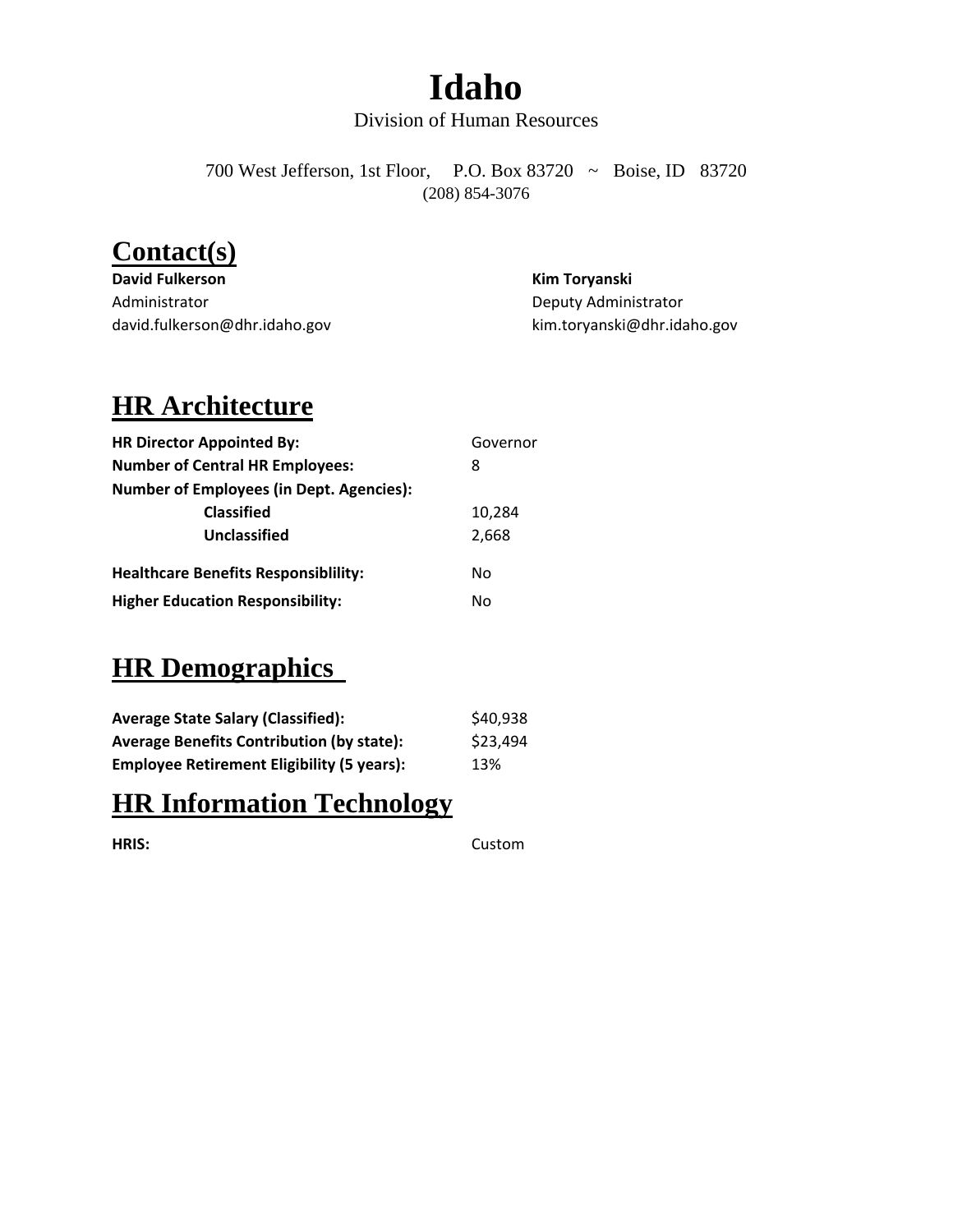# **Illinois**

Bureau of Personnel Central Management Services 503 William G. Stratton Building ~ Springfield, IL 62706 (217) 524-8773

## **Contact(s)**

**Elizabeth Whitehorn** Deputy Director of Personnel, Bureau of Personnel elizabeth.whitehorn@illinois.gov

## **HR Architecture**

| <b>HR Director Appointed By:</b>                | Governor |
|-------------------------------------------------|----------|
| <b>Number of Central HR Employees:</b>          | 85       |
| <b>Number of Employees (in Dept. Agencies):</b> |          |
| <b>Classified</b>                               | 42,885   |
| Unclassified                                    | 915      |
| <b>Healthcare Benefits Responsibility:</b>      | No       |
| <b>Higher Education Responsibility:</b>         | No       |

### **HR Demographics**

| <b>Average State Salary (Classified):</b>         | \$64,445 |
|---------------------------------------------------|----------|
| <b>Average Benefits Contribution (by state):</b>  | \$53,350 |
| <b>Employee Retirement Eligibility (5 years):</b> |          |

#### **HR Information Technology**

**HRIS:** Custom

We are currently exploring ERP Vendor options.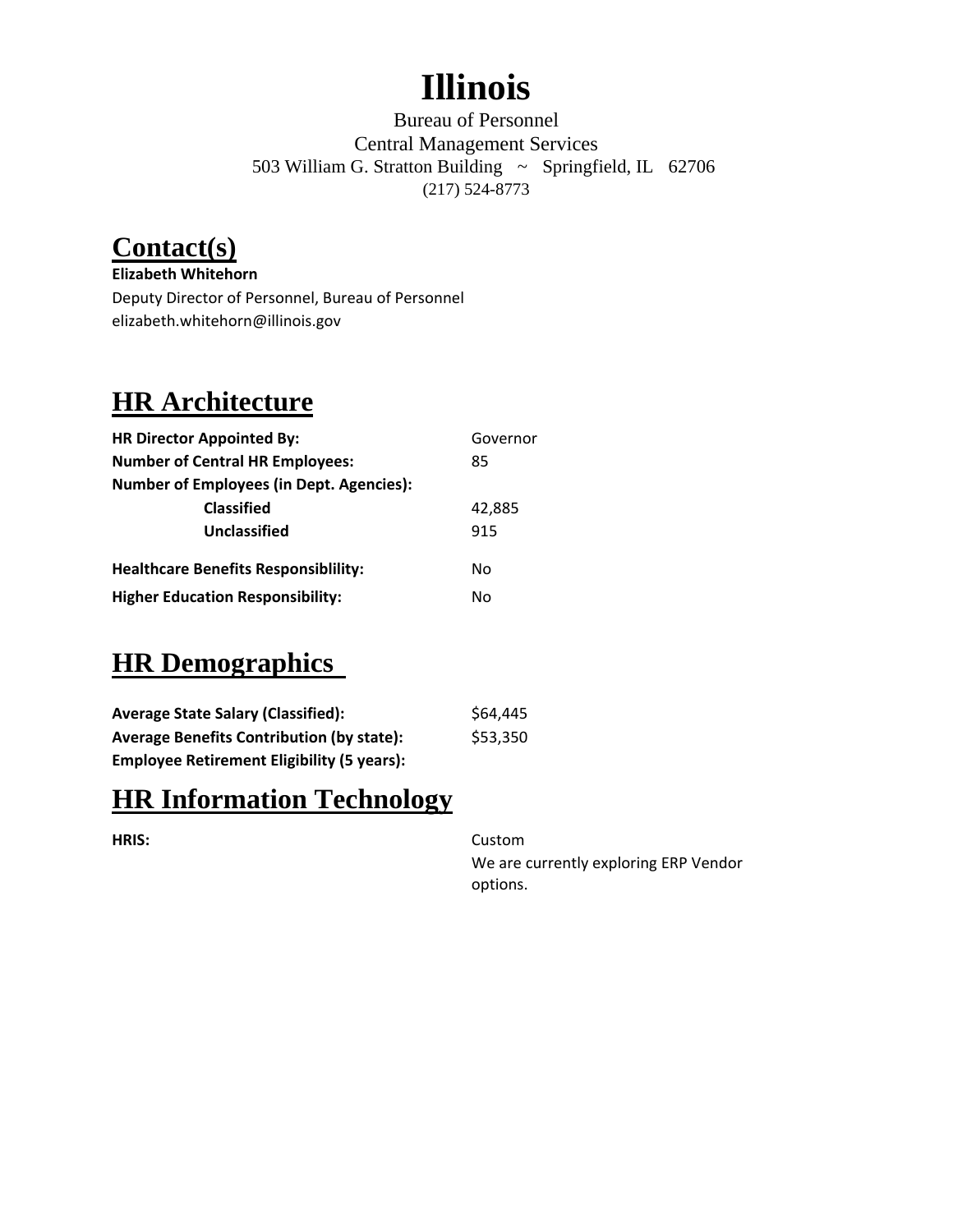## **Indiana**

#### State Personnel Department

402 W Washington Street, Room W 161 ~ Indianapolis, IN 46204 (317) 232-3065

#### **Contact(s)**

**Denny Darrow** Director jdarrow@spd.in.gov

#### **HR Architecture**

**HR Director Appointed By: Number of Central HR Employees: Number of Employees (in Dept. Agencies): Classified Unclassified**

**Healthcare Benefits Responsiblility: Higher Education Responsibility:**

#### **HR Demographics**

**Average State Salary (Classified): Average Benefits Contribution (by state): Employee Retirement Eligibility (5 years):**

#### **HR Information Technology**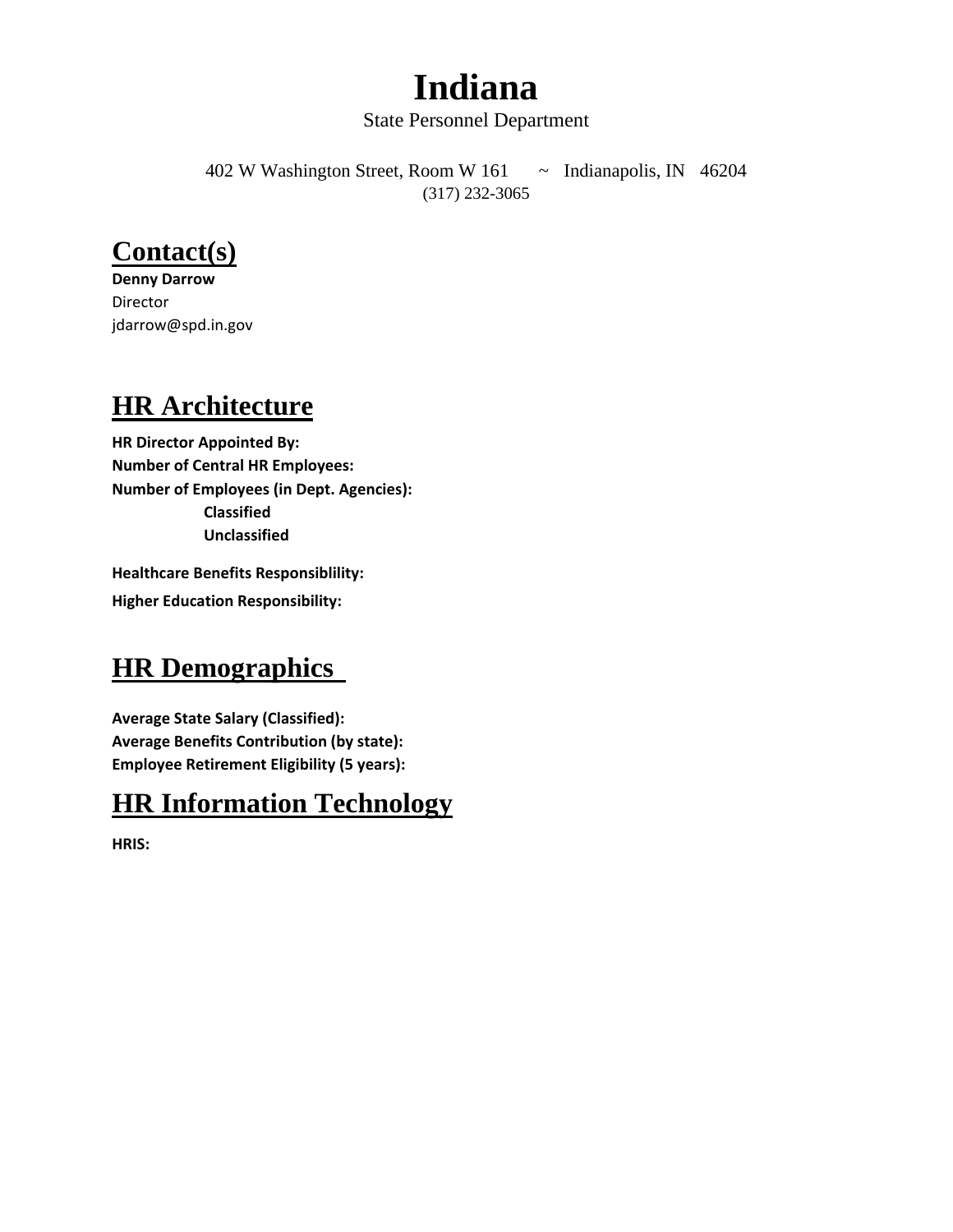## **Iowa**

Human Resources Enterprise Department of Administrative Services 1305 E Walnut Street ~ Des Moines, IA 50319 (515) 281-5064

**Contact(s)**

**Vacant** Chief Operating Officer susan.churchill@iowa.gov

#### **HR Architecture**

| <b>HR Director Appointed By:</b>                | Governor |
|-------------------------------------------------|----------|
| <b>Number of Central HR Employees:</b>          | 60       |
| <b>Number of Employees (in Dept. Agencies):</b> |          |
| <b>Classified</b>                               | 15,987   |
| Unclassified                                    | 2,465    |
| <b>Healthcare Benefits Responsibility:</b>      | Yes      |
| <b>Higher Education Responsibility:</b>         | No       |

### **HR Demographics**

| <b>Average State Salary (Classified):</b>         | \$59,715 |
|---------------------------------------------------|----------|
| <b>Average Benefits Contribution (by state):</b>  |          |
| <b>Employee Retirement Eligibility (5 years):</b> | 26%      |

#### **HR Information Technology**

**HRIS:** Custom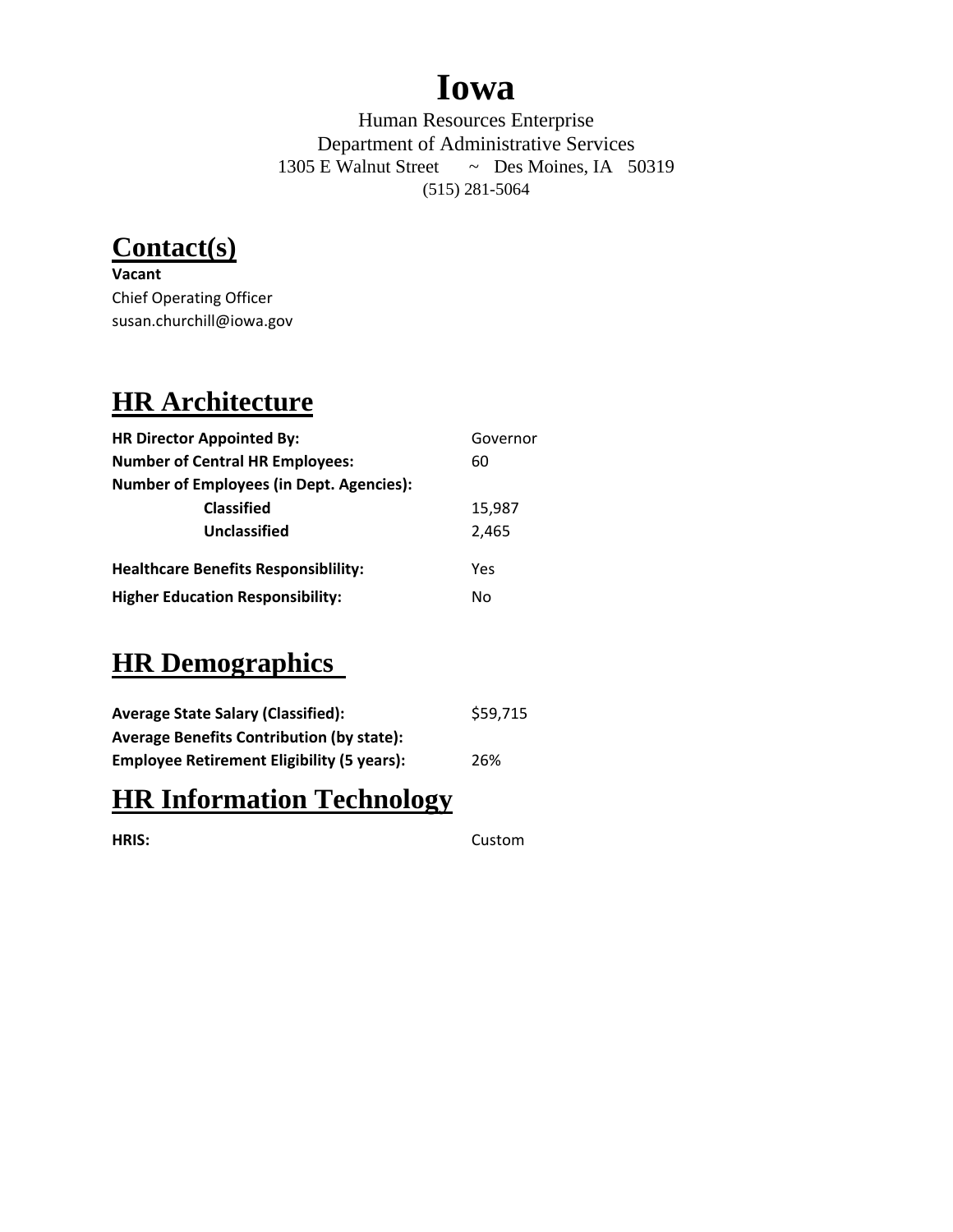## **Kansas**

Division of Personnel Services Office of Administration Landon State Office Building, 900 SW Jackson, Room 251 ~ Topeka, KS 66612-1251 (785) 296-4278

#### **Contact(s)**

**Kraig Knowlton** Director, Division of Personnel Services kraig.knowlton@da.ks.gov

### **HR Architecture**

**HR Director Appointed By: Number of Central HR Employees: Number of Employees (in Dept. Agencies): Classified Unclassified**

**Healthcare Benefits Responsiblility: Higher Education Responsibility:**

## **HR Demographics**

**Average State Salary (Classified): Average Benefits Contribution (by state): Employee Retirement Eligibility (5 years):**

### **HR Information Technology**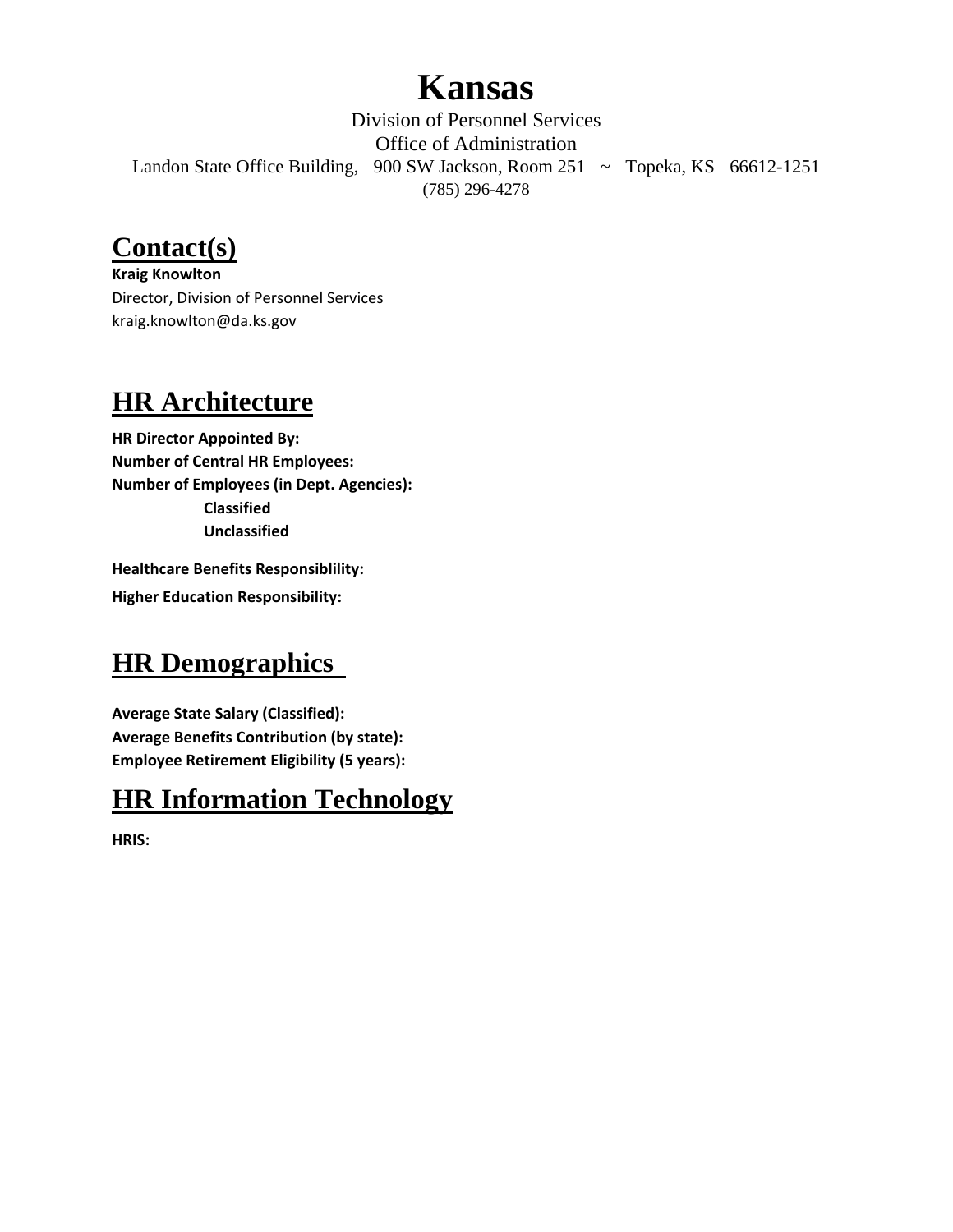# **Kentucky**

Personnel Cabinet

State Office Building, 501 High Street, Third Floor ~ Frankfort, KY 40601 (502) 564-7430

#### **Contact(s)**

| <b>Timothy Longmeyer</b> | <b>Mary Elizabeth Bailey</b>                 |
|--------------------------|----------------------------------------------|
| Secretary                | Commissioner, Human Resources Administration |
| timothy.longmeyer@ky.gov | marye.bailey@ky.gov                          |

#### **HR Architecture**

| <b>HR Director Appointed By:</b>                | Governor |
|-------------------------------------------------|----------|
| <b>Number of Central HR Employees:</b>          | 222      |
| <b>Number of Employees (in Dept. Agencies):</b> |          |
| <b>Classified</b>                               | 29,738   |
| Unclassified                                    | 1,116    |
| <b>Healthcare Benefits Responsibility:</b>      | No       |
| <b>Higher Education Responsibility:</b>         | N٥       |

#### **HR Demographics**

| <b>Average State Salary (Classified):</b>         | \$40,326 |
|---------------------------------------------------|----------|
| <b>Average Benefits Contribution (by state):</b>  | \$17,730 |
| <b>Employee Retirement Eligibility (5 years):</b> |          |

#### **HR Information Technology**

**HRIS:** SAP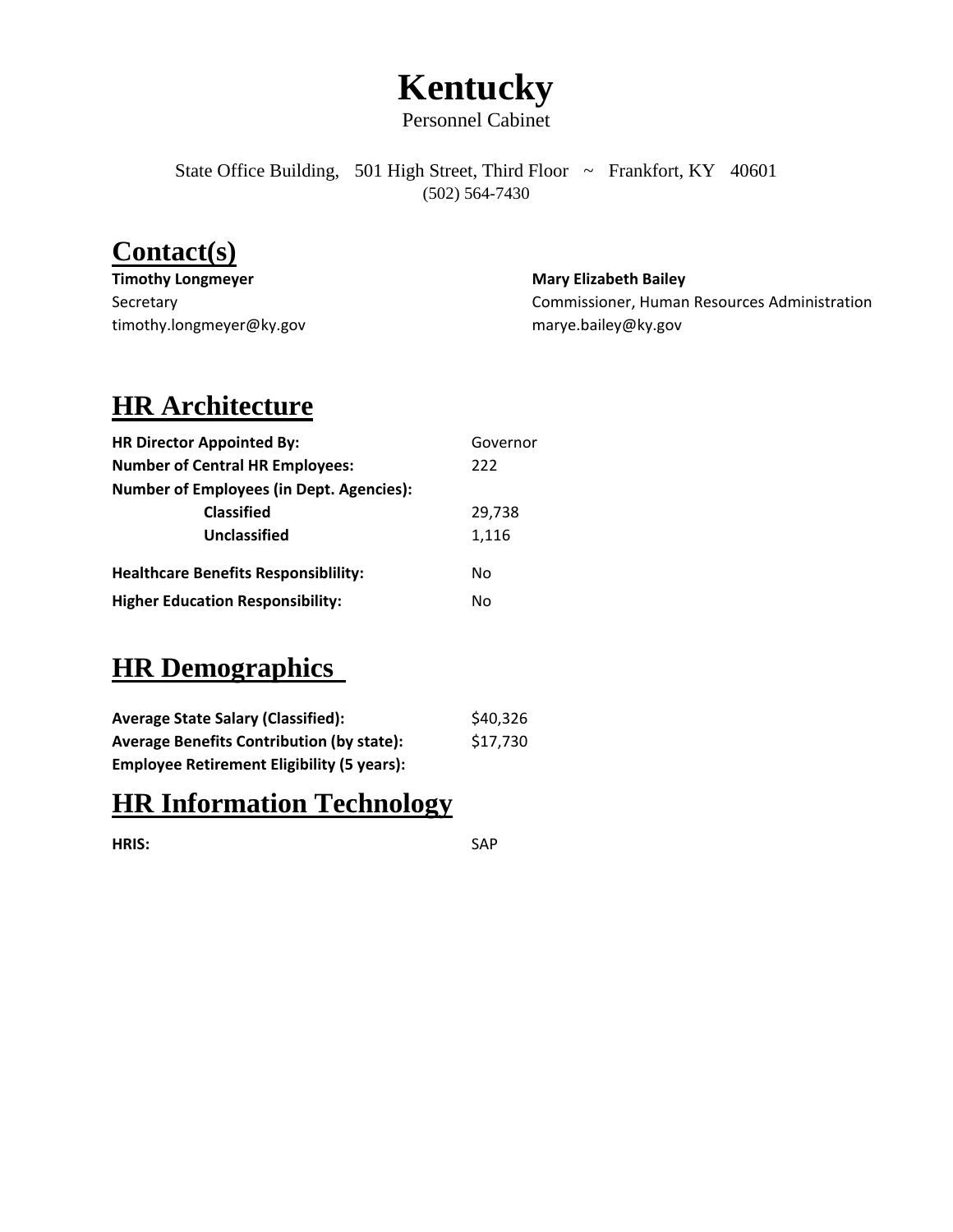## **Louisiana**

Department of State Civil Service

P.O. Box 94111, 1201 North Third Street ~ Baton Rouge, LA 70804-9111 (225) 342-8273

#### **Contact(s)**

| <b>Shannon Templet</b> | <b>Byron Decoteau</b>  |
|------------------------|------------------------|
| Director               | Deputy Director        |
| shannon.templet@la.gov | byron.decouteau@la.gov |

#### **HR Architecture**

| <b>HR Director Appointed By:</b>                | <b>Board or Commission</b> |
|-------------------------------------------------|----------------------------|
| <b>Number of Central HR Employees:</b>          | 95                         |
| <b>Number of Employees (in Dept. Agencies):</b> |                            |
| <b>Classified</b>                               | 47,720                     |
| <b>Unclassified</b>                             | 23,387                     |
| <b>Healthcare Benefits Responsibility:</b>      | No                         |
| <b>Higher Education Responsibility:</b>         | Yes                        |

#### **HR Demographics**

| <b>Average State Salary (Classified):</b>         | \$42,140 |
|---------------------------------------------------|----------|
| <b>Average Benefits Contribution (by state):</b>  |          |
| <b>Employee Retirement Eligibility (5 years):</b> | 17%      |

#### **HR Information Technology**

#### **HRIS:** SAP

LaGov‐HCM (SAP) is currently used for employee administration, benefits, payroll and LMS.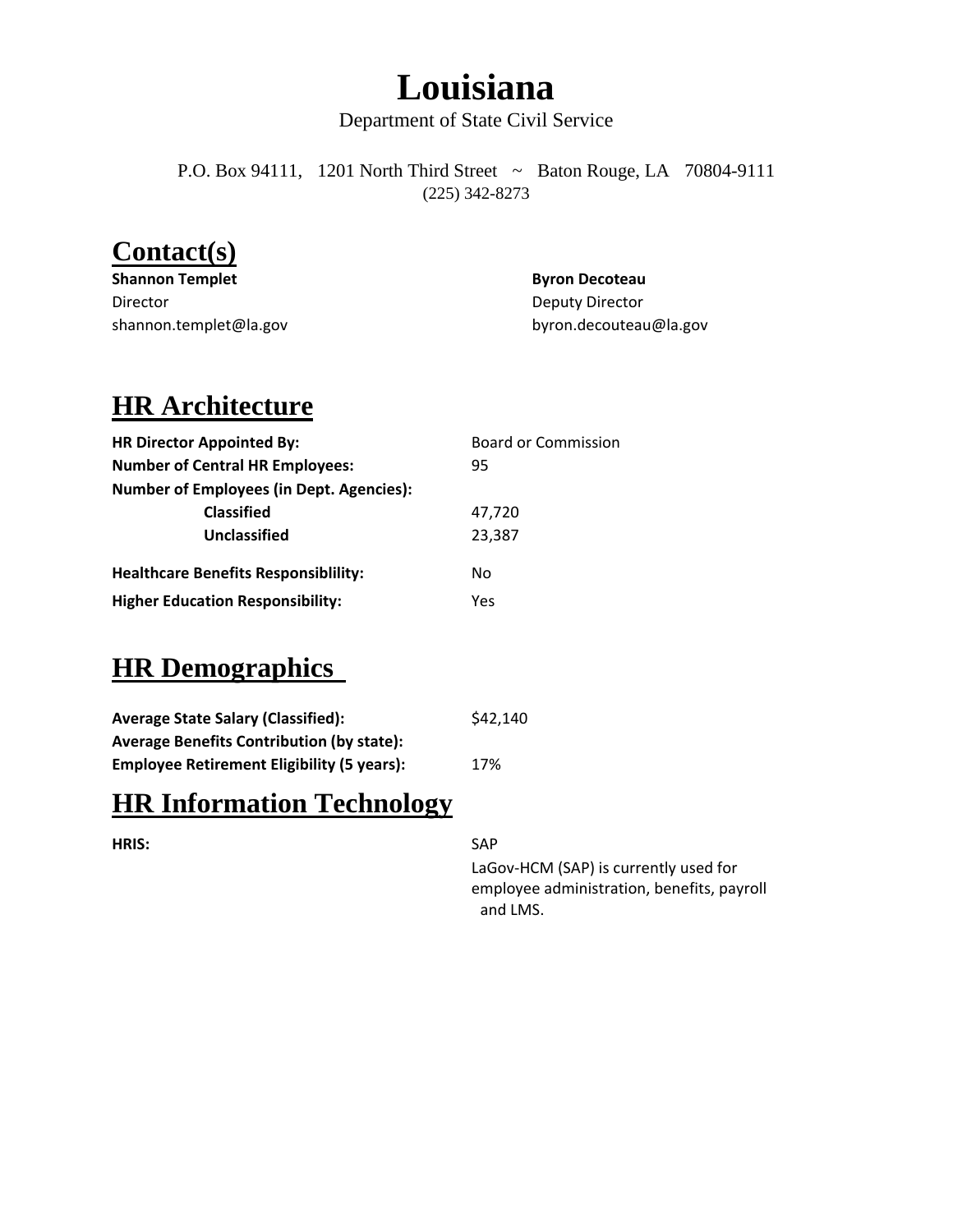## **Maine**

Bureau of Employees Relations Dept. of Administrative & Financial Services #4 State House Station ~ Augusta, ME 04330 (207) 624-7368

## **Contact(s)**

**Joyce Oreskovich** Director, Bureau of Employees Relations joyce.a.oreskovich@maine.gov

#### **HR Architecture**

| <b>HR Director Appointed By:</b>                | <b>Agency Head</b> |
|-------------------------------------------------|--------------------|
| <b>Number of Central HR Employees:</b>          | 43                 |
| <b>Number of Employees (in Dept. Agencies):</b> |                    |
| <b>Classified</b>                               | 12,570             |
| Unclassified                                    | 818                |
| <b>Healthcare Benefits Responsibility:</b>      | Yes                |
| <b>Higher Education Responsibility:</b>         | No                 |

#### **HR Demographics**

| <b>Average State Salary (Classified):</b>         | \$41,391 |
|---------------------------------------------------|----------|
| <b>Average Benefits Contribution (by state):</b>  |          |
| <b>Employee Retirement Eligibility (5 years):</b> | 15%      |

#### **HR Information Technology**

| ۰. |  |
|----|--|

**HRIS:** Custom RFP for HRIS issued Summer 2014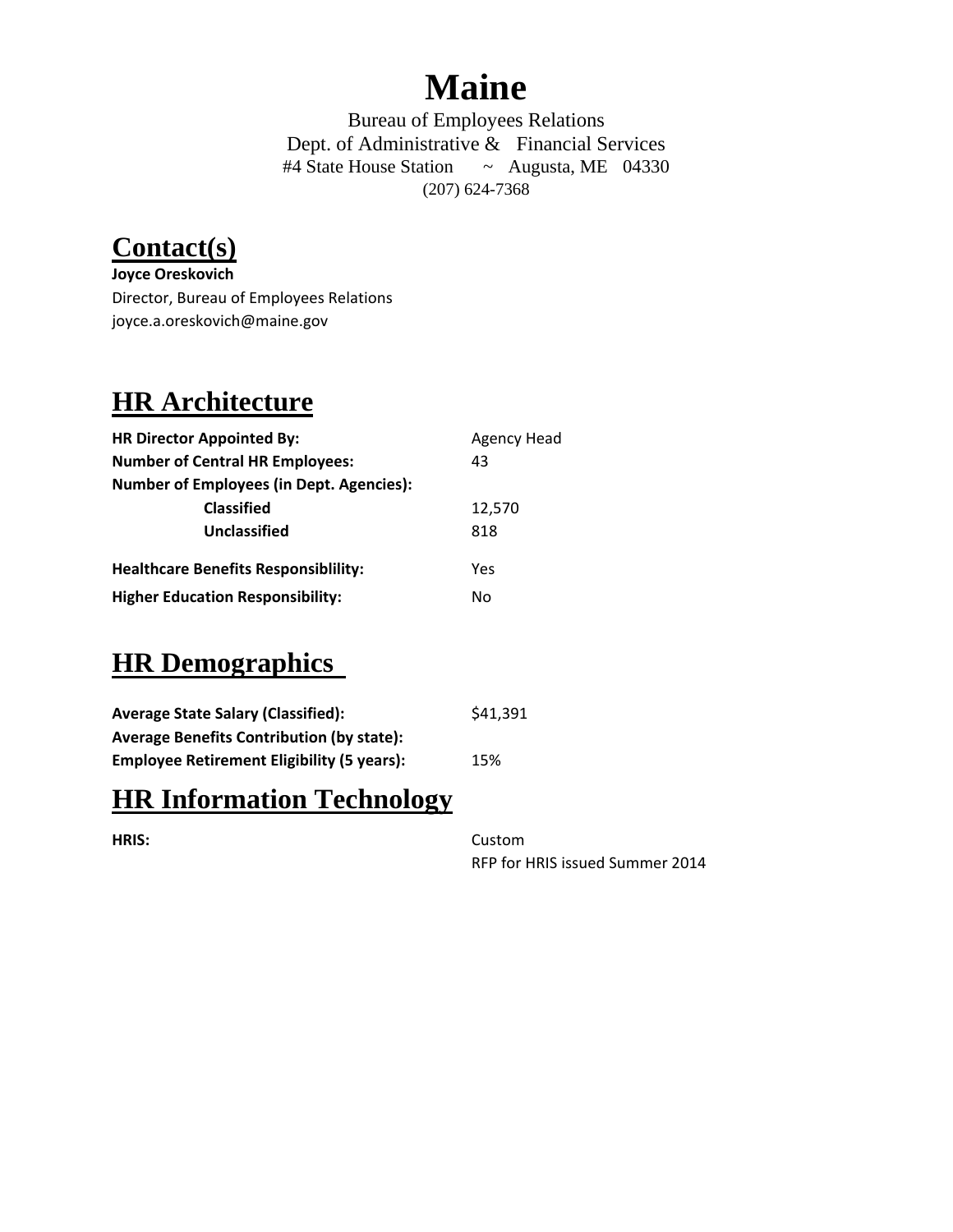# **Maryland**

Office of Personnel Services & Benefits Department of Budget and Management 301 West Preston Street, Room 609 ~ Baltimore, MD 21201 (410) 767-4715

### **Contact(s)**

**Cynthia Kollner** Executive Director, Office of Personnel Services & Benefits ckollner@dbm.state.md.us

#### **HR Architecture**

**HR Director Appointed By: Number of Central HR Employees: Number of Employees (in Dept. Agencies): Classified Unclassified**

**Healthcare Benefits Responsiblility: Higher Education Responsibility:**

### **HR Demographics**

**Average State Salary (Classified): Average Benefits Contribution (by state): Employee Retirement Eligibility (5 years):**

#### **HR Information Technology**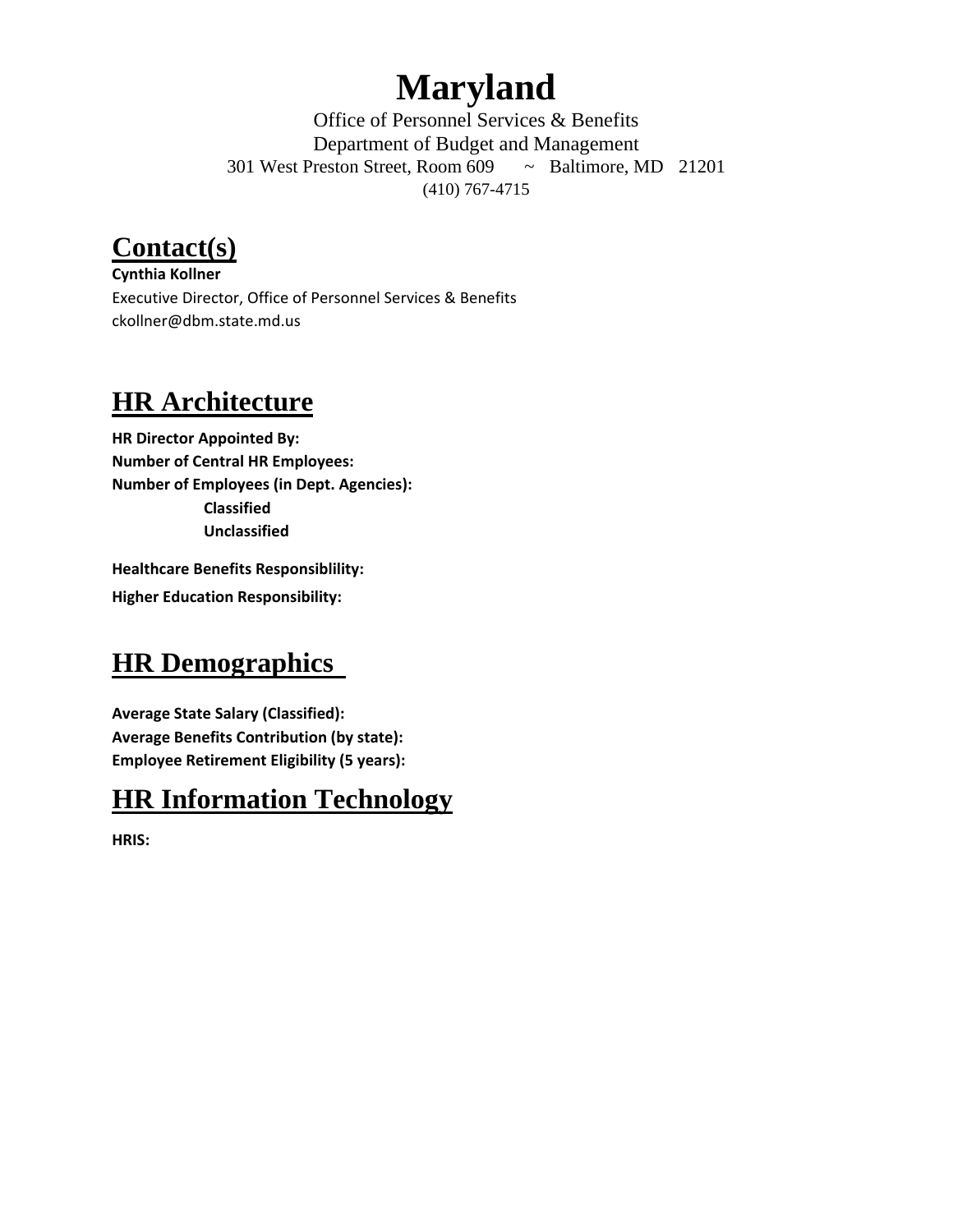## **Massachusetts**

Human Resource Division

1 Ashburton Place, Room 301 ~ Boston, MA 02108 (617) 878-9705

#### **Contact(s)**

**Paul Dietl Renee Fullem** paul.d.dietl@state.ma.us renee.fullem@state.ma.us

Chief Human Resources Officer **Deputy Chief Human Resource Officer** Deputy Chief Human Resource Officer

#### **HR Architecture**

| <b>HR Director Appointed By:</b>                | Governor |
|-------------------------------------------------|----------|
| <b>Number of Central HR Employees:</b>          |          |
| <b>Number of Employees (in Dept. Agencies):</b> |          |
| <b>Classified</b>                               |          |
| Unclassified                                    |          |
| <b>Healthcare Benefits Responsibility:</b>      | No       |
| <b>Higher Education Responsibility:</b>         | No       |

#### **HR Demographics**

**Average State Salary (Classified): Average Benefits Contribution (by state): Employee Retirement Eligibility (5 years):**

#### **HR Information Technology**

**HRIS:** PeopleSoft/Oracle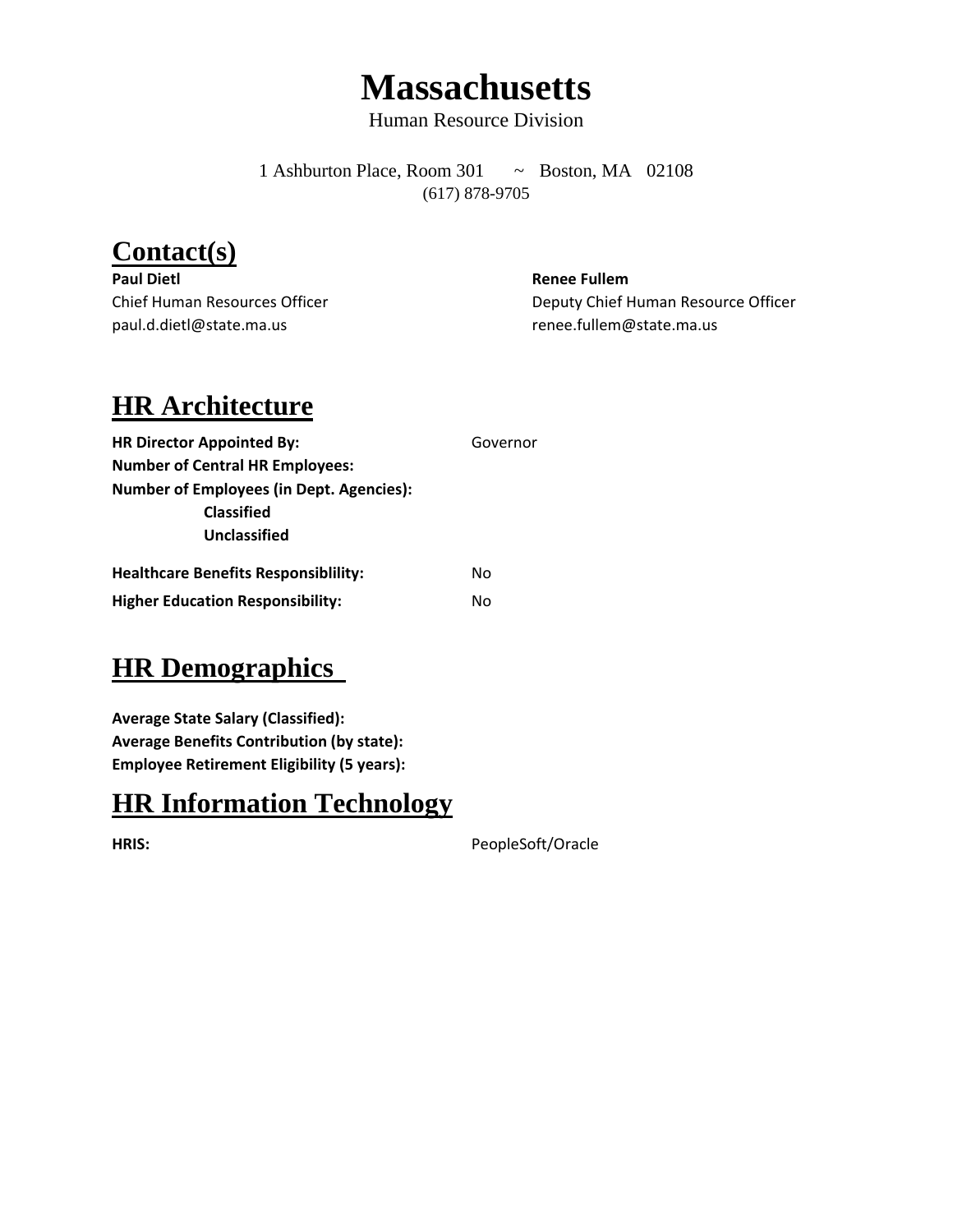## **Michigan**

Civil Service Commission

PO Box 30002, 400 South Pine Street ~ Lansing, MI 48909-7502 (517) 373-3020

#### **Contact(s)**

**Janet McClelland Matthew Fedorchuk** 

State Personnel Director **Deputy State Personnel Director** Deputy State Personnel Director mcclellandj@michigan.gov fedorchukm@michigan.gov

#### **HR Architecture**

**HR Director Appointed By: Number of Central HR Employees: Number of Employees (in Dept. Agencies): Classified Unclassified**

**Healthcare Benefits Responsiblility: Higher Education Responsibility:**

#### **HR Demographics**

**Average State Salary (Classified): Average Benefits Contribution (by state): Employee Retirement Eligibility (5 years):**

#### **HR Information Technology**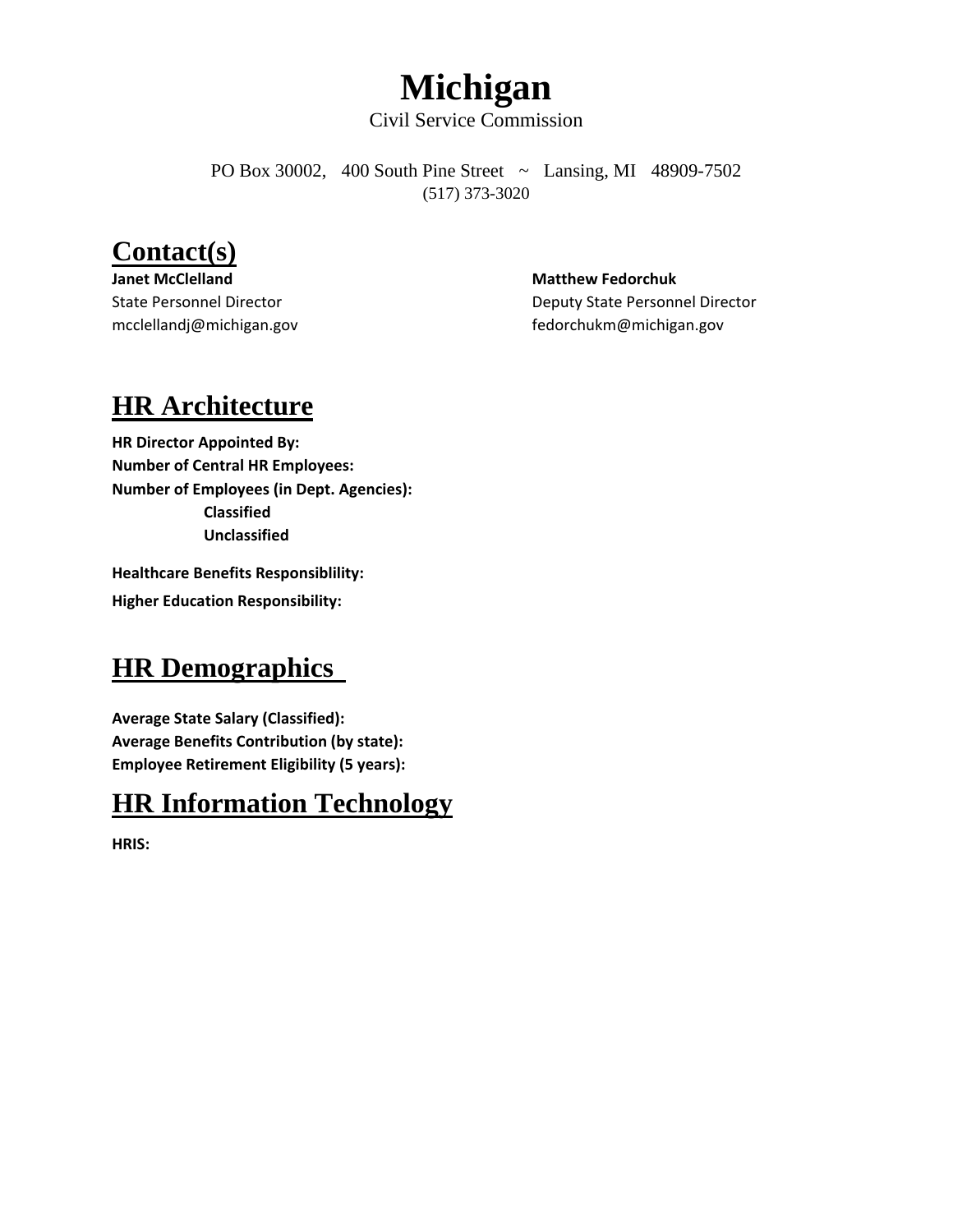## **Minnesota**

Division of Human Resource Management Department of Management and Budget 658 Cedar Street ~ St. Paul, MN  $55155$ (651) 259-3636

**Contact(s)**

**Ann O'Brien** Assistant Commissioner, Division of HR Management ann.o'brien@state.mn.us

#### **HR Architecture**

**HR Director Appointed By: Number of Central HR Employees: Number of Employees (in Dept. Agencies): Classified Unclassified**

**Healthcare Benefits Responsiblility: Higher Education Responsibility:**

#### **HR Demographics**

**Average State Salary (Classified): Average Benefits Contribution (by state): Employee Retirement Eligibility (5 years):**

#### **HR Information Technology**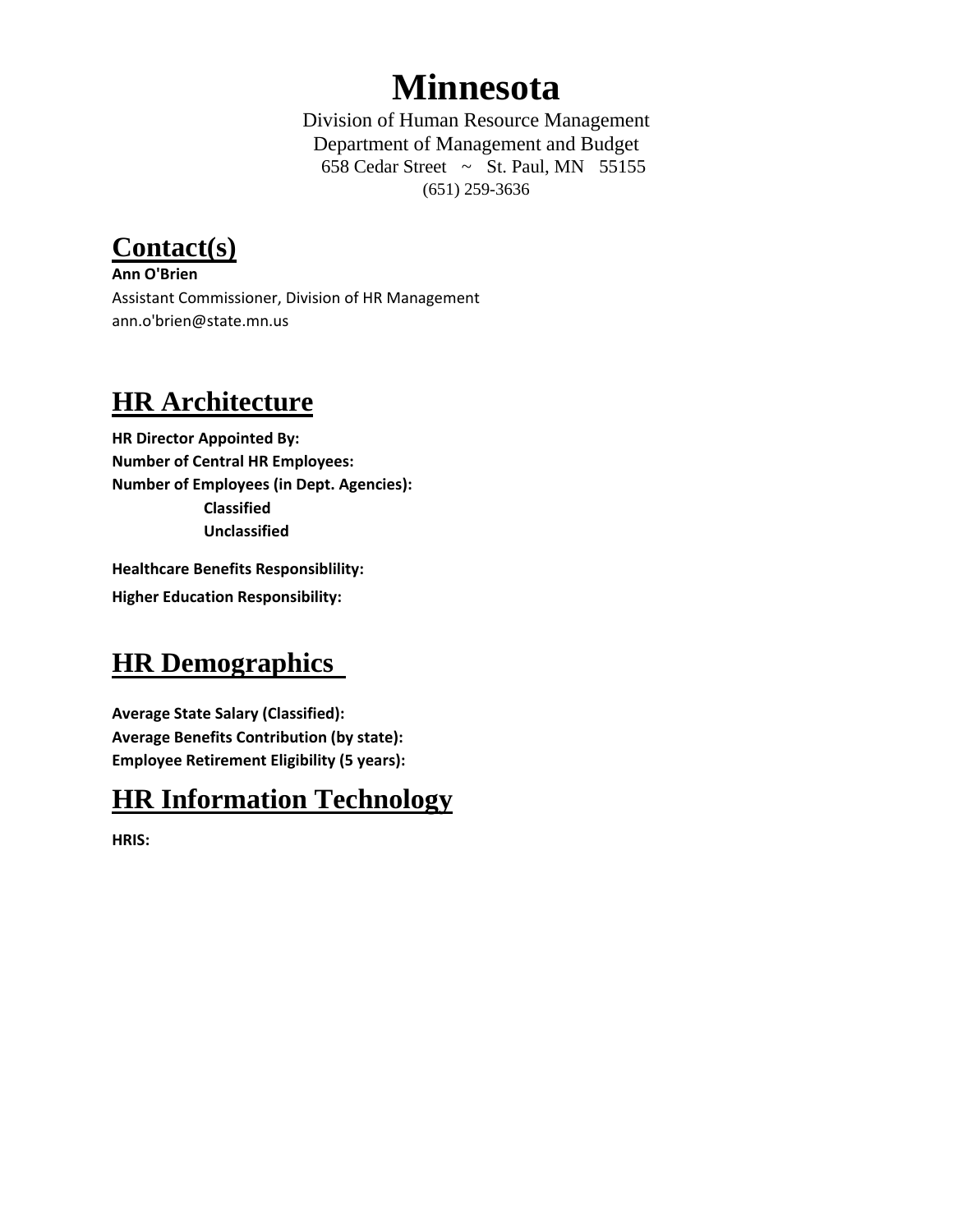# **Mississippi**

State Personnel Board

210 East Capitol Street, Suite 800 ~ Jackson, MS 39201 (601) 359-2702

#### **Contact(s)**

**Deanne Mosley** Executive Director deanne.mosley@mspb.ms.gov

#### **HR Architecture**

| <b>HR Director Appointed By:</b>                | <b>Board or Commission</b> |
|-------------------------------------------------|----------------------------|
| <b>Number of Central HR Employees:</b>          | 57                         |
| <b>Number of Employees (in Dept. Agencies):</b> |                            |
| <b>Classified</b>                               | 24.926                     |
| <b>Unclassified</b>                             | 6,533                      |
| <b>Healthcare Benefits Responsibility:</b>      | No                         |
| <b>Higher Education Responsibility:</b>         | No                         |

#### **HR Demographics**

| <b>Average State Salary (Classified):</b>         | \$34,506 |
|---------------------------------------------------|----------|
| <b>Average Benefits Contribution (by state):</b>  |          |
| <b>Employee Retirement Eligibility (5 years):</b> | 30%      |

#### **HR Information Technology**

**HRIS:** Custom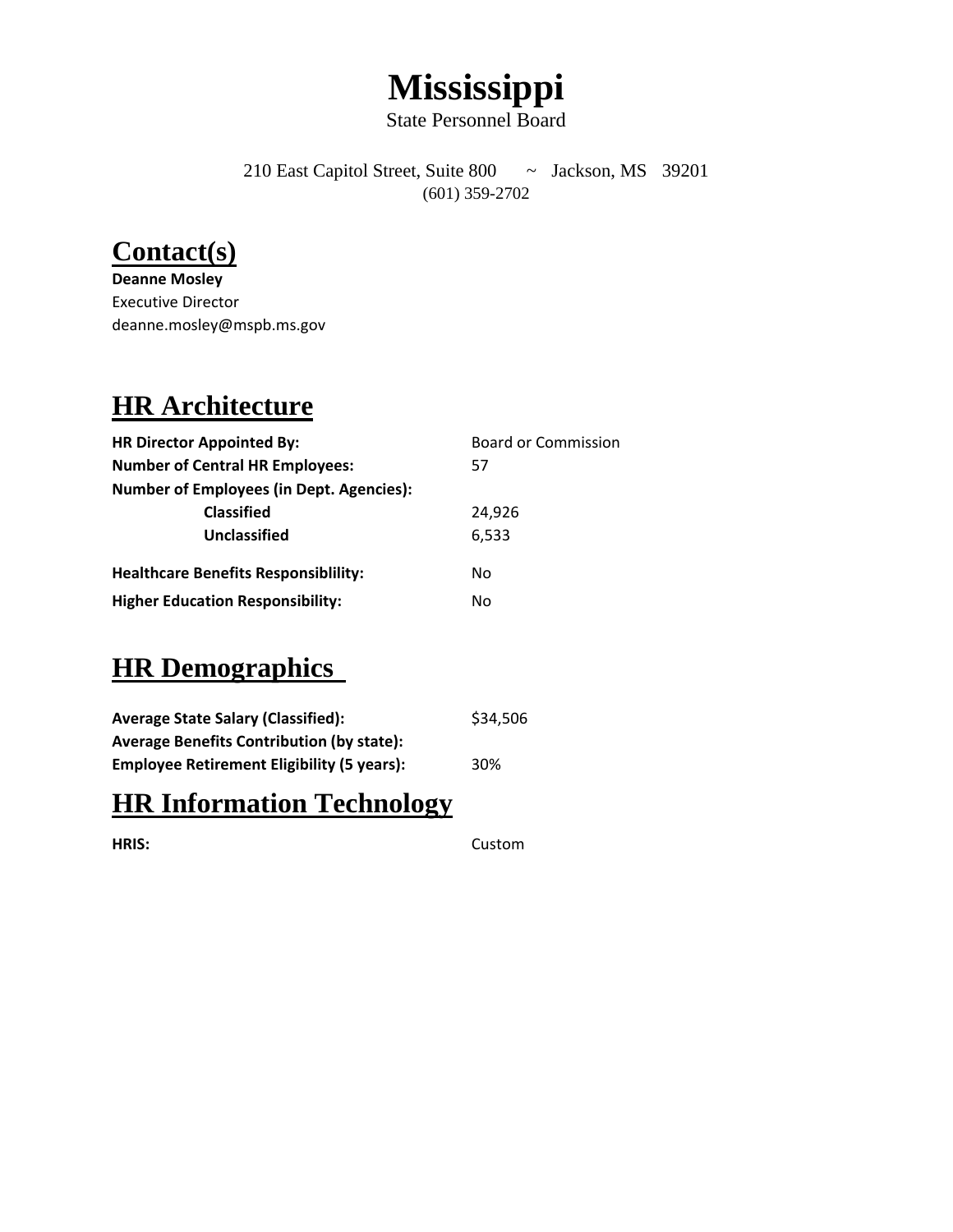## **Missouri**

Division of Personnel Office of Administration P.O. Box 388, 301 West High Street, Suite 430 ~ Jefferson City, MO 65102-0388 (573) 751-4514

#### **Contact(s)**

**Nancy Johnston** Director, Division of Personnel nancy.johnston@oa.mo.gov

#### **HR Architecture**

| <b>HR Director Appointed By:</b>                | Governor |
|-------------------------------------------------|----------|
| <b>Number of Central HR Employees:</b>          | 65       |
| <b>Number of Employees (in Dept. Agencies):</b> |          |
| <b>Classified</b>                               | 38,765   |
| Unclassified                                    | 12,879   |
| <b>Healthcare Benefits Responsibility:</b>      | N٥       |
| <b>Higher Education Responsibility:</b>         | No       |

#### **HR Demographics**

| <b>Average State Salary (Classified):</b>         | \$33,115 |
|---------------------------------------------------|----------|
| <b>Average Benefits Contribution (by state):</b>  | \$22,161 |
| <b>Employee Retirement Eligibility (5 years):</b> | 10%      |

#### **HR Information Technology**

**HRIS:** Custom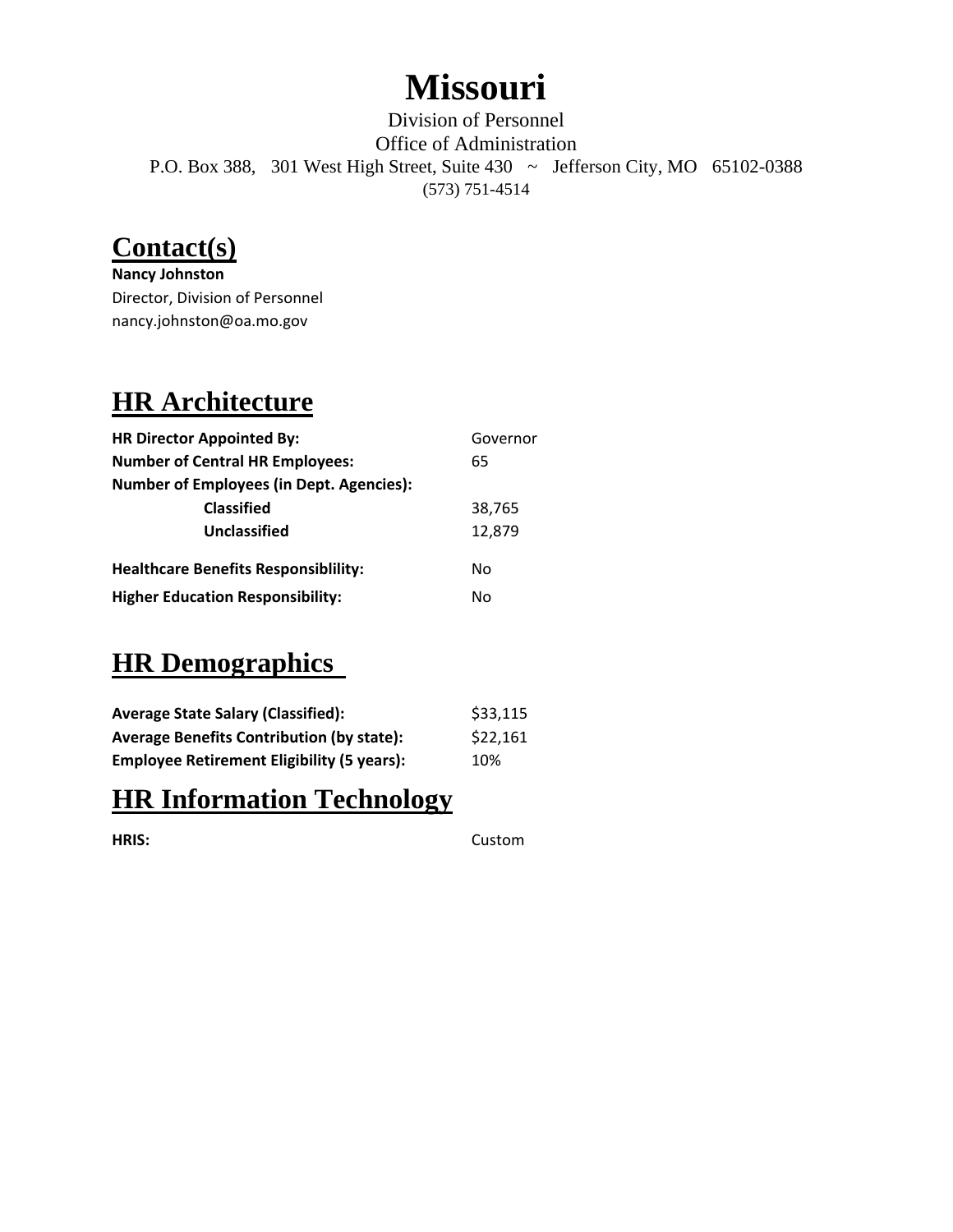## **Montana**

Human Resources Division Department of Administration P.O. Box 200107 ~ Helena, MT 59620 (406) 444-3894

**Contact(s)**

**Randy Morris** HRIS Bureau Chief, Human Resources Division ramorris@mt.gov

#### **HR Architecture**

| <b>HR Director Appointed By:</b>                |        |
|-------------------------------------------------|--------|
| <b>Number of Central HR Employees:</b>          | 42     |
| <b>Number of Employees (in Dept. Agencies):</b> |        |
| <b>Classified</b>                               | 10,050 |
| Unclassified                                    | 1,758  |
| <b>Healthcare Benefits Responsibility:</b>      | Yes    |
| <b>Higher Education Responsibility:</b>         | N٥     |

#### **HR Demographics**

| <b>Average State Salary (Classified):</b>         | \$45,469 |
|---------------------------------------------------|----------|
| <b>Average Benefits Contribution (by state):</b>  | \$13,500 |
| <b>Employee Retirement Eligibility (5 years):</b> | 55%      |

#### **HR Information Technology**

**HRIS:** PeopleSoft/Oracle Implemented 1997; current version 9.1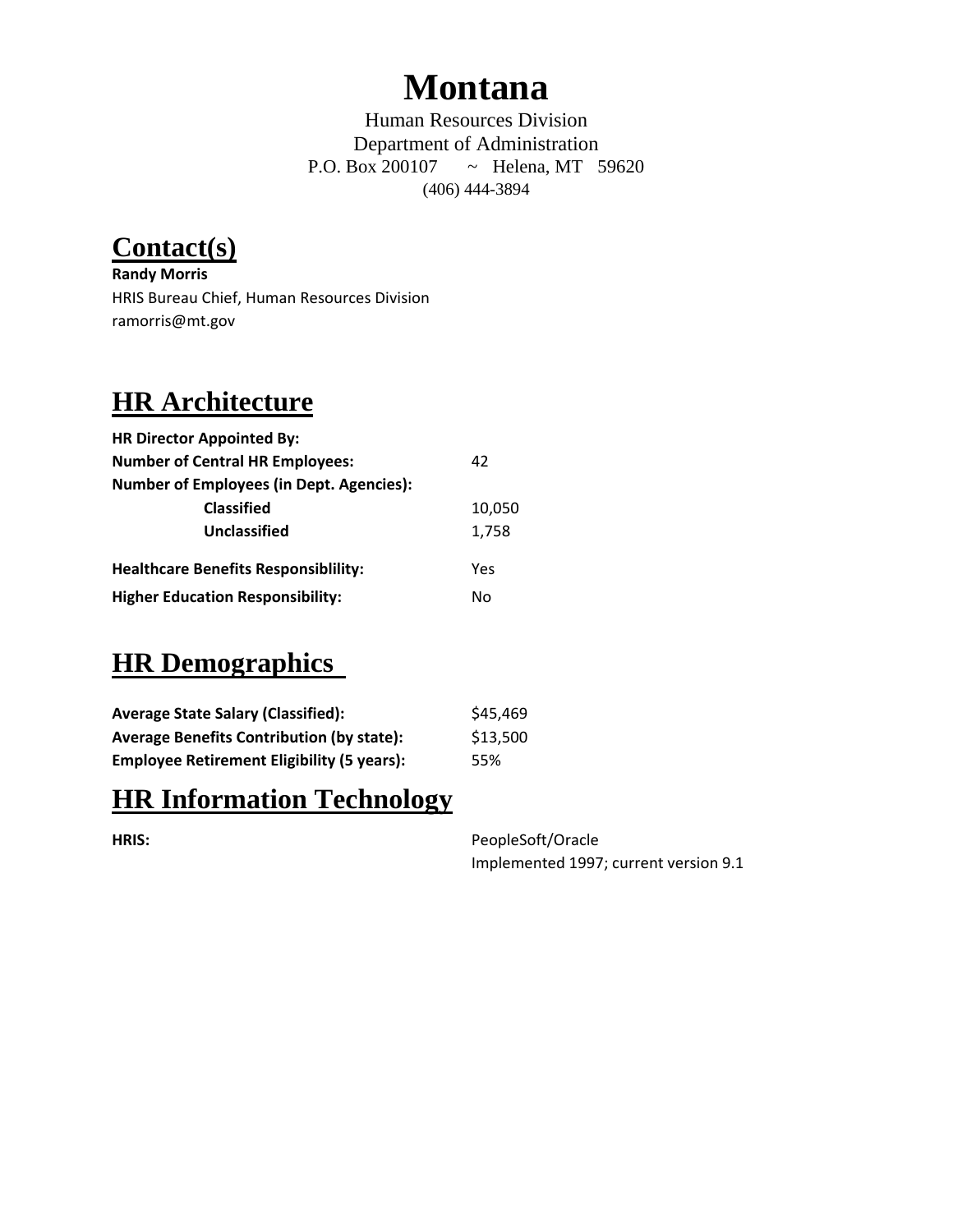## **Nebraska**

State Personnel Division Department of Administrative Services P.O. Box 94905 ~ Lincoln, NE 68509-4905 (402) 471-2075

**Contact(s)**

**Ruth Jones** Director, State Personnel Division ruth.jones@nebraska.gov

#### **HR Architecture**

| <b>HR Director Appointed By:</b>                | <b>Agency Head</b> |
|-------------------------------------------------|--------------------|
| <b>Number of Central HR Employees:</b>          | 35                 |
| <b>Number of Employees (in Dept. Agencies):</b> |                    |
| <b>Classified</b>                               | 13,943             |
| Unclassified                                    | 753                |
| <b>Healthcare Benefits Responsibility:</b>      | No                 |
| <b>Higher Education Responsibility:</b>         | No                 |

#### **HR Demographics**

| <b>Average State Salary (Classified):</b>         | \$42,981 |
|---------------------------------------------------|----------|
| <b>Average Benefits Contribution (by state):</b>  | \$30,588 |
| <b>Employee Retirement Eligibility (5 years):</b> | 48%      |

#### **HR Information Technology**

**HRIS:** Workday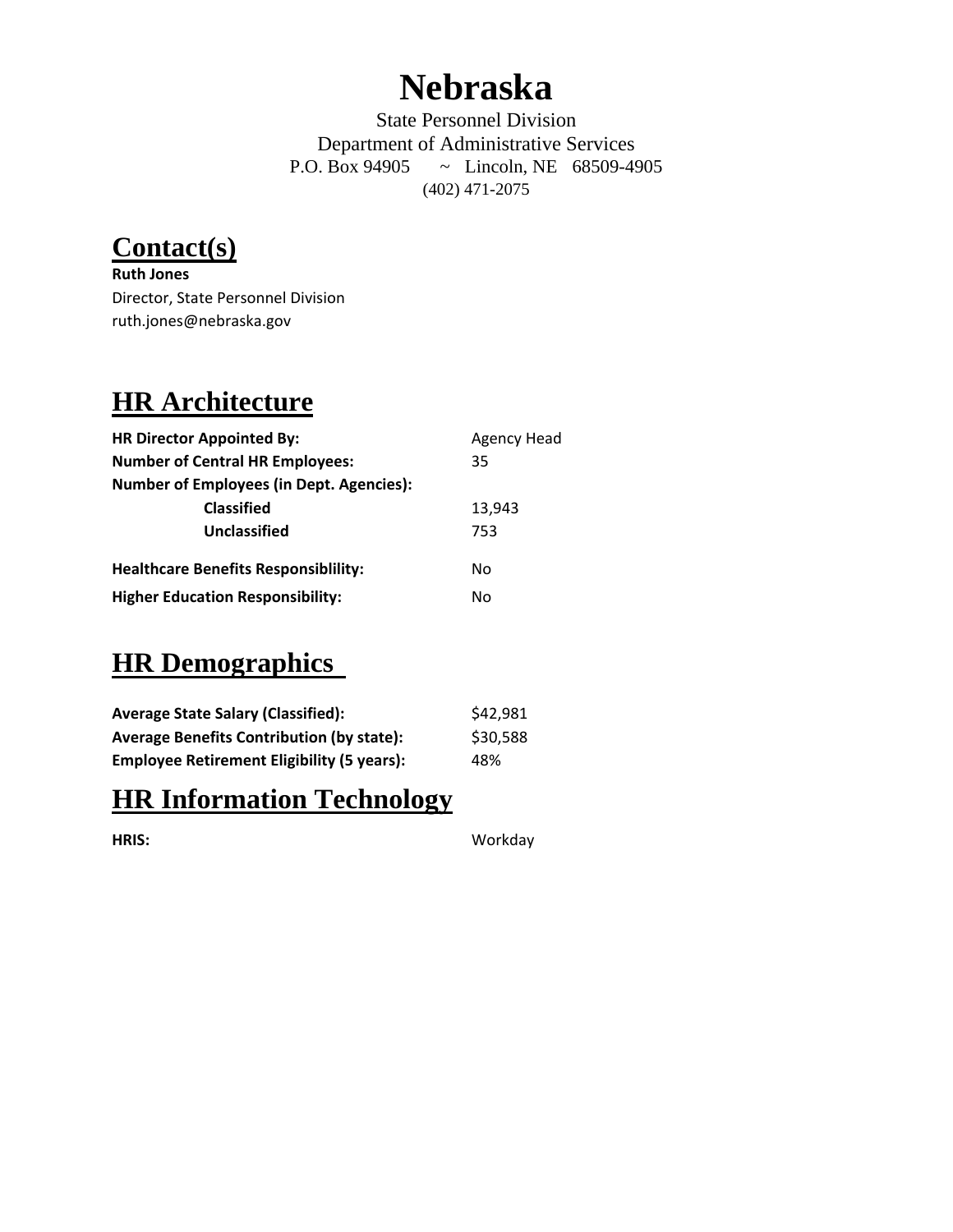## **Nevada**

Department of Administration Division of Human Resource Management 100 North Stewart Street, Suite 200 ~ Carson City, NV 89701 (775) 684-0101

#### **Contact(s)**

**Lee‐Ann Easton** Director, Department of Administration leaston@admin.nv.gov

### **HR Architecture**

| <b>HR Director Appointed By:</b>                | <b>Agency Head</b> |
|-------------------------------------------------|--------------------|
| <b>Number of Central HR Employees:</b>          | 76                 |
| <b>Number of Employees (in Dept. Agencies):</b> |                    |
| <b>Classified</b>                               | 17,000             |
| Unclassified                                    | 1,052              |
| <b>Healthcare Benefits Responsibility:</b>      | No                 |
| <b>Higher Education Responsibility:</b>         | No                 |

#### **HR Demographics**

| <b>Average State Salary (Classified):</b>         | \$40,730 |
|---------------------------------------------------|----------|
| <b>Average Benefits Contribution (by state):</b>  | \$23,195 |
| <b>Employee Retirement Eligibility (5 years):</b> | 24%      |

#### **HR Information Technology**

**HRIS:** Custom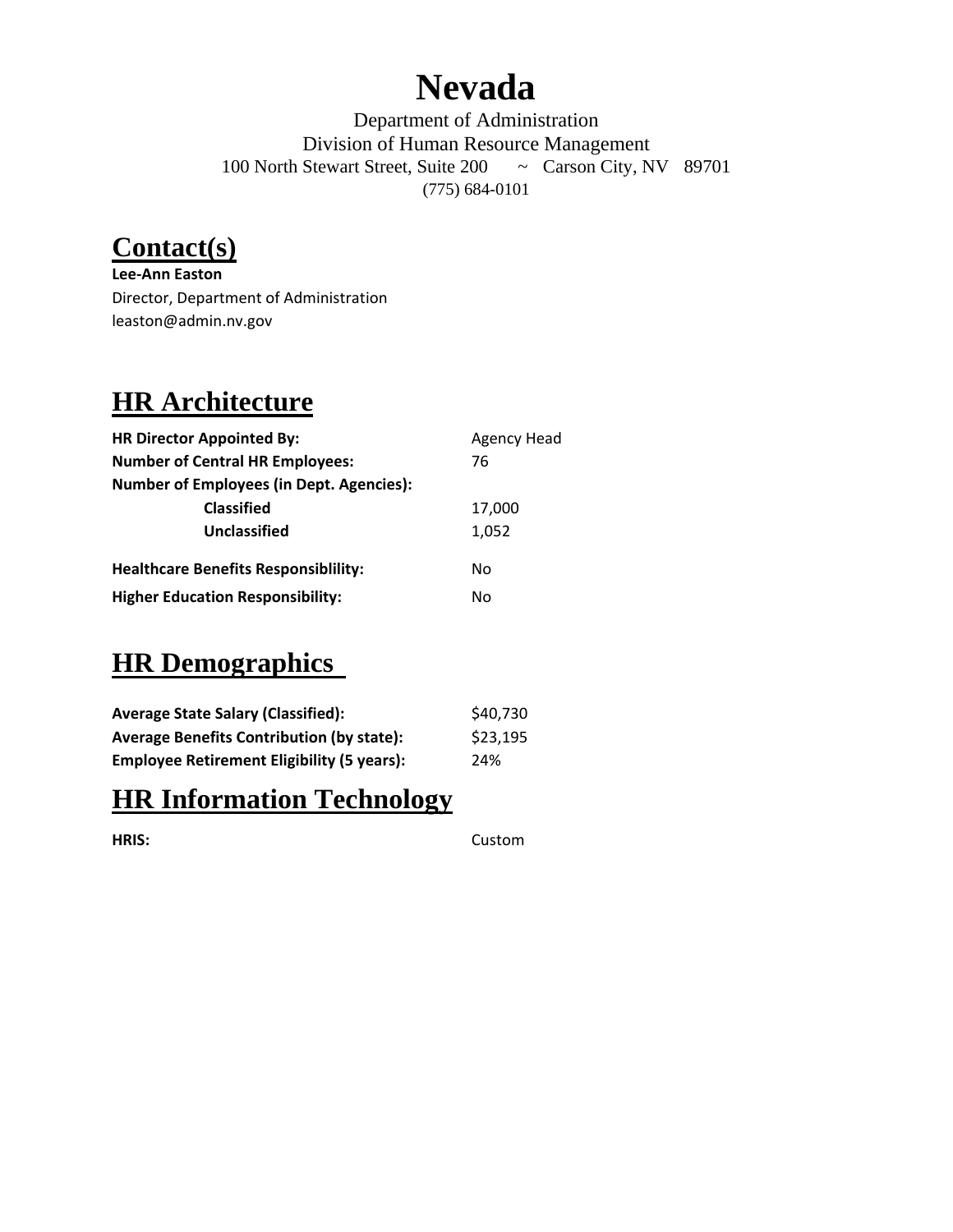## **New Hampshire**

Division of Personnel Department of Administrative Services 25 Capitol Street ~ Concord, NH 03301 (603) 271-3359

### **Contact(s)**

**Sara Willingham** Director, Division of Personnel sara.willingham@nh.gov

#### **HR Architecture**

**HR Director Appointed By: Number of Central HR Employees: Number of Employees (in Dept. Agencies): Classified Unclassified**

**Healthcare Benefits Responsiblility: Higher Education Responsibility:**

#### **HR Demographics**

**Average State Salary (Classified): Average Benefits Contribution (by state): Employee Retirement Eligibility (5 years):**

#### **HR Information Technology**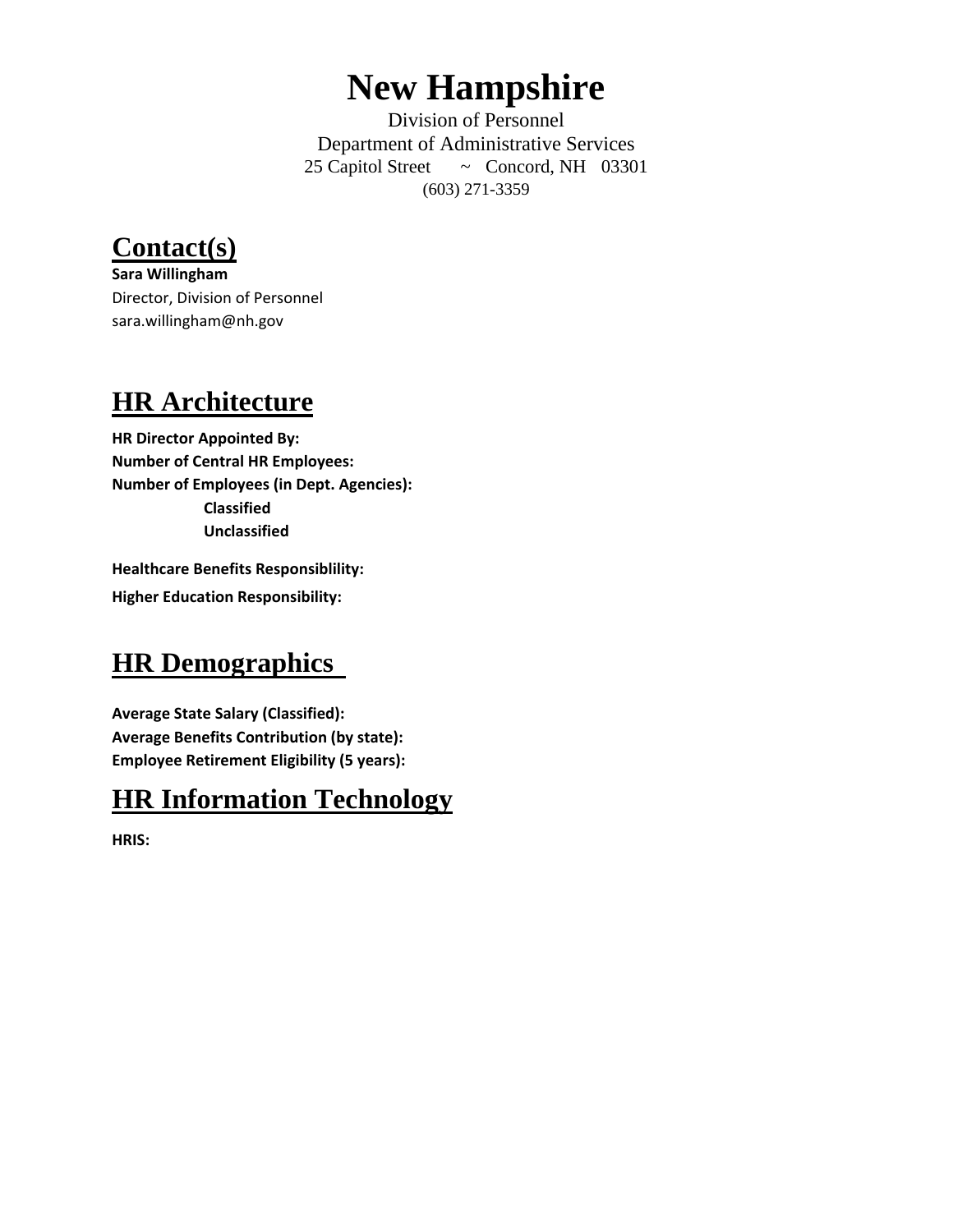## **New Jersey**

Civil Service Commission Department of Administrative Services P.O. Box 317 ~ Trenton, NJ 08625 (609) 292-4125

## **Contact(s)**

**Robert Czech Grace Kelly** Chair/Chief Executive Officer, Civil Service Commission Deputy CEO, Civil Service Commission robert.czech@csc.state.nj.us grace.kelly@csc.state.nj.us

### **HR Architecture**

| <b>HR Director Appointed By:</b>                | Governor |
|-------------------------------------------------|----------|
| <b>Number of Central HR Employees:</b>          | 246      |
| <b>Number of Employees (in Dept. Agencies):</b> |          |
| <b>Classified</b>                               | 55,258   |
| Unclassified                                    | 8,371    |
| <b>Healthcare Benefits Responsibility:</b>      | No       |
| <b>Higher Education Responsibility:</b>         | Yes      |

#### **HR Demographics**

| <b>Average State Salary (Classified):</b>         | \$67,092 |
|---------------------------------------------------|----------|
| <b>Average Benefits Contribution (by state):</b>  | \$25,537 |
| <b>Employee Retirement Eligibility (5 years):</b> | 32%      |

#### **HR Information Technology**

**HRIS:** Custom

Built and maintained internally.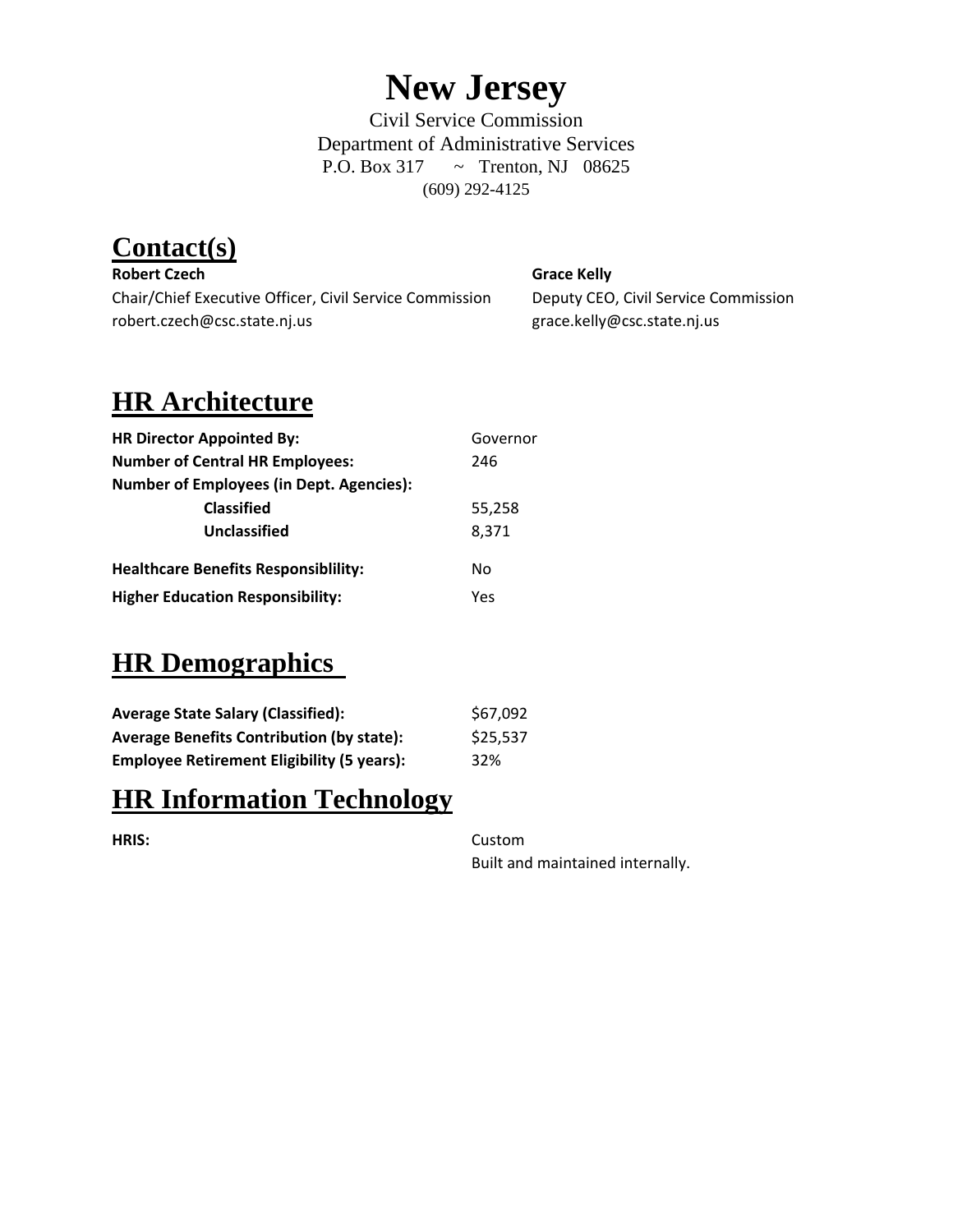## **New Mexico**

State Personnel Office

2600 Cerrillos Road ~ Santa Fe, NM 87505 (505) 476-7751

#### **Contact(s)**

**Justin Najaka** Director justin.najaka@state.nm.us

#### **HR Architecture**

**HR Director Appointed By: Number of Central HR Employees: Number of Employees (in Dept. Agencies): Classified Unclassified**

**Healthcare Benefits Responsiblility: Higher Education Responsibility:**

#### **HR Demographics**

**Average State Salary (Classified): Average Benefits Contribution (by state): Employee Retirement Eligibility (5 years):**

#### **HR Information Technology**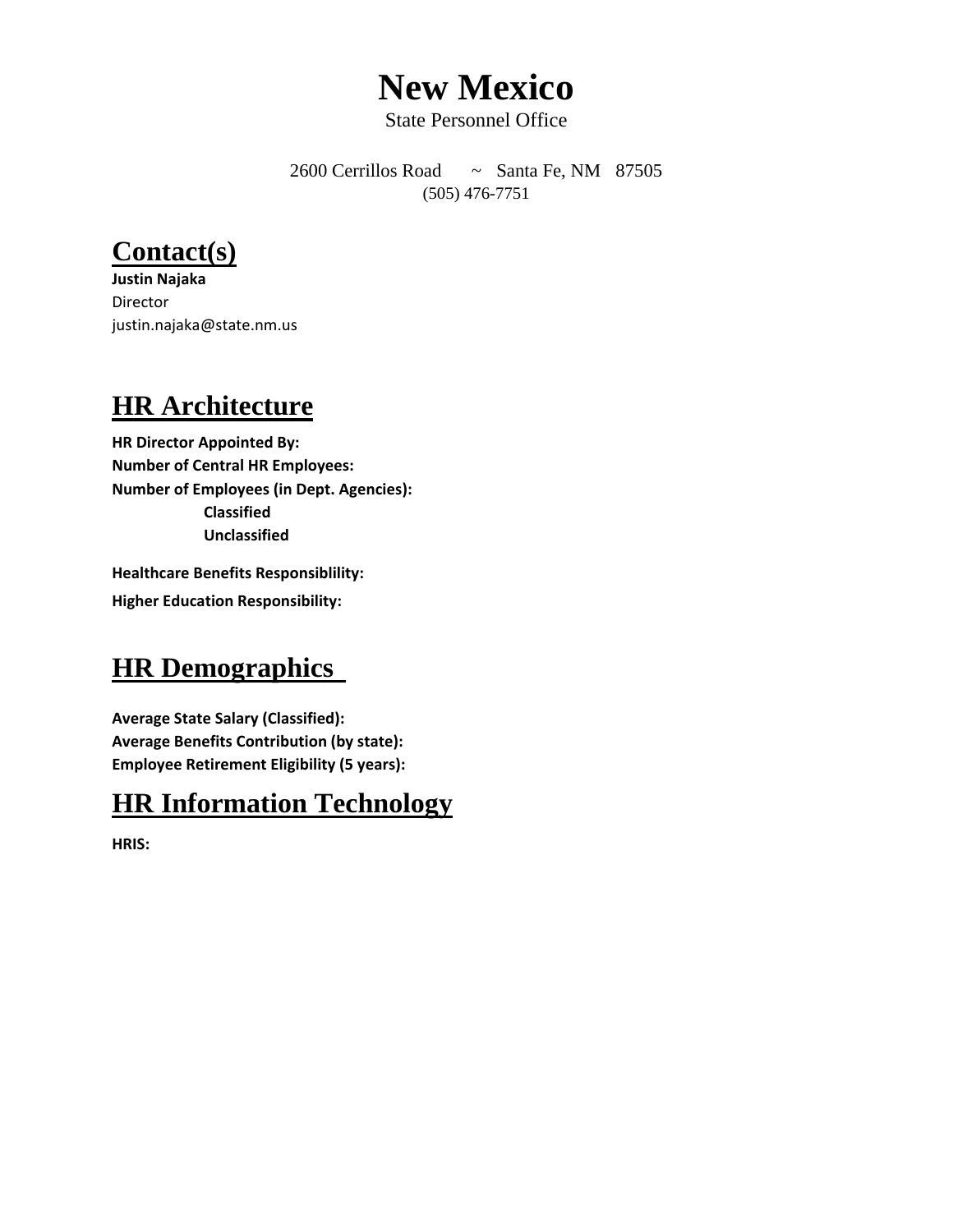## **New York**

Department of Civil Service

Alfred E. Smith State Office Building ~ Albany, NY 12239 (518) 457-3701

#### **Contact(s)**

**Jerry Boone** Commissioner jerry.boone@cs.state.ny.us

#### **HR Architecture**

**HR Director Appointed By: Number of Central HR Employees: Number of Employees (in Dept. Agencies): Classified Unclassified**

**Healthcare Benefits Responsiblility: Higher Education Responsibility:**

#### **HR Demographics**

**Average State Salary (Classified): Average Benefits Contribution (by state): Employee Retirement Eligibility (5 years):**

#### **HR Information Technology**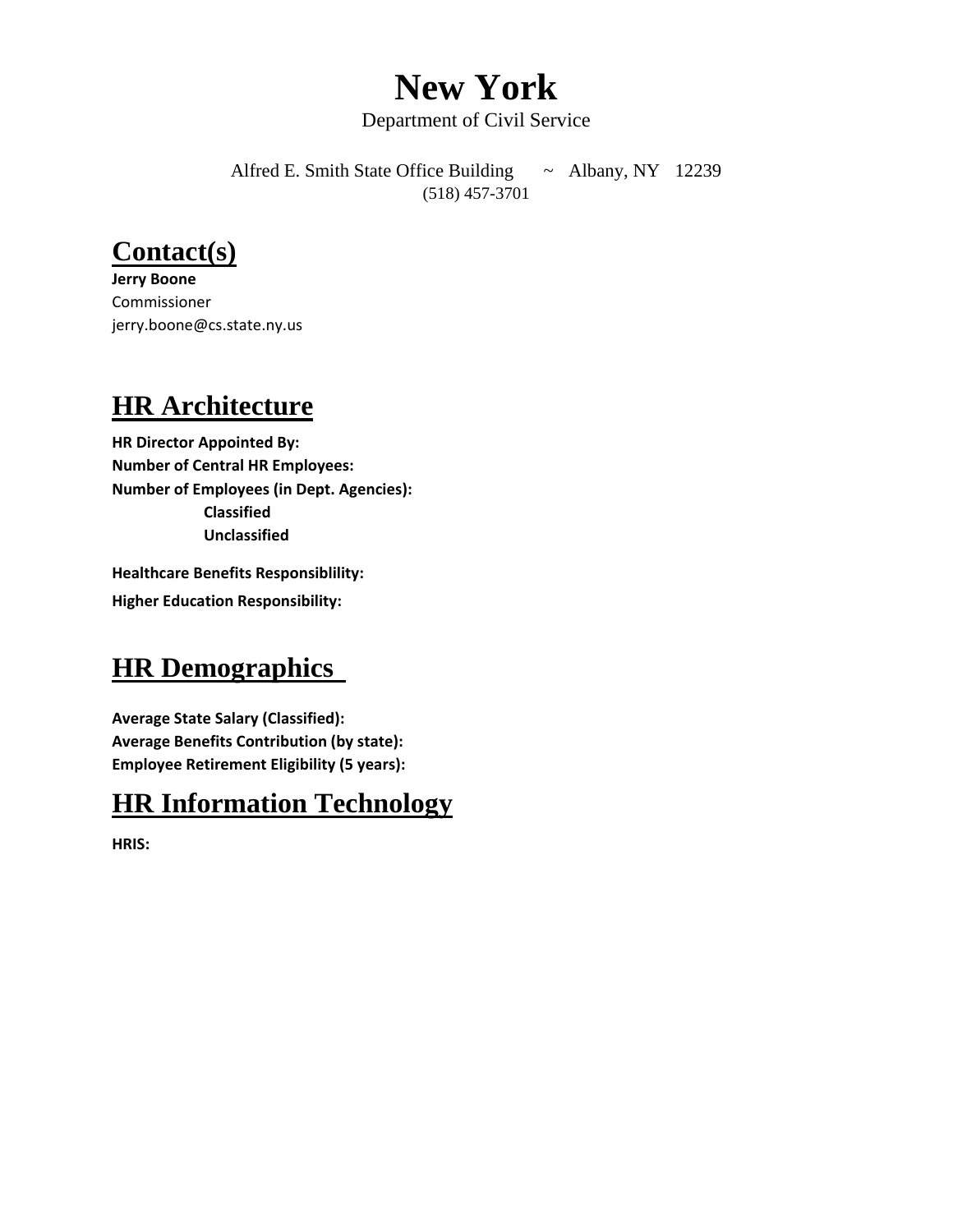# **North Carolina**

Office of Human Resources

116 West Jones Street, 1331 Mail Service Center ~ Raleigh, NC 27699-1331 (919) 807-4908

#### **Contact(s)**

**Neal Alexander** Director neal.alexander@nc.gov

#### **HR Architecture**

| <b>HR Director Appointed By:</b>                | Governor |
|-------------------------------------------------|----------|
| <b>Number of Central HR Employees:</b>          | 81       |
| <b>Number of Employees (in Dept. Agencies):</b> |          |
| <b>Classified</b>                               | 58,486   |
| Unclassified                                    | 1,029    |
| <b>Healthcare Benefits Responsibility:</b>      | No       |
| <b>Higher Education Responsibility:</b>         | Yes      |

#### **HR Demographics**

| <b>Average State Salary (Classified):</b>         | \$42,809 |
|---------------------------------------------------|----------|
| <b>Average Benefits Contribution (by state):</b>  | \$22,080 |
| <b>Employee Retirement Eligibility (5 years):</b> | 11%      |

#### **HR Information Technology**

| HRIS |  |
|------|--|
|      |  |

Custom and SAP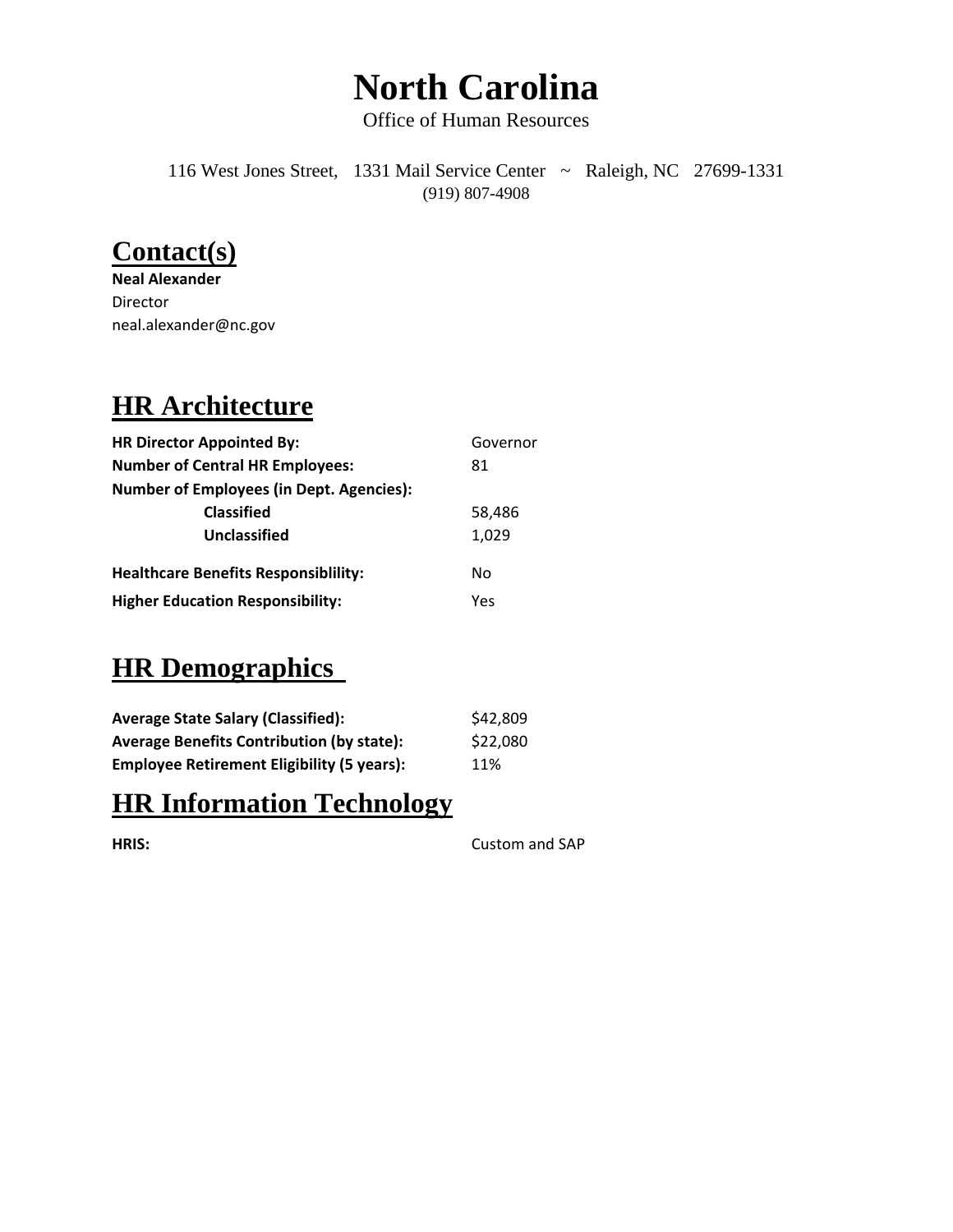## **North Dakota**

Human Resource Management Services Office of Management & Budget 600 East Boulevard Avenue, Dept. 113 ~ Bismarck, ND 58505-0120 (701) 328-4739

#### **Contact(s)**

**Ken Purdy** Director, Human Resource Management Services kpurdy@nd.gov

## **HR Architecture**

| <b>HR Director Appointed By:</b>                | <b>Agency Head</b> |
|-------------------------------------------------|--------------------|
| <b>Number of Central HR Employees:</b>          | 13                 |
| <b>Number of Employees (in Dept. Agencies):</b> |                    |
| <b>Classified</b>                               | 7,167              |
| Unclassified                                    | 770                |
| <b>Healthcare Benefits Responsibility:</b>      | No                 |
| <b>Higher Education Responsibility:</b>         | No                 |

#### **HR Demographics**

| <b>Average State Salary (Classified):</b>         | \$50,942 |
|---------------------------------------------------|----------|
| <b>Average Benefits Contribution (by state):</b>  |          |
| <b>Employee Retirement Eligibility (5 years):</b> | 27%      |

#### **HR Information Technology**

| PeopleSoft/Oracle |
|-------------------|
|                   |
|                   |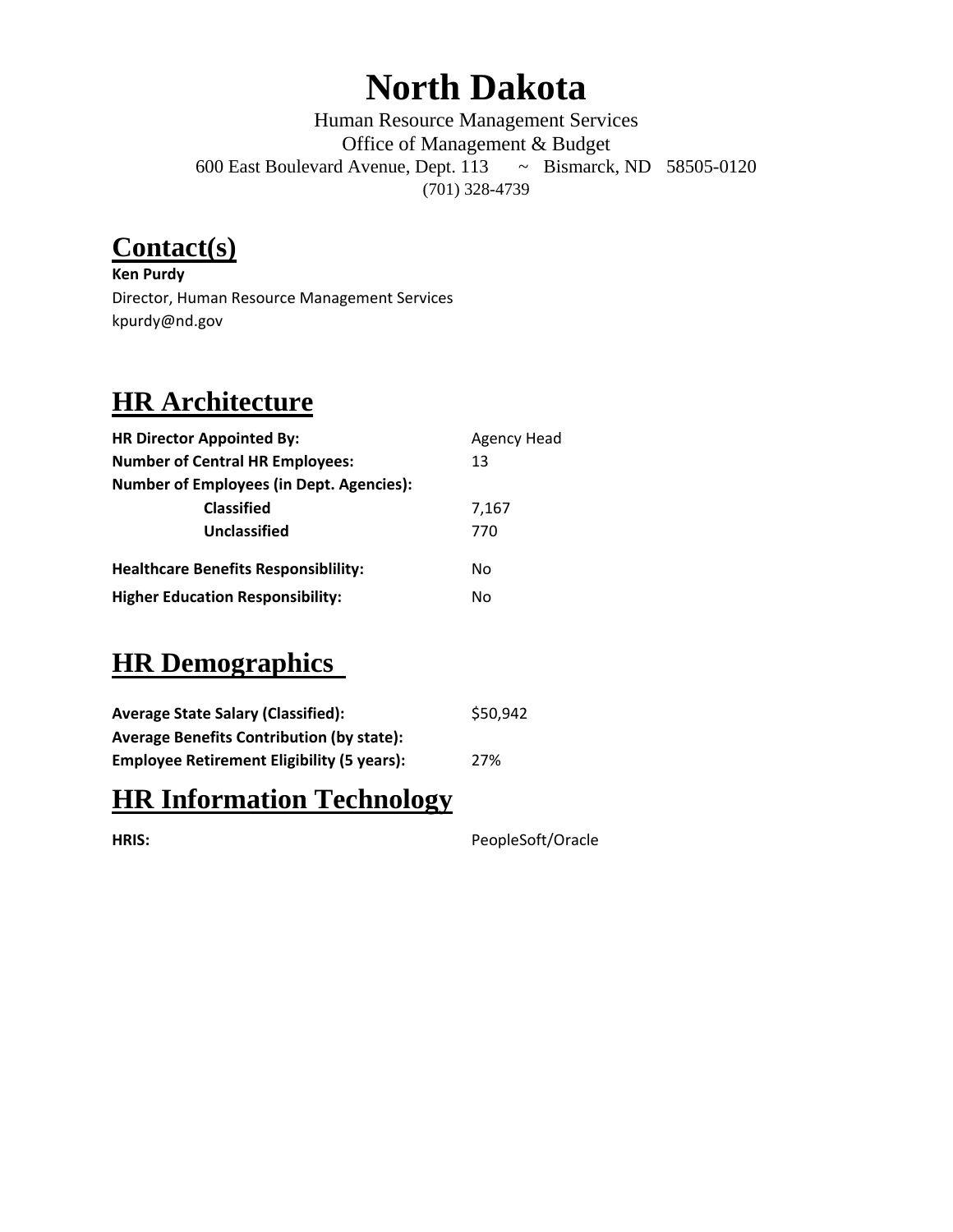## **Ohio**

Division of Human Resources Department of Administrative Services 30 East Broad Street, 27th Floor ~ Columbus, OH 43215 (614) 466-3463

### **Contact(s)**

**Stephanie Loucka** Deputy Director , Division of Human Resources stephanie.m.loucka@das.ohio.gov

#### **HR Architecture**

| <b>HR Director Appointed By:</b>                | <b>Agency Head</b> |
|-------------------------------------------------|--------------------|
| <b>Number of Central HR Employees:</b>          | 129                |
| <b>Number of Employees (in Dept. Agencies):</b> |                    |
| <b>Classified</b>                               | 41,697             |
| Unclassified                                    | 7.869              |
| <b>Healthcare Benefits Responsibility:</b>      | Yes                |
| <b>Higher Education Responsibility:</b>         | No                 |

#### **HR Demographics**

| <b>Average State Salary (Classified):</b>         | \$46,842 |
|---------------------------------------------------|----------|
| <b>Average Benefits Contribution (by state):</b>  | \$12,312 |
| <b>Employee Retirement Eligibility (5 years):</b> | 20%      |

#### **HR Information Technology**

|  | ۰. |  |
|--|----|--|

PeopleSoft/Oracle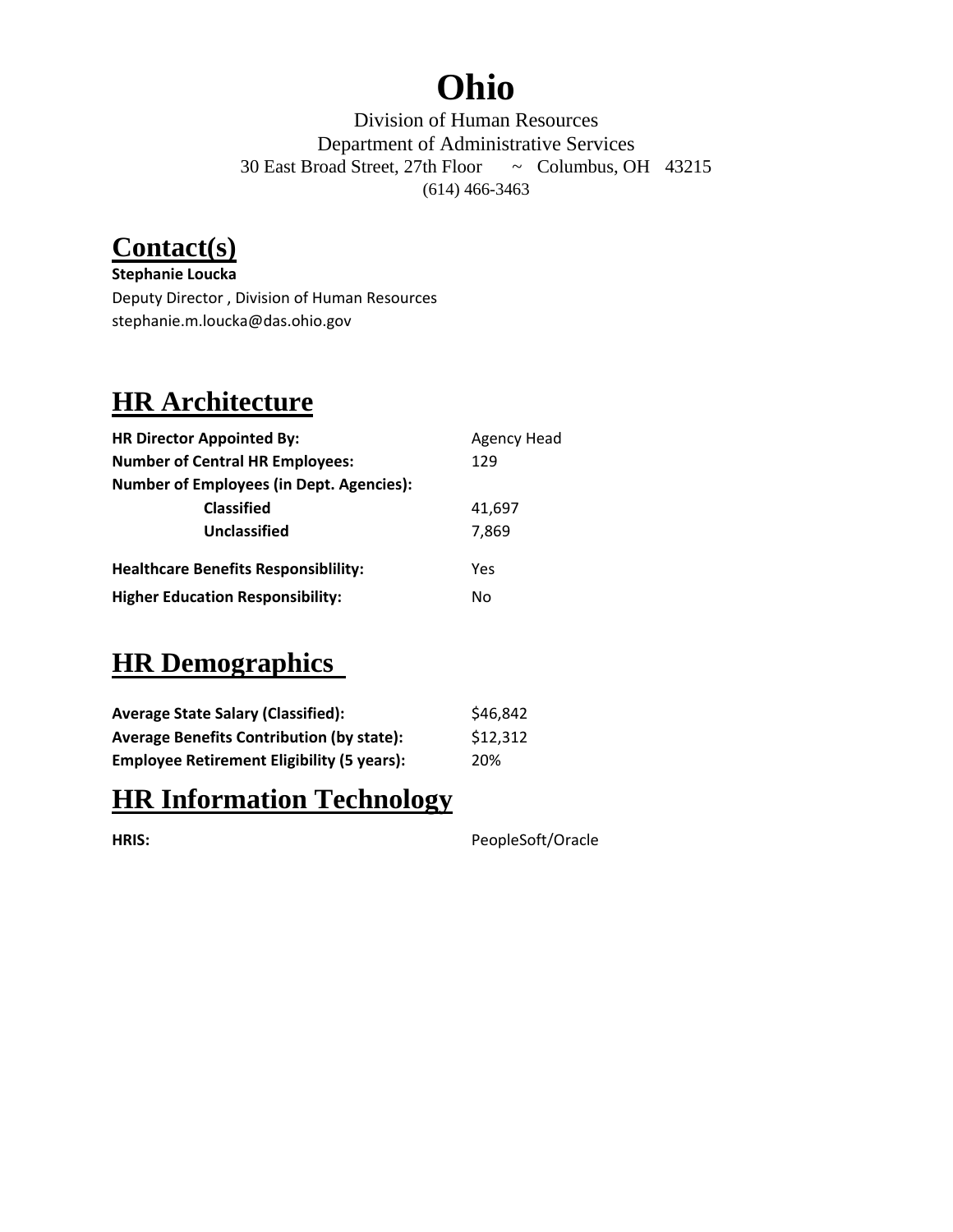## **Oklahoma**

Human Capital Management Division Office of Management & Enterprise Services 2101 North Lincoln Boulevard, Room G-80 ~ Oklahoma City, OK 73105 (405) 521-3928

### **Contact(s)**

**Lucinda Meltabarger** Administrator, Human Capital Management Division lucinda.meltabarger@omes.ok.gov

#### **HR Architecture**

| <b>HR Director Appointed By:</b>                |        |
|-------------------------------------------------|--------|
| <b>Number of Central HR Employees:</b>          | 186    |
| <b>Number of Employees (in Dept. Agencies):</b> |        |
| <b>Classified</b>                               | 23,724 |
| Unclassified                                    | 10,200 |
| <b>Healthcare Benefits Responsibility:</b>      | Yes    |
| <b>Higher Education Responsibility:</b>         | No     |
|                                                 |        |

#### **HR Demographics**

| <b>Average State Salary (Classified):</b>         | \$40,675 |
|---------------------------------------------------|----------|
| <b>Average Benefits Contribution (by state):</b>  | \$22,836 |
| <b>Employee Retirement Eligibility (5 years):</b> | 36%      |

#### **HR Information Technology**

**HRIS:** PeopleSoft/Oracle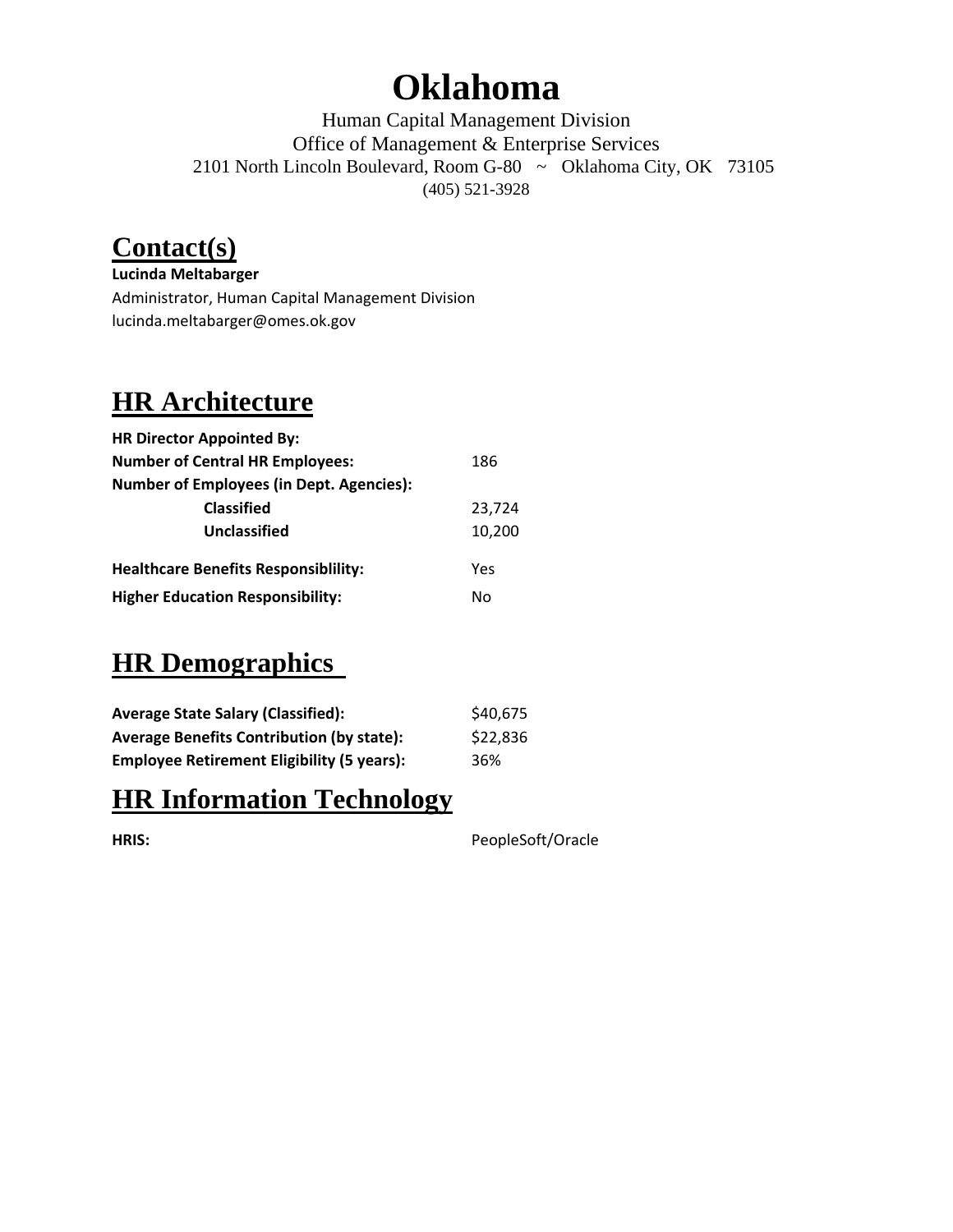## **Oregon**

Division of Human Resources Department of Administrative Services 155 Cottage Street, N.E. ~ Salem, OR 97310 (503) 378-3020



**Madilyn Zike** Chief HR Officer madilyn.zike@state.or.us

### **HR Architecture**

| <b>HR Director Appointed By:</b>                | <b>Agency Head</b> |
|-------------------------------------------------|--------------------|
| <b>Number of Central HR Employees:</b>          | 46                 |
| <b>Number of Employees (in Dept. Agencies):</b> |                    |
| <b>Classified</b>                               | 32,085             |
| Unclassified                                    | 1,794              |
| <b>Healthcare Benefits Responsibility:</b>      | No                 |
| <b>Higher Education Responsibility:</b>         | No                 |

### **HR Demographics**

| <b>Average State Salary (Classified):</b>         | \$50,919 |
|---------------------------------------------------|----------|
| <b>Average Benefits Contribution (by state):</b>  | \$23,283 |
| <b>Employee Retirement Eligibility (5 years):</b> | 28%      |

#### **HR Information Technology**

**HRIS:** Custom and Cobol Currently in Business Case / RFP development for a modern HRIS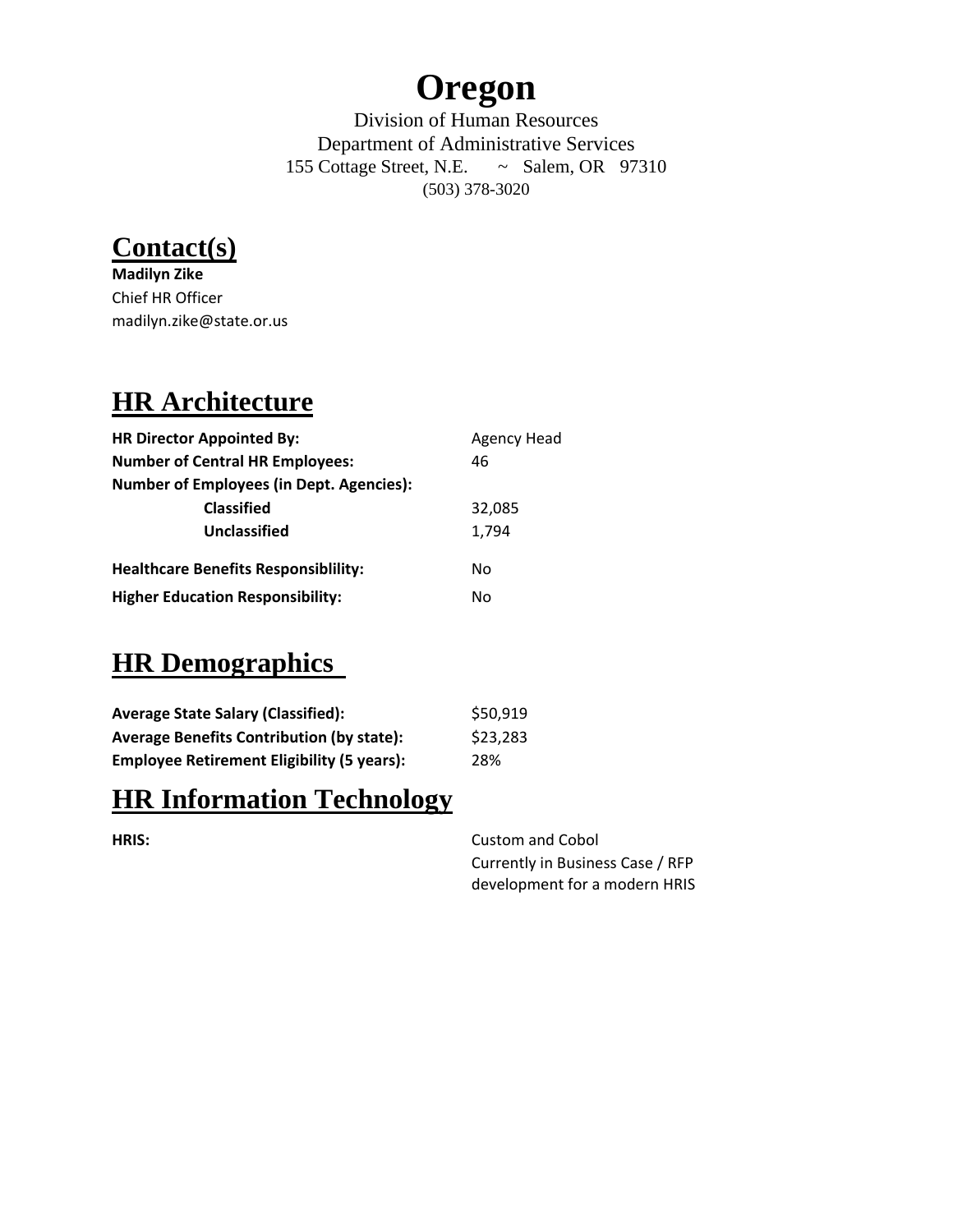## **Pennsylvania**

Human Resources & Management Governors Office of Administration 517 Finance Building ~ Harrisburg, PA 17110 (717) 787-5545

### **Contact(s)**

**James Honchar** Deputy Secretary, Human Resources & Management jhonchar@pa.gov

#### **HR Architecture**

| <b>HR Director Appointed By:</b>                | Governor |
|-------------------------------------------------|----------|
| <b>Number of Central HR Employees:</b>          | 285      |
| <b>Number of Employees (in Dept. Agencies):</b> |          |
| <b>Classified</b>                               | 54,698   |
| Unclassified                                    | 24.854   |
| <b>Healthcare Benefits Responsibility:</b>      | No       |
| <b>Higher Education Responsibility:</b>         | No       |

#### **HR Demographics**

| <b>Average State Salary (Classified):</b>         | \$51,439 |
|---------------------------------------------------|----------|
| <b>Average Benefits Contribution (by state):</b>  | \$29,499 |
| <b>Employee Retirement Eligibility (5 years):</b> | 34%      |

#### **HR Information Technology**

#### **HRIS:** SAP

PA uses SAP as the central HR/Payroll/Budget/Procurement ERP. However, Infor, a third‐party software‐as‐ a‐service solution, is integrated with it for onboarding and benefits and transactional call center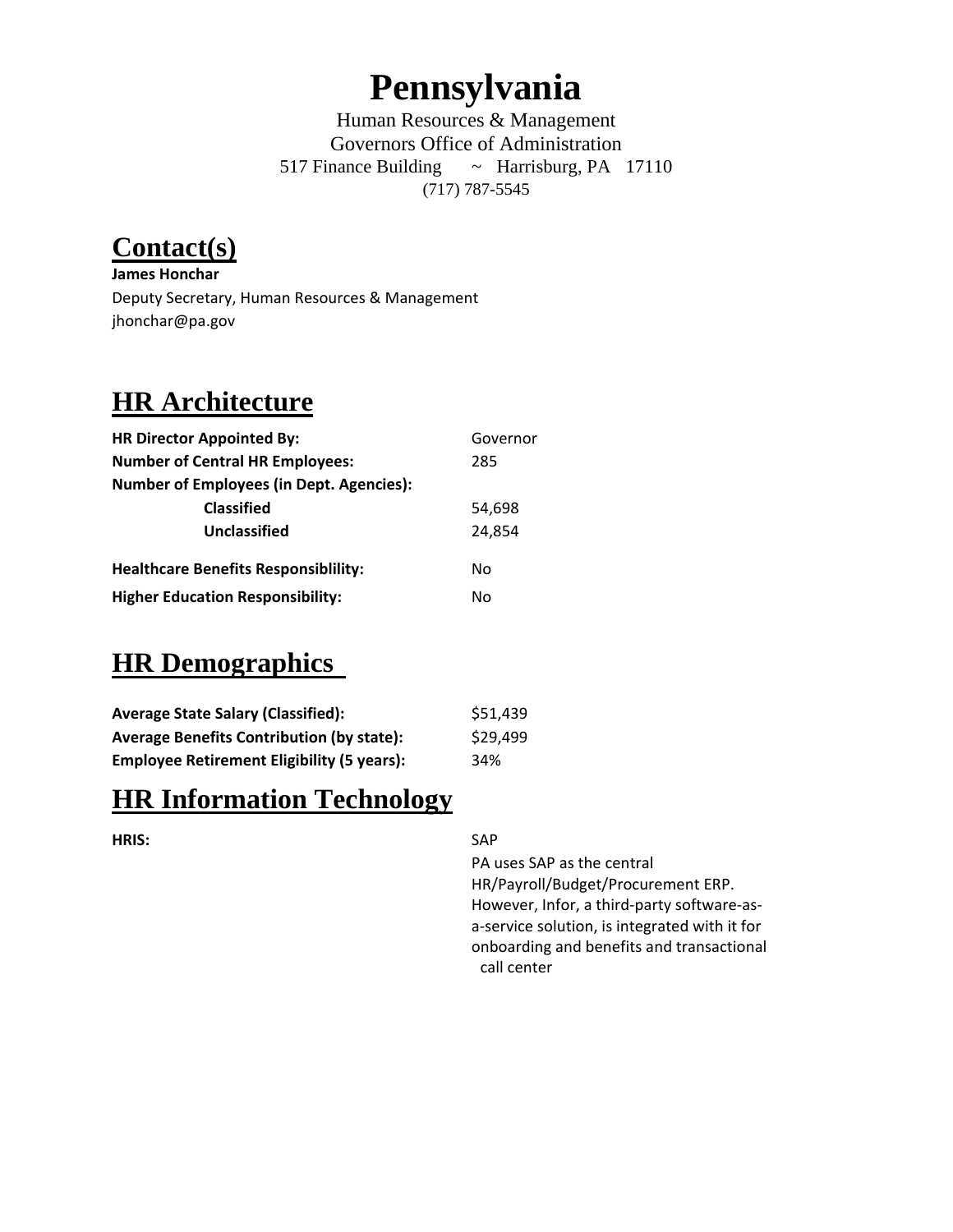## **Rhode Island**

Office of Personnel Administration

1 Capitol Hill ~ Providence, RI 02908-5860 (401) 222-2160

#### **Contact(s)**

**Deborah Dawson** Human Resources Director deborah.dawson@hr.ri.gov

#### **HR Architecture**

**HR Director Appointed By: Number of Central HR Employees: Number of Employees (in Dept. Agencies): Classified Unclassified**

**Healthcare Benefits Responsiblility: Higher Education Responsibility:**

#### **HR Demographics**

**Average State Salary (Classified): Average Benefits Contribution (by state): Employee Retirement Eligibility (5 years):**

#### **HR Information Technology**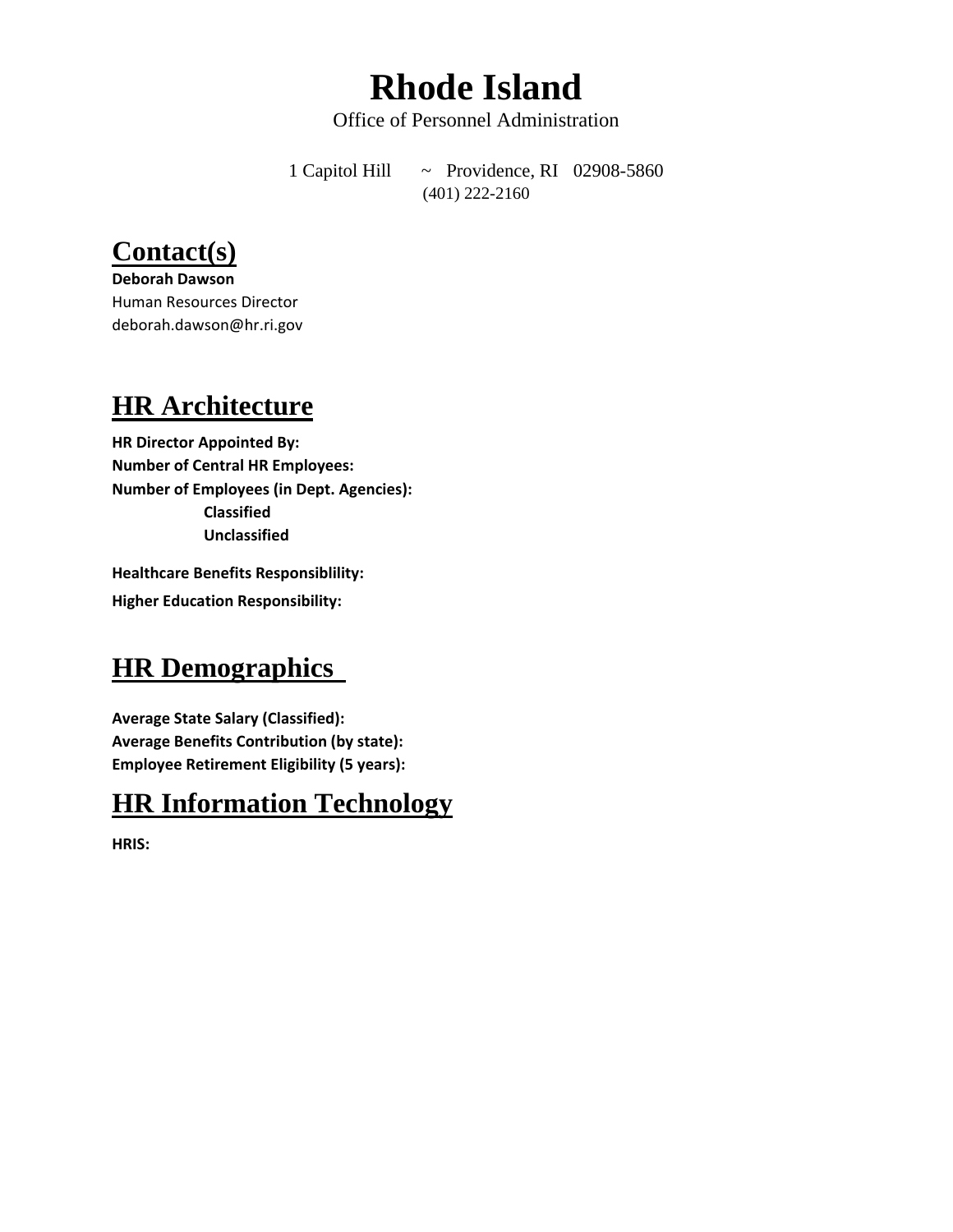# **South Carolina**

Office of Human Resources Budget & Control Board 8301 Parklane Road, Suite A220 ~ Columbia, SC 29229 (803) 896-5172

## **Contact(s)**

**Samuel Wilkins** Director, Office of Human Resources swilkins@ohr.sc.gov

### **HR Architecture**

| <b>HR Director Appointed By:</b>                | <b>Agency Head</b> |
|-------------------------------------------------|--------------------|
| <b>Number of Central HR Employees:</b>          | 19                 |
| <b>Number of Employees (in Dept. Agencies):</b> |                    |
| <b>Classified</b>                               | 35,301             |
| Unclassified                                    | 742                |
| <b>Healthcare Benefits Responsibility:</b>      | No                 |
| <b>Higher Education Responsibility:</b>         | Yes                |

#### **HR Demographics**

| <b>Average State Salary (Classified):</b>         | \$38,606 |
|---------------------------------------------------|----------|
| <b>Average Benefits Contribution (by state):</b>  | \$11,582 |
| <b>Employee Retirement Eligibility (5 years):</b> |          |

#### **HR Information Technology**

**HRIS:** SAP and Legacy system for higher education agencies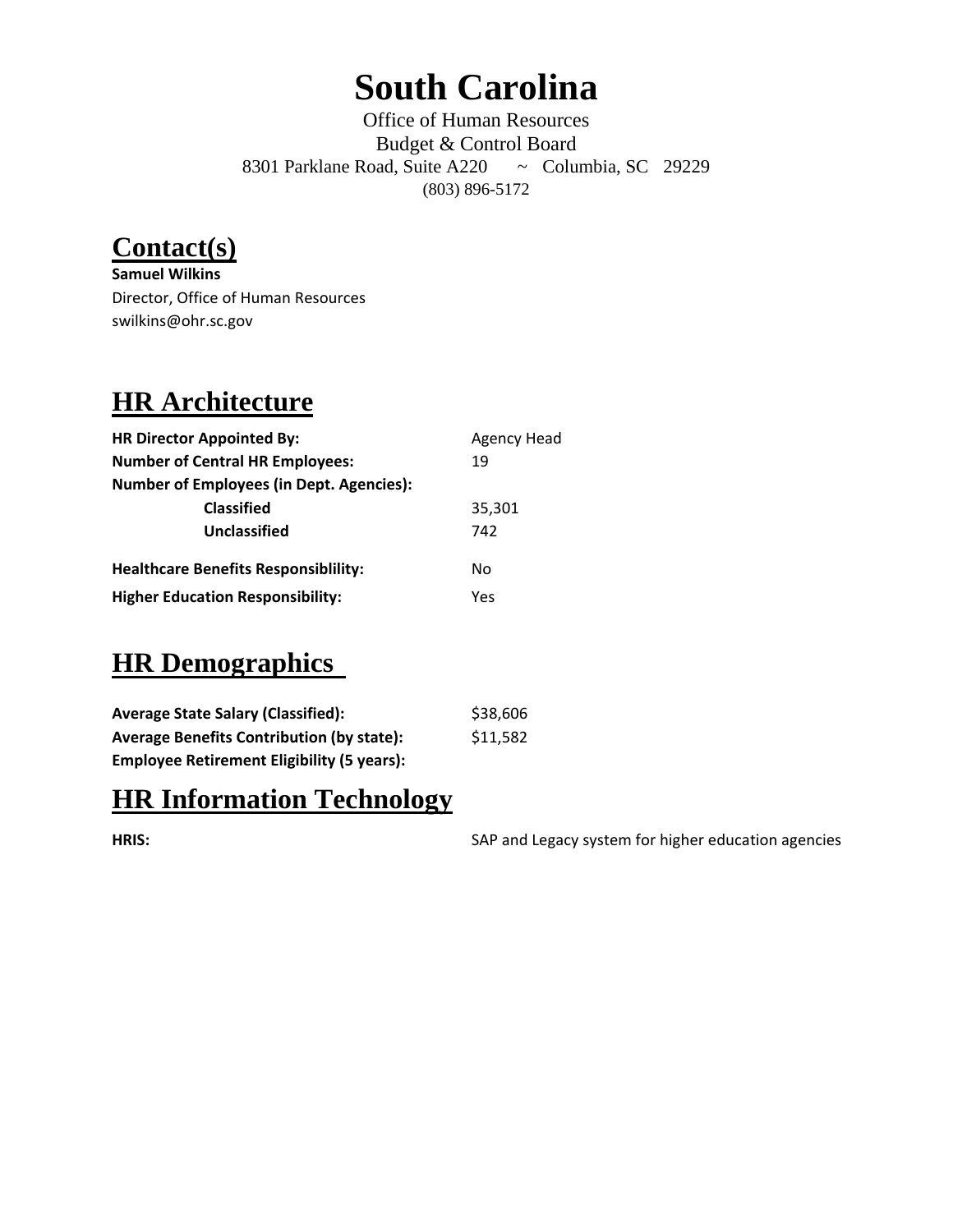## **South Dakota**

Bureau of Personnel Department of Administration 500 East Capitol Avenue ~ Pierre, SD 57501 (605) 773-4918

**Contact(s)**

**Laurie Gill** Commissioner, Bureau of Personnel laurie.gill@state.sd.us

#### **HR Architecture**

**HR Director Appointed By: Number of Central HR Employees: Number of Employees (in Dept. Agencies): Classified Unclassified**

**Healthcare Benefits Responsiblility: Higher Education Responsibility:**

#### **HR Demographics**

**Average State Salary (Classified): Average Benefits Contribution (by state): Employee Retirement Eligibility (5 years):**

#### **HR Information Technology**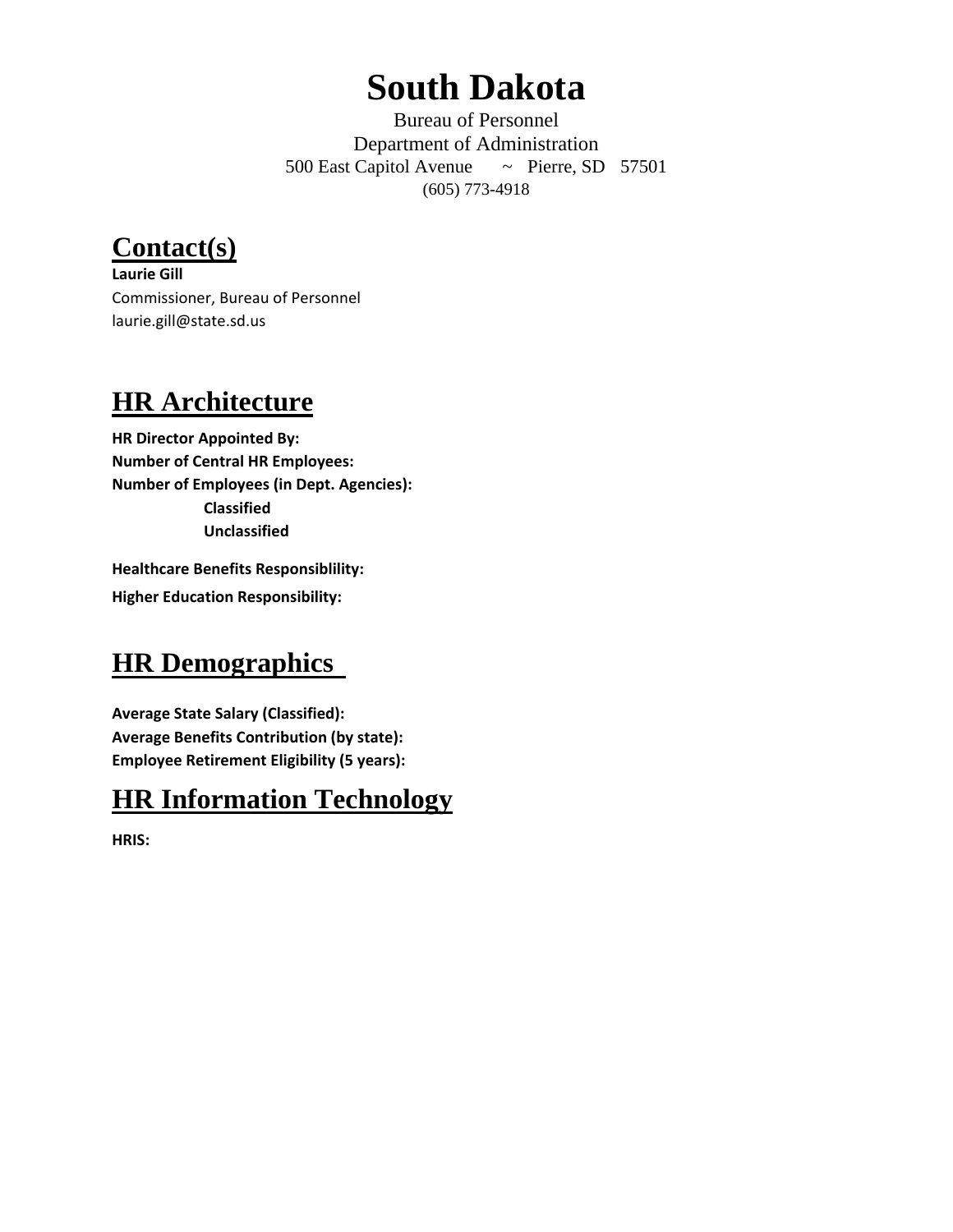## **Tennessee**

Department of Human Resources

505 Deaderick Street, James K. Polk Building, 1st Floor ~ Nashville, TN 37243 (615) 741-2958

#### **Contact(s)**

**Rebecca Hunter, SPHR, IPMA‐CP** Commissioner rebecca.hunter@tn.gov

#### **HR Architecture**

| <b>HR Director Appointed By:</b>                | Governor |
|-------------------------------------------------|----------|
| <b>Number of Central HR Employees:</b>          | 103      |
| <b>Number of Employees (in Dept. Agencies):</b> |          |
| <b>Classified</b>                               | 34,520   |
| Unclassified                                    | 4.782    |
| <b>Healthcare Benefits Responsibility:</b>      | No       |
| <b>Higher Education Responsibility:</b>         | N٥       |

#### **HR Demographics**

| <b>Average State Salary (Classified):</b>         | \$42,013 |
|---------------------------------------------------|----------|
| <b>Average Benefits Contribution (by state):</b>  | \$9,265  |
| <b>Employee Retirement Eligibility (5 years):</b> | 37%      |

#### **HR Information Technology**

**HRIS:** PeopleSoft/Oracle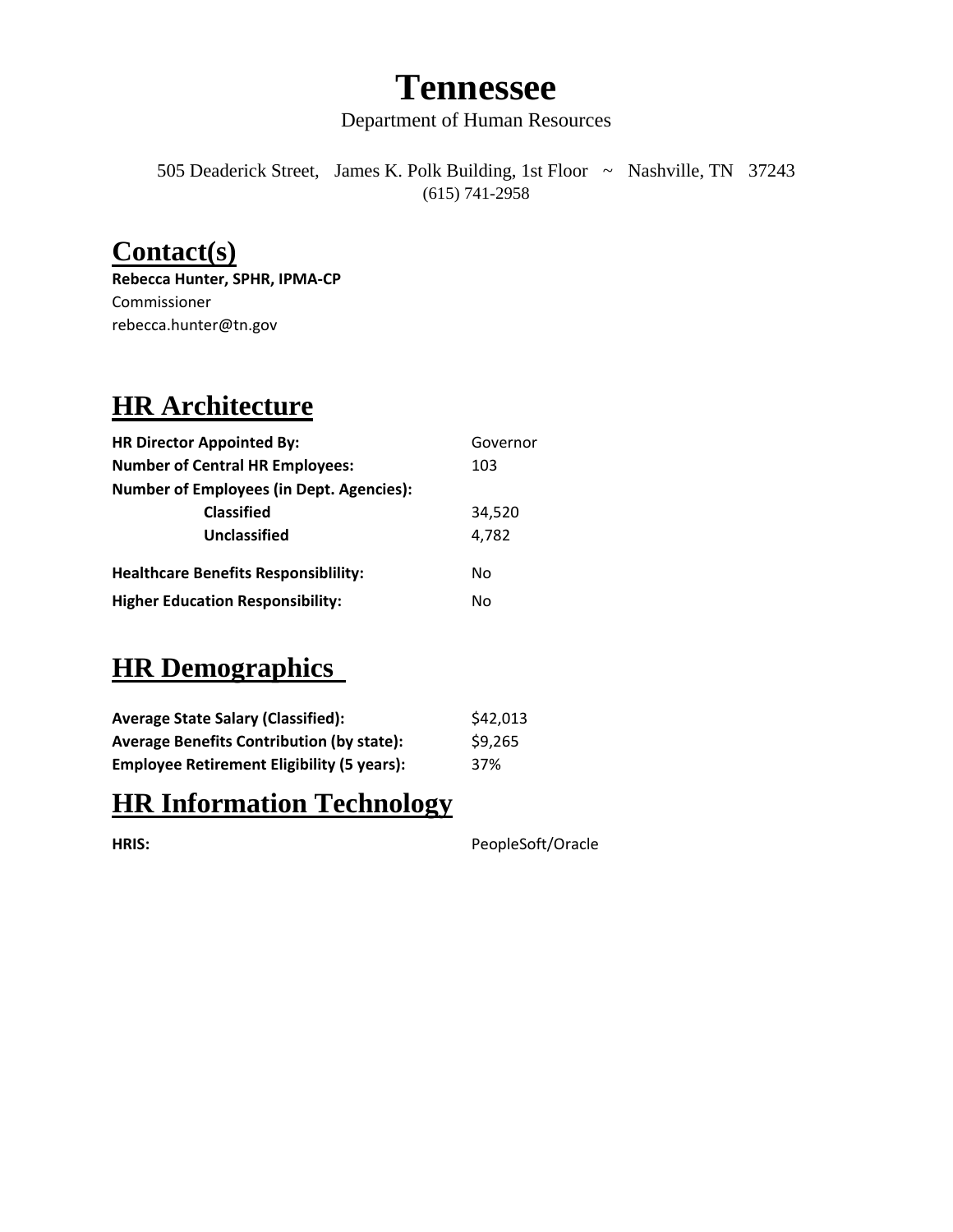# **Utah**

Department of Human Resource Management

2120 State Office Building, PO Box 141531 ~ Salt Lake City, UT 84114 (801) 538-3403

#### **Contact(s)**

**Debbie Cragun** Executive Director dcragun@utah.gov

#### **HR Architecture**

| <b>HR Director Appointed By:</b>                | Governor |
|-------------------------------------------------|----------|
| <b>Number of Central HR Employees:</b>          | 144      |
| <b>Number of Employees (in Dept. Agencies):</b> |          |
| <b>Classified</b>                               | 5,414    |
| Unclassified                                    | 16,311   |
| <b>Healthcare Benefits Responsibility:</b>      | Yes      |
| <b>Higher Education Responsibility:</b>         | N٥       |

### **HR Demographics**

| <b>Average State Salary (Classified):</b>         | \$41,766 |
|---------------------------------------------------|----------|
| <b>Average Benefits Contribution (by state):</b>  | \$32,963 |
| <b>Employee Retirement Eligibility (5 years):</b> |          |

#### **HR Information Technology**

**HRIS:** Custom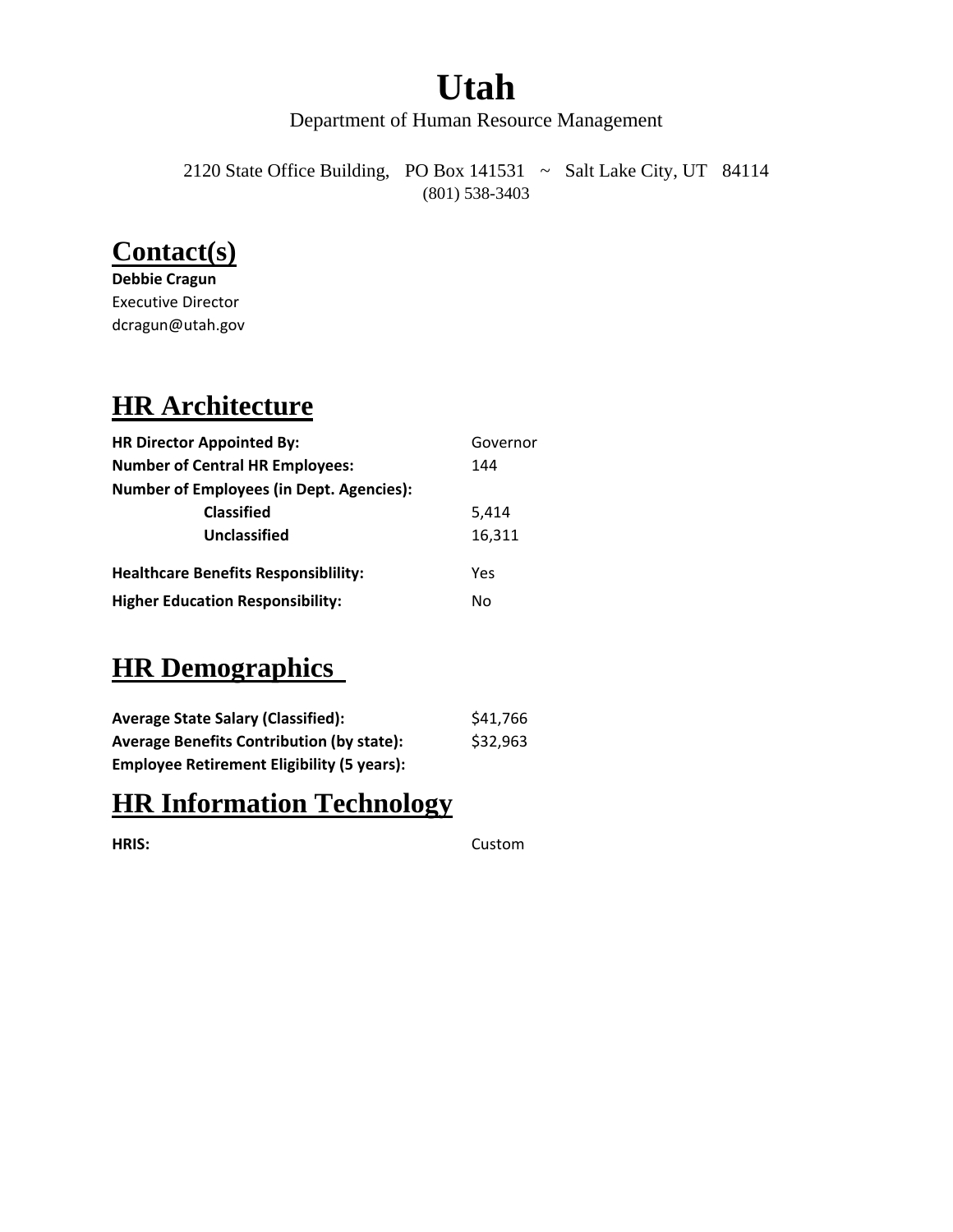## **Vermont**

Department of Human Resources

110 State Street ~ Montpelier, VT 05620-3001 (802) 828-3491

#### **Contact(s)**

**Maribeth Spellman** Commissioner maribeth.spellman@state.vt.us

#### **HR Architecture**

**HR Director Appointed By: Number of Central HR Employees: Number of Employees (in Dept. Agencies): Classified Unclassified**

**Healthcare Benefits Responsiblility: Higher Education Responsibility:**

#### **HR Demographics**

**Average State Salary (Classified): Average Benefits Contribution (by state): Employee Retirement Eligibility (5 years):**

#### **HR Information Technology**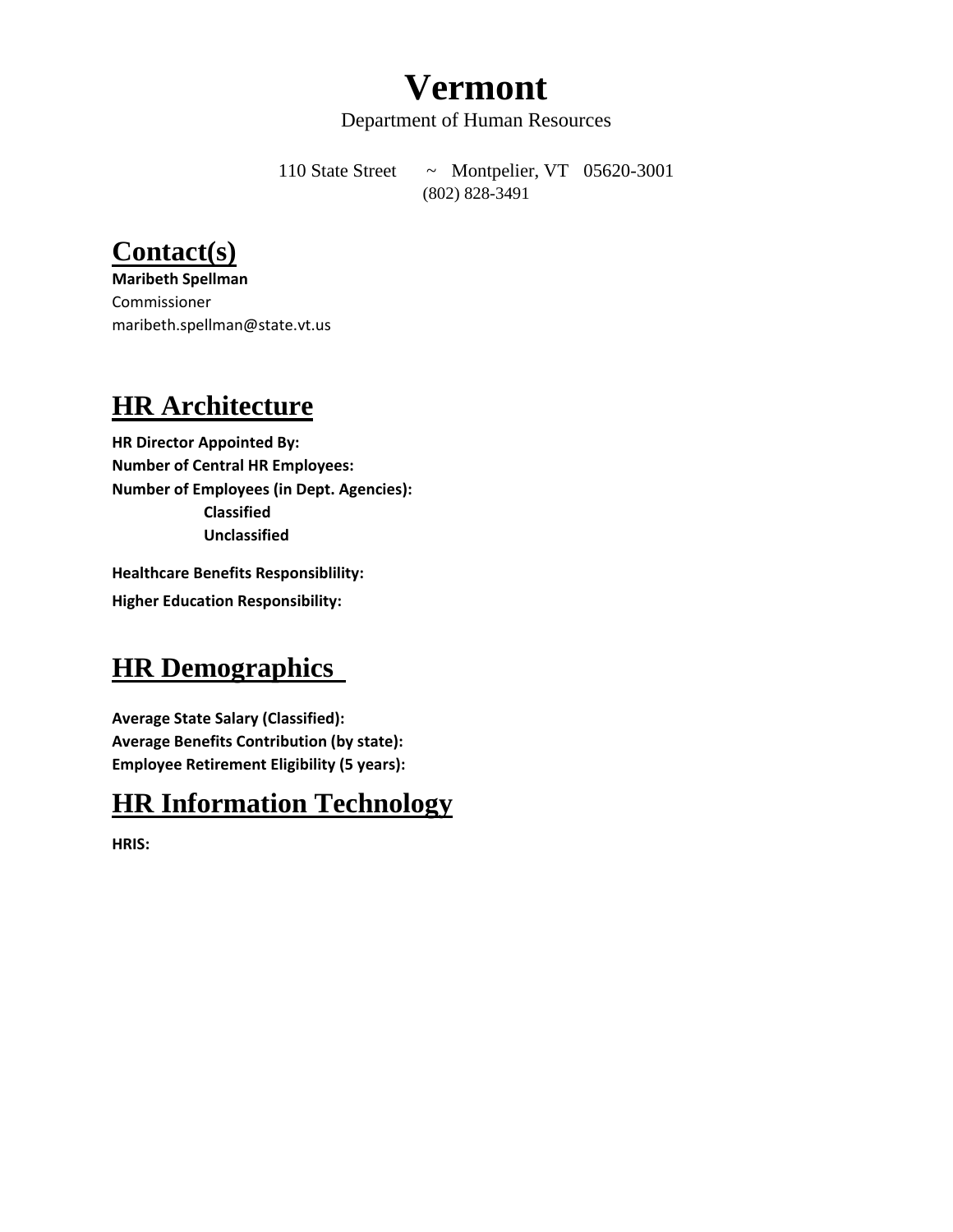## **Virginia**

Department of Human Resource Management

101 North 14th Street, 12th Floor ~ Richmond, VA 23219 (804) 225-2237

#### **Contact(s)**

**Sara Wilson** Director sara.wilson@dhrm.virginia.gov

#### **HR Architecture**

**HR Director Appointed By: Number of Central HR Employees: Number of Employees (in Dept. Agencies): Classified Unclassified**

**Healthcare Benefits Responsiblility: Higher Education Responsibility:**

#### **HR Demographics**

**Average State Salary (Classified): Average Benefits Contribution (by state): Employee Retirement Eligibility (5 years):**

#### **HR Information Technology**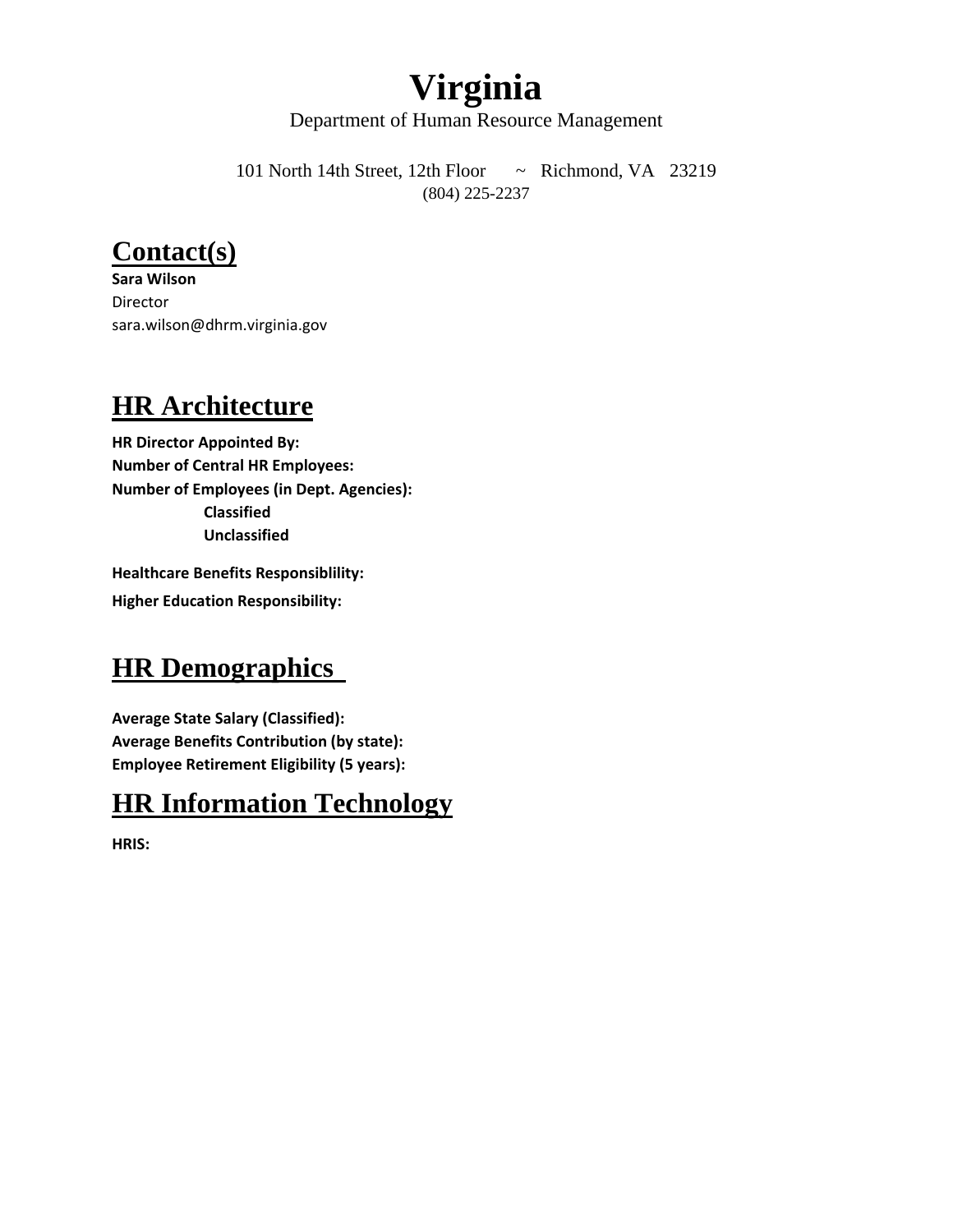## **Washington**

Office of State HR Director Office of Financial Management P.O. Box 47500, 521 Capitol Way South ~ Olympia, WA 98504-7500 (360) 407-4104

#### **Contact(s)**

**Glen Christopherson** Assistant Director for HR glen.christopherson@ofm.wa.gov

#### **HR Architecture**

| <b>HR Director Appointed By:</b>                | Governor |
|-------------------------------------------------|----------|
| <b>Number of Central HR Employees:</b>          | 61       |
| <b>Number of Employees (in Dept. Agencies):</b> |          |
| <b>Classified</b>                               | 55,850   |
| Unclassified                                    | 3,056    |
| <b>Healthcare Benefits Responsibility:</b>      | N٥       |
| <b>Higher Education Responsibility:</b>         | Yes      |

#### **HR Demographics**

| <b>Average State Salary (Classified):</b>         | \$49,056 |
|---------------------------------------------------|----------|
| <b>Average Benefits Contribution (by state):</b>  | \$19,690 |
| <b>Employee Retirement Eligibility (5 years):</b> |          |

#### **HR Information Technology**

**HRIS:** SAP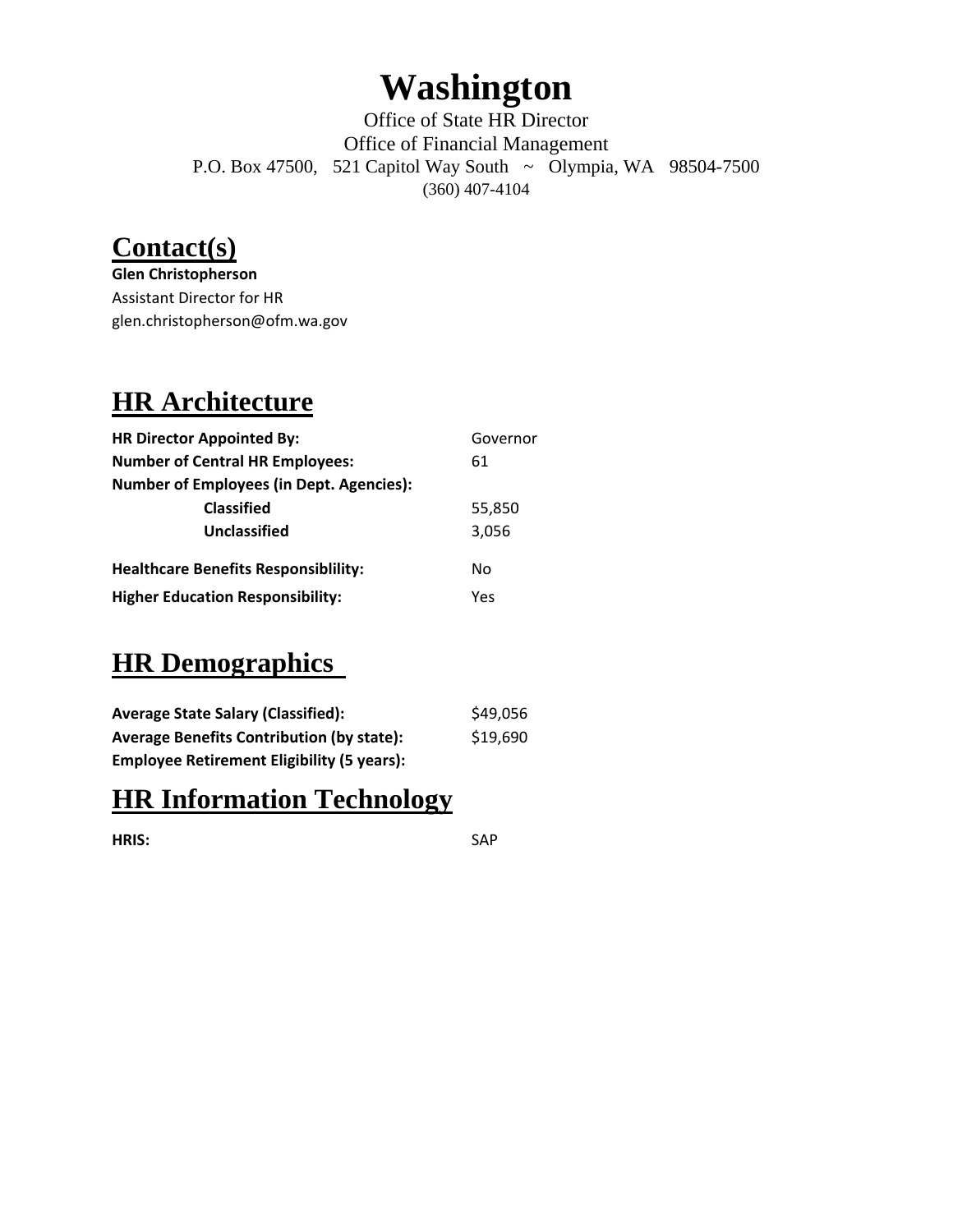# **West Virginia**

Division of Personnel Department of Administration 1900 Kanawha Blvd. East Bldg 6, Room 420 ~ Charleston, WV 25305-0139 (304) 558-3950 x57210

### **Contact(s)**

**Sara Walker** Director, Division of Personnel sara.p.walker@wv.gov

## **HR Architecture**

| <b>HR Director Appointed By:</b>                | <b>Agency Head</b> |
|-------------------------------------------------|--------------------|
| <b>Number of Central HR Employees:</b>          | 60                 |
| <b>Number of Employees (in Dept. Agencies):</b> |                    |
| <b>Classified</b>                               | 19,459             |
| Unclassified                                    | 614                |
| <b>Healthcare Benefits Responsibility:</b>      | No                 |
| <b>Higher Education Responsibility:</b>         | No                 |

### **HR Demographics**

| <b>Average State Salary (Classified):</b>         | \$32,940 |
|---------------------------------------------------|----------|
| <b>Average Benefits Contribution (by state):</b>  | \$9,223  |
| <b>Employee Retirement Eligibility (5 years):</b> | 17%      |

#### **HR Information Technology**

**HRIS:** going live with ERP in Jan 2015 CGI/AMS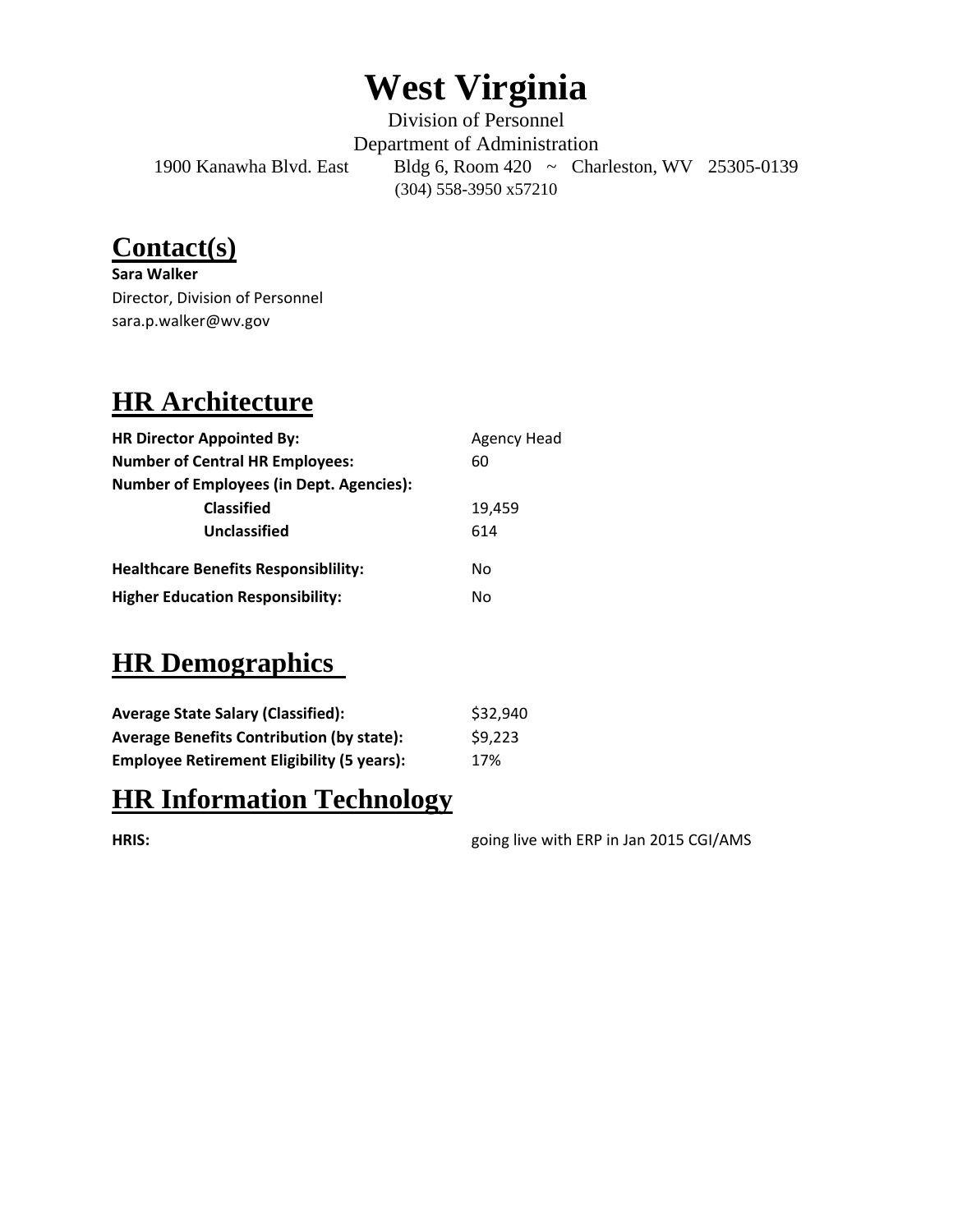## **Wisconsin**

Office of State Employment Relations

101 E. Wilson St., P.O. Box 7855 ~ Madison, WI 53707-7855 (608) 267-1019

#### **Contact(s)**

**Nicole Rute Greg Gracz** Executive Human Resource Specialist, Sr. **Executive Human Resource Specialist**, Sr. nicole.rute@wisconsin.gov and a settle state of the greg.gracz@wisconsin.gov

#### **HR Architecture**

| <b>HR Director Appointed By:</b>                | Governor |
|-------------------------------------------------|----------|
| <b>Number of Central HR Employees:</b>          |          |
| <b>Number of Employees (in Dept. Agencies):</b> |          |
| <b>Classified</b>                               | 40,000   |
| <b>Unclassified</b>                             | 1,200    |
| <b>Healthcare Benefits Responsibility:</b>      | No       |
| <b>Higher Education Responsibility:</b>         | Yes      |

#### **HR Demographics**

| <b>Average State Salary (Classified):</b>         | \$49,490 |
|---------------------------------------------------|----------|
| <b>Average Benefits Contribution (by state):</b>  | \$19,816 |
| <b>Employee Retirement Eligibility (5 years):</b> | 21%      |

#### **HR Information Technology**

#### **HRIS:** Custom

We are currently working on a project to bring in PeopleSoft. It has been purchased and the project is nearing the design stage.